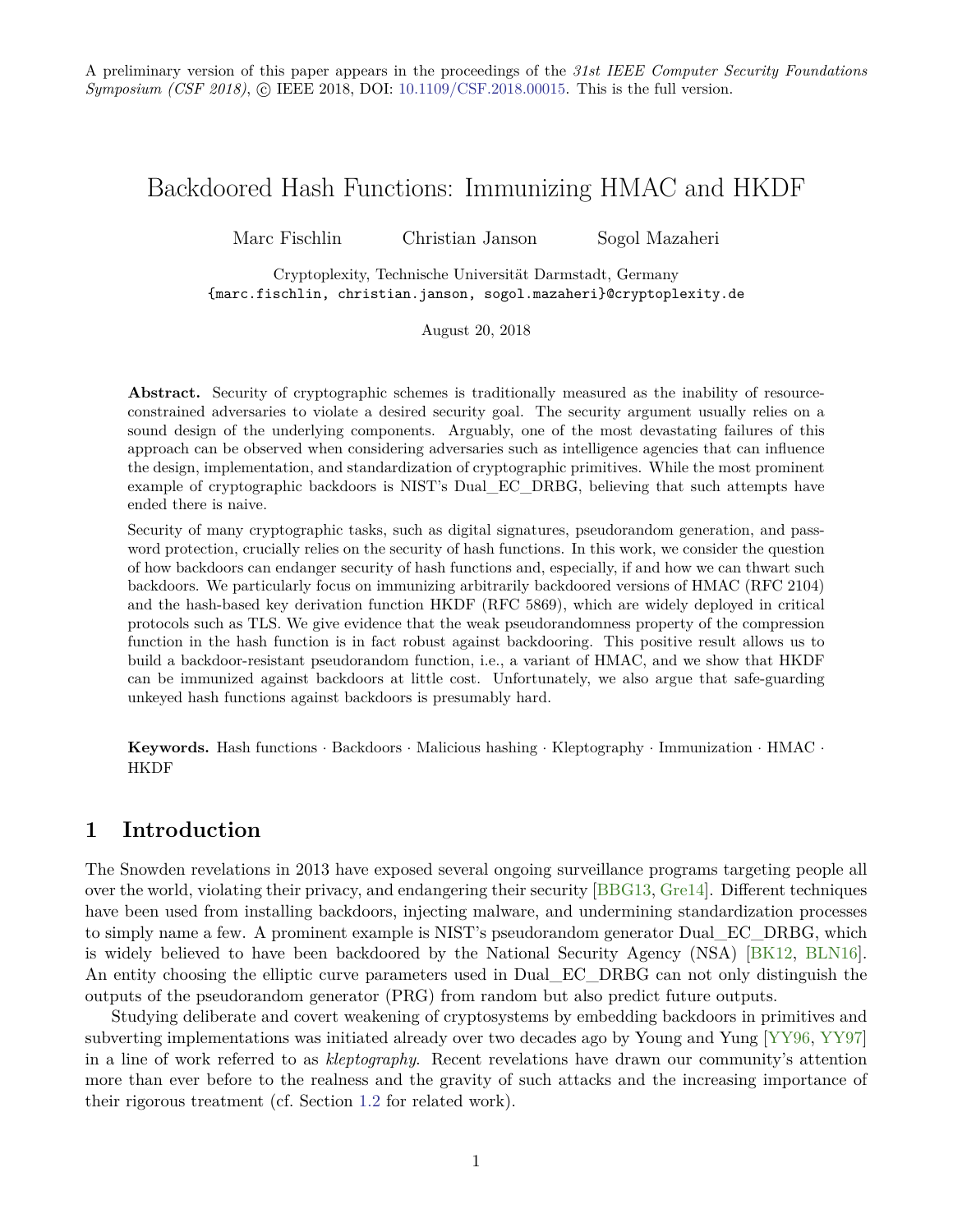<span id="page-1-0"></span>In this work we turn our attention to understanding and immunizing *backdoored hash functions.* A hash function is a function that compresses an arbitrary-length input to a short, fixed-length output. To name a few applications, hash functions are used in message authentication codes (MACs) such as HMAC (RFC 2104), signature schemes, pseudorandom generation, randomness extraction such as HKDF (RFC 5869), and password protection. The security of these applications among others relies crucially on the security of the underlying hash function. Naturally, if the employed hash function is backdoored by its malicious designer, all bets on the standard security guarantees are off.

We believe that studying the impact of backdoored cryptographic primitives on their applications and developing strategies to build backdoor-resistant constructions is of utmost necessity. Unfortunately, immunizing hash functions against backdoors and reviving their security against the backdooring adversary is far from easy. Most repellents against backdoors in cryptographic primitives are cumbersome, and often require additional means like reliable alternative primitives or complex detection mechanisms. Interestingly, we argue here that lightweight immunization of hash-based MACs (namely, HMAC) and hash-based key derivation functions (namely, HKDF) is possible.

## **1.1 Our Results**

**Backdoored Hash Functions.** Our work begins with formalizing backdoored hash functions. A backdooring adversary generates a backdoored hash function family together with a short bit string corresponding to a backdoor key. The adversarial influence in the design is captured by this definition, since the hash function family and its constants can be chosen maliciously in a way that a short backdoor key co-designed with the family enables bypassing the security guarantees. We revisit the main security requirements, i.e., collision resistance, preimage resistance, and second-preimage resistance to include the possibility of backdoored hash function generation. Intuitively, a backdoored hash function retains security against adversaries that do not hold a backdoor key, since a rational malicious designer would want the backdoor to be exclusive.

**How to Immunize.** Withstanding backdoor attacks is hard. Therefore, we pursue the quest of identifying cryptographic properties that provide a successful immunization against all types of backdoors in hash functions. Fortunately, we are able to identify a promising candidate property of the compression function which cannot be weakened by a backdoor. This property is *weak pseudorandomness*, saying that the compression function's outputs on random inputs look random. The reason for our optimism is that we can show that distinguishing the outputs (on random inputs) from random *with a backdoor* implies public-key encryption. In other words, placing a backdoor in the hash function design implicitly needs to embed a tedious public-key scheme and makes the design look suspicious. Hence, unless there is surprising progress in the efficiency of public-key schemes, fast compression functions will not be built from public-key tools and hence will remain weakly pseudorandom, even with knowledge of the backdoor. This result follows an idea of Pietrzak and Sjödin [\[PS08\]](#page-29-0) for building key agreement from secret-coin weak pseudorandom functions.

Using the assumption of weak pseudorandomness we are able to provide an immunization strategy for HMAC based on the randomized cascade construction introduced by Maurer and Tessaro [\[MT08\]](#page-29-1). On a high level, the construction makes use of a prefix-free encoding to map blocks of the input message to (honestly chosen) random strings. We argue that since the randomized cascade construction yields a pseudorandom function (PRF), it can be used in the inner HMAC chain showing that such a modified HMAC is a PRF. However, there is a small caveat in terms of efficiency since the underlying transformation in the randomized cascade construction from a weak PRF to a full-fledged PRF can be expensive in terms of the number of compression function evaluations.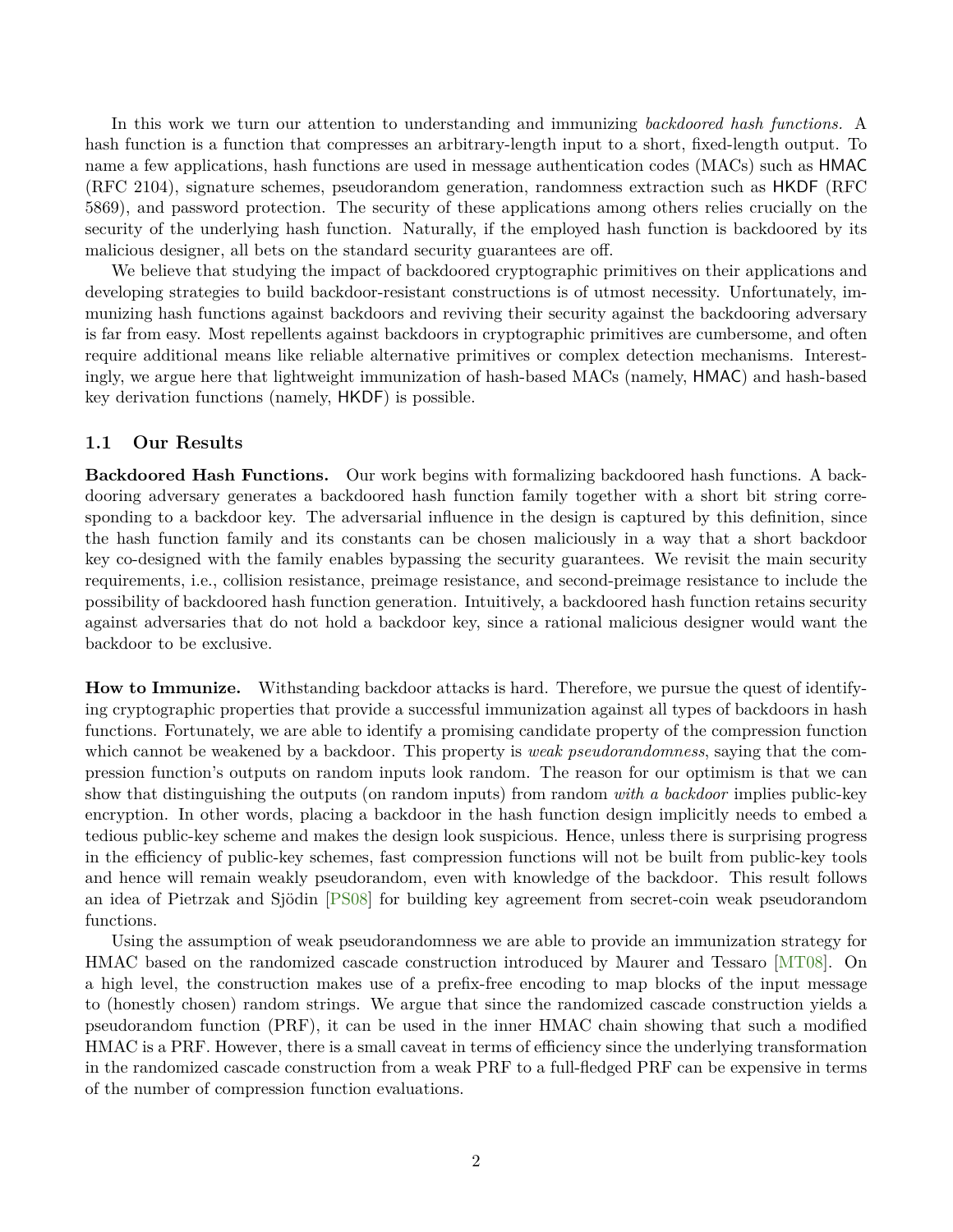<span id="page-2-1"></span>We further investigate whether there exist simpler immunization solutions (compared to the randomized cascade construction) for *key derivation functions* based on hash functions, especially HKDF based on HMAC. Fortunately, we answer this in the affirmative and show that an idea by Halevi and Krawczyk [\[HK06\]](#page-28-1) for strengthening hash-and-sign schemes via input randomization can be used to immunize HMAC when used as a key derivation function. The result again relies on the weak pseudorandomness of the compression function.

**Backdoored Constructions.** We finally demonstrate the feasibility of embedding a backdoor in a hash function by constructing a backdoored Merkle-Damgård-based hash function, which iterates a backdoored compression function, and a backdoored sponge-based hash function, which iterates a backdoored permutation. One may think that building a backdoored hash function, which is secure without the backdoor but insecure with the backdoor key would imply public-key encryption (or equivalently trapdoor permutations), as it does in case of backdoored *weak* pseudorandom functions (as mentioned above) and backdoored PRGs  $[DGG<sup>+</sup>15]$  $[DGG<sup>+</sup>15]$ . We show, however, that for unkeyed (aka., publicly keyed) hash functions and (strong) pseudorandom functions this is unfortunately not necessarily true. They can in principle be as fast as an unbackdoored one. Our construction is inspired by many-to-one trapdoor one-way functions with an exponential preimage size as studied by Bellare et al. [\[BHSV98\]](#page-27-2).

On a high level, a malicious designer can build a backdoored compression function from an arbitrary secure compression function, where the backdoored function basically "mimics" the behavior of the healthy function unless a backdoor key, which is a particular bit string, is given as part of the input. For this exceptional input the altered function returns something trivial, e.g., a part of its input. In other words, the backdoor key acts as a *logical bomb* for the backdoored compression function, thereby triggering a malicious behavior. Since the inputs to hash functions can be chosen by the adversary, finding collisions, preimages, and second preimages becomes easy when triggering the backdoor. It is noteworthy that the backdoor can only be triggered by an adversary with prior knowledge of the backdoor key, since it is cryptographically hidden in the construction.

Furthermore, we show that even though HMAC uses a secret key, it is not secure against an adversary that can exploit the backdoor for the underlying hash function. This enables the adversary to find collisions in the inner hash chain which is exactly what makes forging MAC tags possible.

## <span id="page-2-0"></span>**1.2 Related Work**

Techniques of mass-surveillance in the kleptographic setting can be roughly divided into backdooring cryptosystems and algorithm-substitution attacks (ASAs). A backdoor targets the design and/or the public parameters of a primitive, while ASAs target the implementation.

In the realm of backdoored hash functions, Albertini et al.  $[AAE^+14]$  $[AAE^+14]$  investigate backdoored hash functions designed by abusing the freedom of choice in selecting the round constants. They illustrate the possibility of malicious hash function designs by providing a tailored version of SHA-1, such that two certain colliding messages that are adaptively chosen with the malicious round constants during the design are found with an approximate complexity of  $2^{48}$ . In comparison, the complexity of finding collisions for the standard SHA-1 function is believed to be over  $2^{63}$ . Similarly, Aumasson [\[Aum\]](#page-26-2) presents a malicious version of the SHA-3 competition's finalist BLAKE where the attacker adaptively modifies operators in the finalization function to find collisions. Furthermore, Morawiecki [\[Mor15\]](#page-29-2) proposes a malicious variant of Keccak (the winner of the SHA-3 competition) and AlTawy and Youssef [\[AY15\]](#page-26-3) present a backdoored version of Streebog which is a Russian cryptographic standard. Both papers introduce modified round constants generating collisions using differential cryptanalysis.

Inspired by the Dual-EC tragedy, Dodis et al. [\[DGG](#page-28-2)+15] initiated the formal study of backdoored pseudorandom number generators, proving their equivalence to public-key encryption and discussing im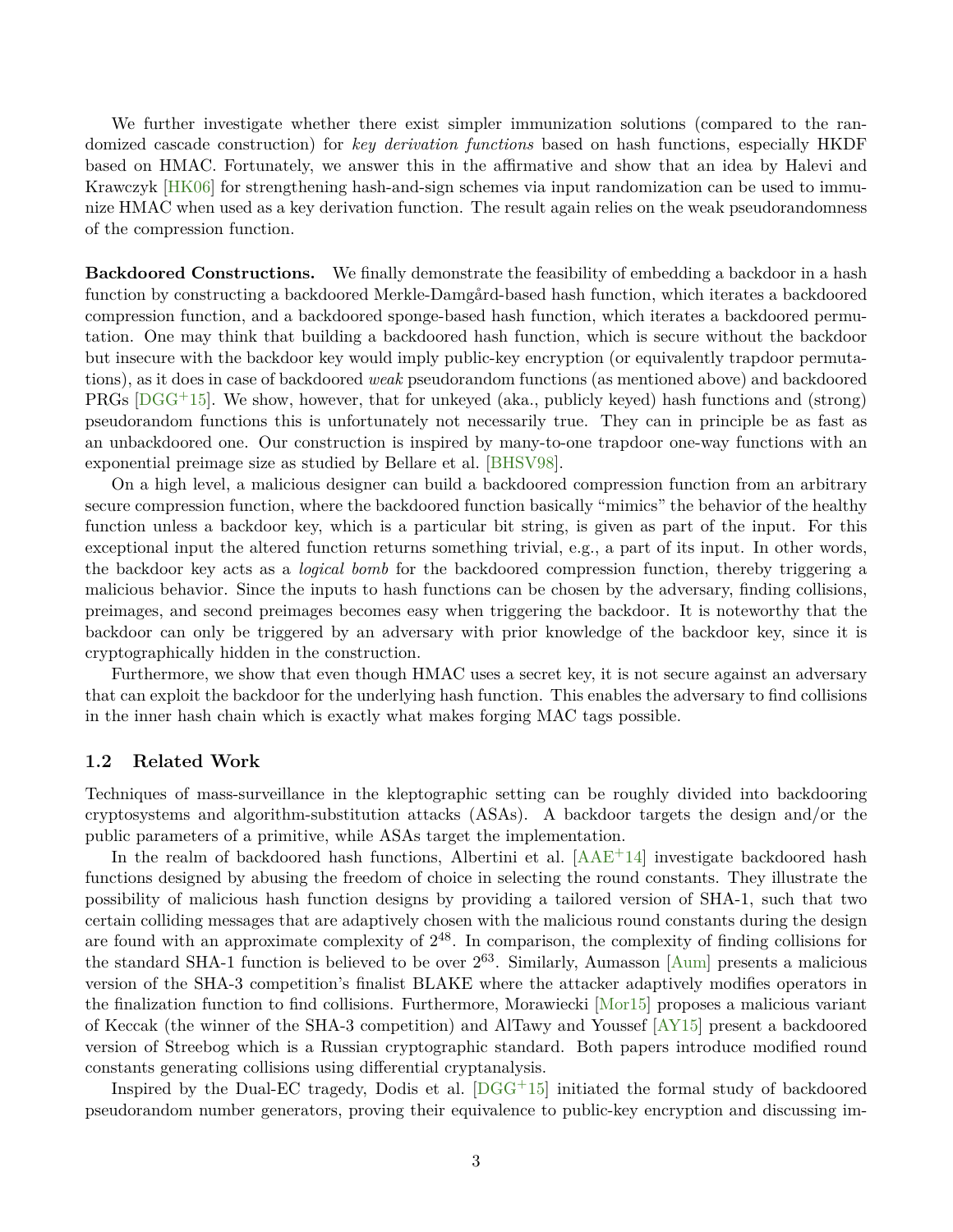<span id="page-3-1"></span>munization strategies. Their notion is extended by Degabriele et al. [\[DPSW16\]](#page-28-3) in order to investigate stronger "backdoorability" of forward-secure pseudorandom generators and pseudorandom number generators with refreshed states. Bernstein et al.  $[BCC<sup>+</sup>15]$  $[BCC<sup>+</sup>15]$  analyzed the possibilities of maliciously standardized elliptic curves.

Bellare et al. [\[BPR14\]](#page-27-3) formalize algorithm-substitution attacks in the context of symmetric key encryption. They describe attacks, where subverted randomized encryption algorithms can leak the user's secret key subliminally and undetectably to the adversary. Understanding ASAs and possible detection and prevention mechanisms was followed by several work [\[AMV15,](#page-26-5) [BJK15,](#page-27-4) [DFP15,](#page-28-4) [MS15,](#page-29-3) [RTYZ16,](#page-29-4) [RTYZ17,](#page-29-5) [FM17\]](#page-28-5).

Notable works in the context of the Dual\_EC\_DRBG-related incidents are  $\text{[CMG+16]}$  $\text{[CMG+16]}$  $\text{[CMG+16]}$  and  $\text{[CNE+14]}$  $\text{[CNE+14]}$  $\text{[CNE+14]}$ by Checkoway et al. that provide a systematic analysis as well as a study on the practical exploitability of the backdoor.

## **1.3 Structure of the Paper**

In Section [2,](#page-3-0) we provide a formal definition of backdoored hash functions and establish security notions for standard and backdoored hash functions. In Section [3,](#page-7-0) we show that backdoored weak pseudorandom functions imply public-key encryption. Based on this positive result, we provide a solution for immunizing backdoored HMAC constructions in Section [4](#page-10-0) and give a more efficient solution for immunizing HKDF in Section [5.](#page-11-0) We discuss applications to the pre-shared key mode of the TLS 1.3 handshake protocol candidate in Section [6.](#page-15-0) In Section [7,](#page-17-0) we concretely show that security of a Merkle-Damgård-based backdoored hash function and HMAC can unfortunately be completely undermined if the iterated compression function is backdoored. We establish a similar result for a sponge-based hash function in Section [8.](#page-21-0) Finally we conclude the paper in Section [9.](#page-25-0)

# <span id="page-3-0"></span>**2 Modeling Backdoored Hash Functions**

In this section we give some background on hash functions and their security, recall the Merkle-Damgård transform for building hash functions from fixed input-length compression functions as well as the HMAC construction. Finally, we give a formal definition of backdoored hash functions and extend standard security notions to additionally capture security against the backdooring adversary.

## **2.1 Notation**

We denote the set of bit strings of length *n* by  $\{0,1\}^n$  and the set of bit strings of length at most *n* by  $\{0,1\}^{\leq n}$ . The set of bit strings of arbitrary length is denoted by  $\{0,1\}^*$ . By  $(\{0,1\}^n)^+$  we denote the set of bit strings with a length that is a non-zero multiple of *n*. The length of a bit string  $s \in \{0,1\}^*$ is denoted by |s| and the concatenation of two bit strings  $s_1$  and  $s_2$  by  $s_1||s_2$ . By  $s_{[i,j]}$  we denote the substring of *s* starting from the *i*-th bit *i* and ending with the *j*-th bit *j*, where the first index of a string is  $i = 0$ . We write  $s \xleftarrow{s} S$  to denote the sampling of a value uniformly at random from a finite set *S*. By Func(*i, o*) we denote the set of all functions  $f: \{0,1\}^i \to \{0,1\}^o$ . For an arbitrary string  $s \in \{0,1\}^*$  the notion  $[s]_n$  denotes truncating the string to its *n* least significant bits. We use PPT to denote probabilistic polynomial-time and denote by  $poly(\lambda)$  an unspecified polynomial in the security parameter. For a run of a randomized algorithm *A* on input *x* and with randomness *r* we write  $A(x; r)$ . Accordingly, for a probabilistic algorithm *A* the random variable  $A(x)$  describes its output, and we write  $y \stackrel{*}{\leftarrow} A(x)$  for the sampling. For a deterministic algorithm we simply write  $y \leftarrow A(x)$ . An optional input value x for an algorithm is put in square brackets  $[x]$ . It is sometimes convenient to write  $[x]_b$  to make the presence of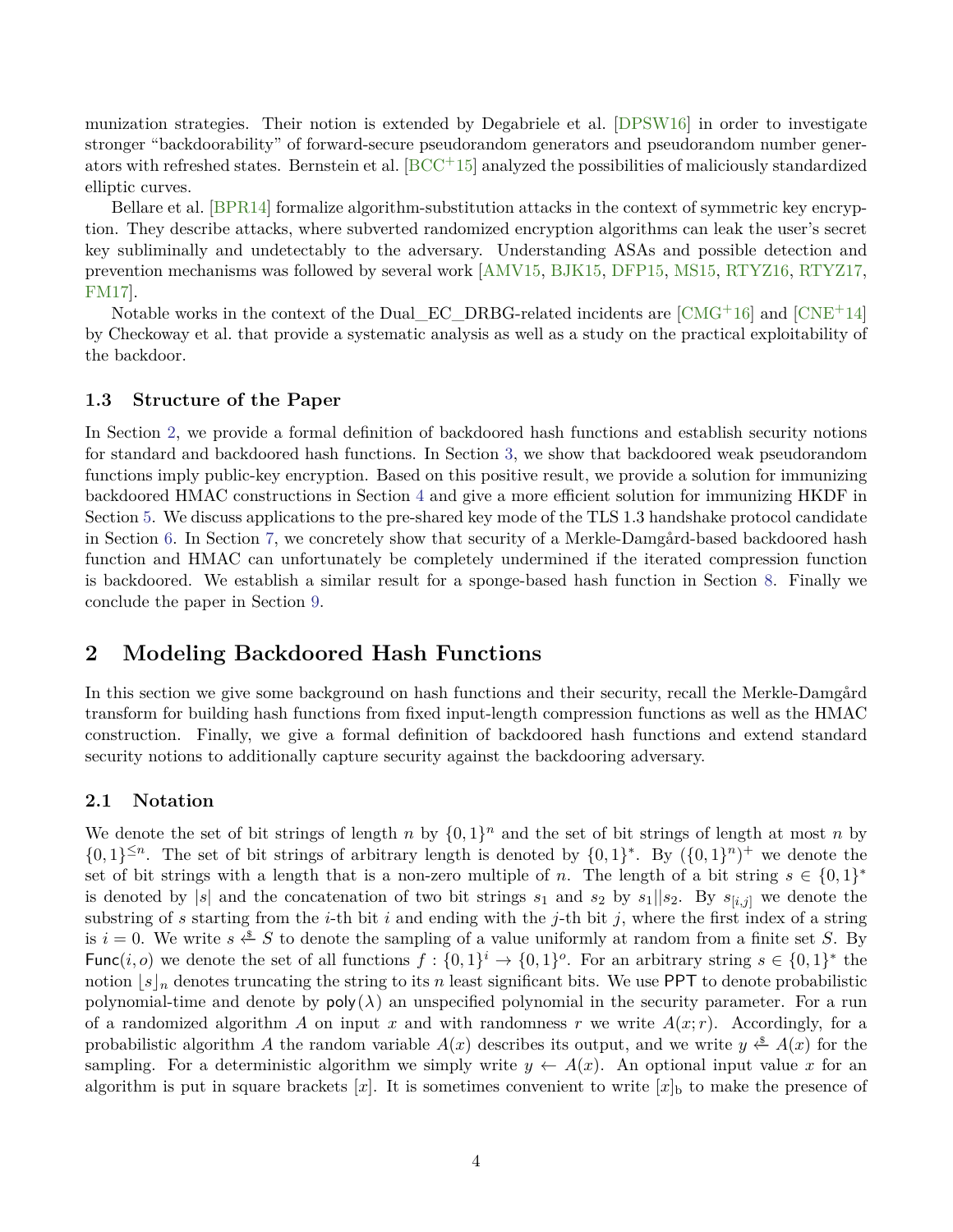<span id="page-4-1"></span>the optional input dependent on a bit b, i.e.,  $A([x]_b)$  means that A receives the input if  $b = 1$ , and not if  $b = 0.$ 

## **2.2 Hash Functions**

Informally, a hash function is an efficiently computable function which compresses bit strings of arbitrary length to bit strings of a fixed length. Inputs of hash functions are often referred to as *messages* and their outputs are often called *digests*. Depending on concrete applications, cryptographic hash functions are required to meet certain security requirements, among which *collision resistance*, *preimage resistance*, and *second-preimage resistance* are the most common ones. Roughly speaking, collision resistance means that it is computationally infeasible to find any two distinct messages which will be mapped to the same digest. Preimage resistance, also known as one-wayness, concerns the infeasibility of finding a message that hashes to a given random digest of the hash function. Finally, second-preimage resistance indicates that given a random message it is computationally infeasible to find a second distinct message that collides with the given message. We formalize the above security notions later in this section.

To bridge the gap between keyed hash functions in theory and unkeyed hash functions in practice, we adopt the more general notion of hash functions as families of keyed functions. The keys are public such that a key here can be thought of as an index specifying which particular hash function from the family is being considered. For unkeyed hash functions the key can be set to some constant.

**Definition 2.1** (Hash Function). A hash function is a pair of efficient algorithms  $H = (KGen, H)$  with *associated key space* K*, message space* M*, and digest space* D*, such that:*

- k  $\overset{\ast}{\leftarrow}$  KGen(1<sup> $\lambda$ </sup>): On input of a security parameter, this probabilistic polynomial-time algorithm gen*erates and outputs a key*  $k \in \mathcal{K}$ ;
- $d$  ←  $H(k, m)$ *:* On input of a key  $k \in K$  and a message  $m \in \mathcal{M}$ , this deterministic polynomial-time *algorithm outputs a digest*  $d \in \mathcal{D}$ .

We write  $H_k(m)$  as a shorthand for  $H(k, m)$ . Since the key is public, it is often helpful to identify it as an initialization vector in concrete constructions of hash functions, denoted by IV.

#### <span id="page-4-0"></span>**2.2.1 Merkle-Damgård-based Hash Functions**

The Merkle-Damgård construction [\[Dam90,](#page-27-7) [Mer90\]](#page-29-6) is one of the most commonly used approaches for building a full-fledged hash function with arbitrary input length. The construction works by iterating a compression function, processing a single block of the input message in each iteration and using padding techniques to make the entire input message length comply with the block length. In terms of security, for appropriate paddings it preserves the collision resistance of the iterated compression function. The Merkle-Damgård domain extender is extensively used in practice for hash functions including the MD family, SHA-1 and SHA-2, while each one employs a different compression function.

In the following, we describe a generic Merkle-Damgård-based hash function  $\mathcal{H}_h^{\text{md}} := (\textsf{KGen}^{\text{md}}, \textsf{H}_h^{\text{md}})$ with associated key space  $\mathcal{K} := \{0,1\}^{\ell}$ , message space  $\mathcal{M} := \{0,1\}^{\leq 2^p}$  for some fixed integer p, and digest space  $\mathcal{D} := \{0,1\}^{\ell}$ , iterating a compression function  $h: \{0,1\}^{\ell} \times \{0,1\}^{\ell} \to \{0,1\}^{\ell}$ . As described in Figure [1,](#page-5-0) an input message *m* is first padded such that its length becomes a multiple of the block size *b* that is processable by the compression function. The padded message is then split into blocks  $m_0, m_1, \ldots, m_{n-1}$ , where each message block is of size *b*. Below we discuss the padding function in more detail. Next the compression function *h* is iterated in such a way that the output of the previous compression function and the next message block become the input to the next compression function. The iteration starts with an initialization value IV  $\overset{\$}{\leftarrow}$  KGen<sup>md</sup>(1<sup> $\lambda$ </sup>) and the first message block  $m_0$ .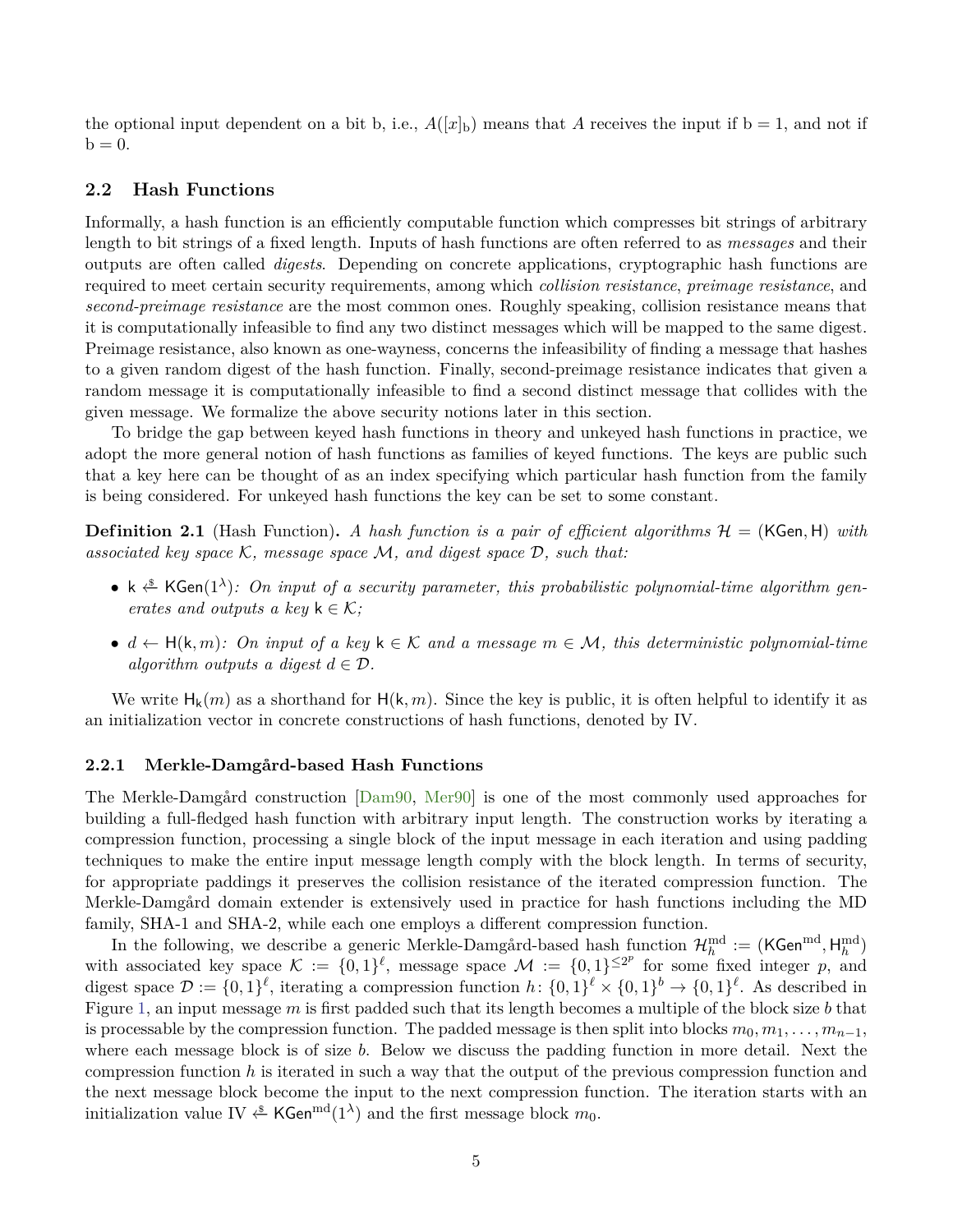<span id="page-5-1"></span><span id="page-5-0"></span> $H_{h,\mathrm{IV}}^{\mathrm{md}}(m)$ 

 $m \leftarrow m$ ||lpad $(m, b, p)$ parse *m* as  $m_0 || \dots || m_{n-1}$ where  $|m_i| = b$  for all  $0 \leq i < n$  $d_0 \leftarrow \text{IV}$ **for**  $i = 0...n - 1$  **do**  $d_{i+1} \leftarrow h(d_i, m_i)$ **return**  $d_n$  IV  $m<sub>0</sub>$  $\mathbf{A}$  $\Box$ ╲ *h m*<sup>1</sup>  $\ddot{\phantom{a}}$  $\Delta$ ╲ *h mn*−<sup>1</sup>  $\ddot{\phantom{a}}$  $\setminus$  $\diagdown$ ✲ *d*

Figure 1: Merkle-Damgård construction from a compression function *h*.

Length padding. The padding used in the domain extender must itself be collision free. Length padding is typically used for Merkle-Damgård-based hash functions. It appends the length of the message to the end, while making sure that the length of the padded message is a multiple of the block size *b* required by the compression function. We consider a compact length padding function lpad that uses *p* bits to represent the message length, where p is usually smaller than or equal to  $\ell$  (e.g.,  $p = 64$  for SHA-256). Hence, the padded message contains the message length in its last *b*-bits block possibly together with some of the least significant bits of the message. Such a length padding function is commonly used in practical Merkle-Damgård-based hash functions, such as MD5, SHA-1 and SHA-2. A similar padding that additionally prepends the length of the message with a bit of 1 is used in BLAKE. Let binary $(x, y)$  be the binary representation of  $x$  in  $y$  bits, then lpad is defined as:

$$
lpad(m, b, p) := 1||0^{(b-|m|-p-1) \bmod b}||binary(|m|, p).
$$

A less compact and mostly theoretical variant of length padding uses exactly *b* bits for representing the message length, which is then encoded in a separate block.

## **2.2.2 The HMAC Scheme**

Message authentication codes (MACs) provide message integrity, i.e., they can be used to prevent adversaries from tampering with a communication without being detected by the receiver. The widely used HMAC scheme [\[BCK96a\]](#page-26-6) is built on a cryptographic hash function. It has been standardized in IETF RFC [\[KBC97\]](#page-28-6) and NIST [\[FIP02\]](#page-28-7), and is widely deployed in various security protocols such as for example TLS and IPSec. HMAC (to be precise, its theoretical counterpart NMAC) is provably a pseudorandom function, i.e., indistinguishable from a random function, under the assumption that its underlying compression function is a pseudorandom function [\[Bel15\]](#page-27-8). Note that PRF security implies the standard notion of unforgeability for MAC schemes.

 $\textbf{Definition 2.2}$  (HMAC). Let  $\mathcal{H}^{md}_h = (\mathsf{KGen}^{md}, \mathsf{H}^{md}_h)$  be a Merkle-Damgård-based hash function with *associated key space* K*, message space* M*, and digest space* D*. The hash-based message authentication scheme* HMAC*<sup>h</sup>* = (KGen*,* HMAC*h*) *with associated secret key space* SK*, message space* M*, and tag space* T *is defined as:*

• (k*,*IV) ←−\$ KGen(1*<sup>λ</sup>* )*: On input of a security parameter, this* PPT *algorithm outputs a secret key*  $k \in \mathcal{SK}$  and an initial value  $\text{IV} \in \mathcal{K}$ , where  $\text{IV} \overset{\$}{\leftarrow} \textsf{KGen}^{md}(1^{\lambda})$ .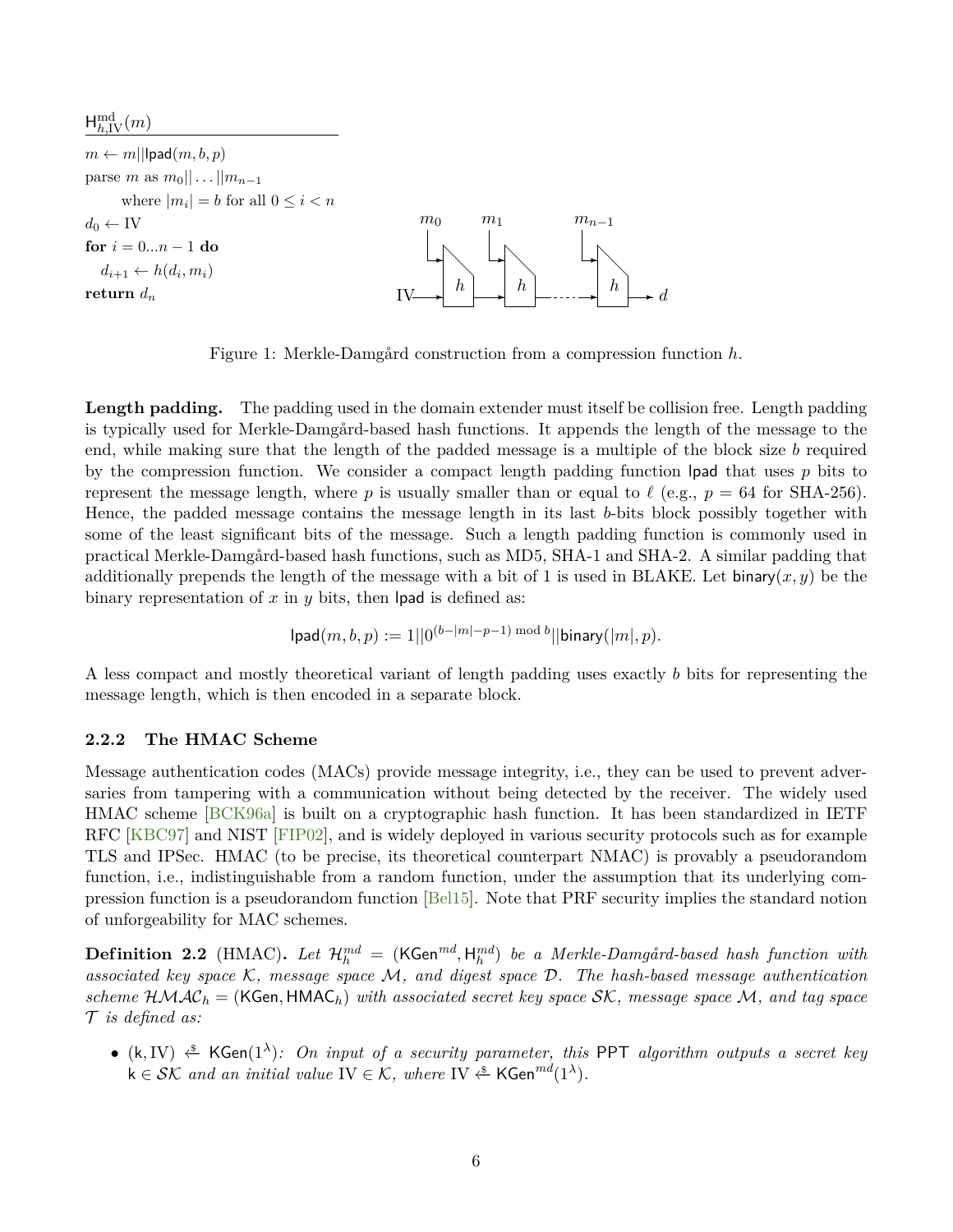•  $t \leftarrow \text{HMAC}_h(k, \text{IV}, m)$ *: On input of a key*  $k \in \mathcal{SK}$ *, an initial value* IV ∈ K*, and a message*  $m \in \mathcal{M}$ *, this deterministic polynomial-time algorithm outputs a tag*  $t \in \mathcal{T}$ :

$$
\mathsf{HMAC}_h(\mathsf{k}, \mathrm{IV}, m) = \mathsf{H}^{md}_{h,\mathrm{IV}}((\mathsf{k} \oplus \mathsf{opad}) \, || \mathsf{H}^{md}_{h,\mathrm{IV}}((\mathsf{k} \oplus \mathsf{ipad}) \, || m)),
$$

*where* ipad *and* opad *are fixed, distinct b-bit constants.*



Figure 2: Illustration of HMAC.

## <span id="page-6-0"></span>**2.3 Backdoored Hash Functions**

A backdoored hash function is a function which is designed by an adversary together with a short backdoor key, whose knowledge allows for violating the security of the hash function. More precisely, we consider an efficient algorithm BDHGen, which outputs a hash function family H, a backdoor bk, and a string *r*. The latter, if not empty, is used as the randomness in key generation. Otherwise, the key generation algorithm uses its own random coins. The algorithm BDHGen can be seen as a designer of a hash function H installing a backdoor bk, potentially depending (via *r*) on a specific instance of the hash function family.

**Def inition 2.3** (Hash Function Generator)**.** *A* PPT *algorithm* BDHGen *is called a* hash function generator*, if on input of a security parameter*  $1^{\lambda}$ , *it outputs (the description of) a hash function family*  $H$ , *a backdoor key* bk  $\in \{0,1\}^{poly(\lambda)}$ , and a potentially empty randomness string  $r \in \{0,1\}^{poly(\lambda)}$ .

Before formally defining backdoored hash functions, we give definitions for the most commonly used security notions of hash functions. We deviate slightly from the classic formulations and generate the key with adversarial chosen randomness (if provided by BDHGen). Moreover, we optionally give the adversary the backdoor key, the availability depending on a bit b. Our definitions are thus general enough to capture standard security notions without backdoors  $(b = 0)$  as well as security against backdoored hash functions  $(b = 1)$ , both with and without influencing the key generation.

**Def inition 2.4** (Collision Resistance)**.** *The advantage of an adversary* A *in finding collisions for a hash function generated by a* PPT *hash function generator* BDHGen *is defined below. The bit* b *indicates whether the adversary knows the generated backdoor key.*

$$
\mathsf{Adv}^{\mathsf{CR}}_{\mathsf{BDHGen},\mathcal{A},\mathsf{b}}(\lambda) := \Pr\left[\begin{array}{ccc} \mathsf{H}_{\mathsf{k}}(m) = \mathsf{H}_{\mathsf{k}}(m') & \wedge & (\mathcal{H},\mathsf{bk},r) \overset{\hspace{0.1em}\mathsf{\scriptscriptstyle\$}}{\leftarrow} \mathsf{BDHGen}(1^{\lambda}) & \wedge \\ m \neq m' & & \hspace{0.15em} \mid & \hspace{0.15em} \kappa \overset{\hspace{0.1em}\mathsf{\scriptscriptstyle\$}}{\leftarrow} \mathsf{KGen}(1^{\lambda};r) & \wedge \\ (m,m') \overset{\hspace{0.1em}\mathsf{\scriptscriptstyle\$}}{\leftarrow} \mathcal{A}([\mathsf{bk}]_{\mathsf{b}},\mathsf{k},\mathcal{H}) \end{array}\right],
$$

*where the probability is over the internal random coins of* BDHGen*,* A*, and potentially* KGen*. We call* BDHGen collision resistant *(resp.* collision resistant with backdoor*) if for all* PPT *adversaries* A*, the above advantage for*  $b = 0$  *(resp.*  $b = 1$ *) is negligible.*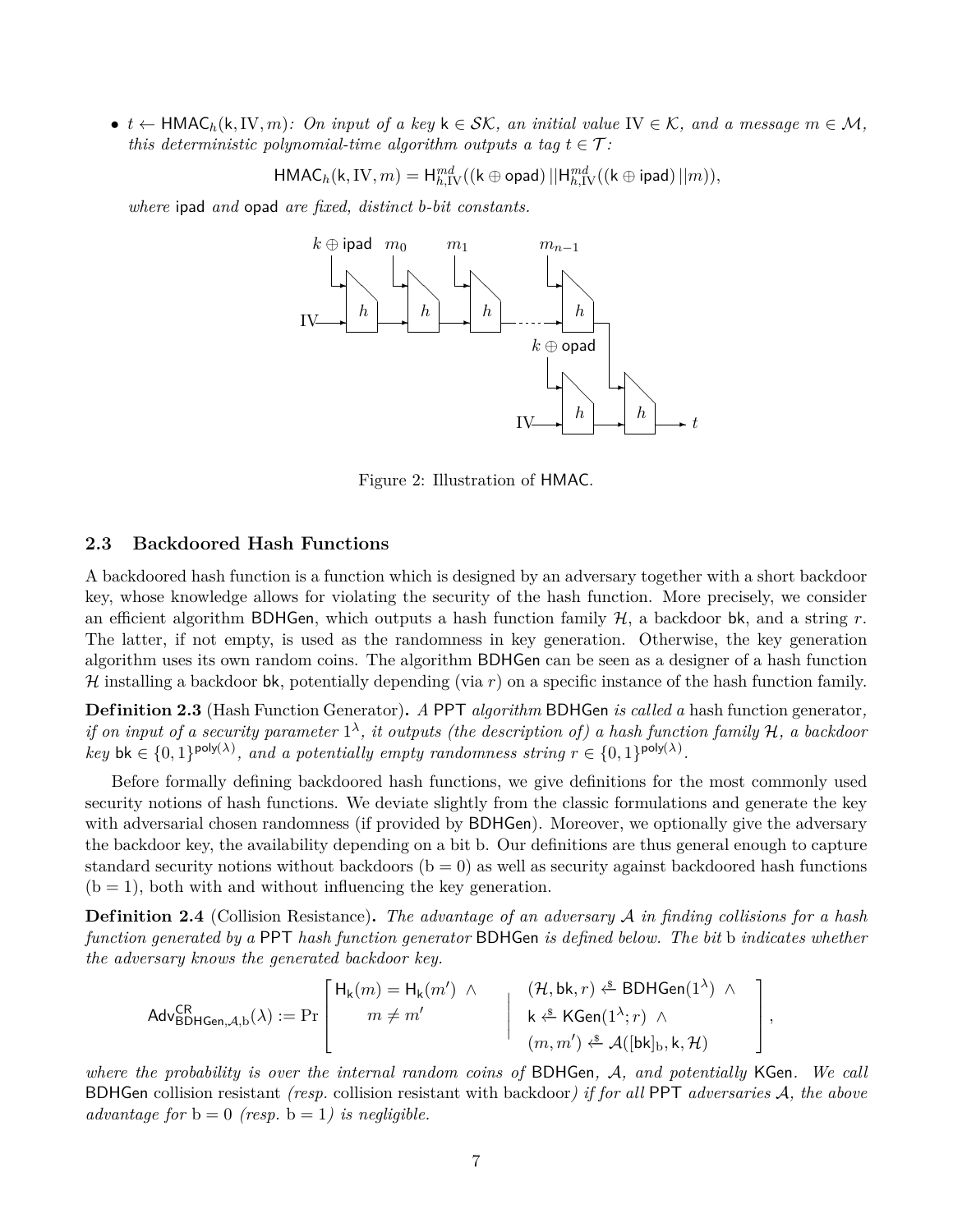Definitions of preimage resistance and second-preimage resistance are parameterized with an integer *n* which indicates the length of the challenge message. Doing so allows us to easily circumvent the technicality of uniformly sampling from an infinite set.

**Definition 2.5** (Preimage Resistance). Let *n* be an integer such that  $\{0,1\}^n \subseteq \mathcal{M}$ . The advantage of an *adversary* A *in finding preimages for a hash function generated by a* PPT *hash function generator* BDHGen *is defined below. The bit* b *indicates whether the adversary knows the generated backdoor key.*

*,*

$$
\mathsf{Adv}^{\mathsf{PR},n}_{\mathsf{BDHGen},\mathcal{A},\mathsf{b}}(\lambda) := \Pr\left[\begin{array}{c} \mathsf{H}_{\mathsf{k}}(m') = \mathsf{H}_{\mathsf{k}}(m) \qquad \Big| \quad \begin{array}{c} (\mathcal{H},\mathsf{bk},r) \overset{\hspace{0.1em}\mathsf{\scriptscriptstyle\$}}{\leftarrow} \mathsf{BDHGen}(1^{\lambda}) \;\wedge \\[1.5mm] \mathsf{k} \overset{\hspace{0.1em}\mathsf{\scriptscriptstyle\$}}{\leftarrow} \mathsf{KGen}(1^{\lambda};r) \;\wedge \; m \overset{\hspace{0.1em}\mathsf{\scriptscriptstyle\$}}{\leftarrow} \{0,1\}^n \;\wedge \\[1.5mm] m' \overset{\hspace{0.1em}\mathsf{\scriptscriptstyle\$}}{\leftarrow} \mathcal{A}([\mathsf{bk}]_{\mathsf{b}},\mathsf{H}_{\mathsf{k}}(m),\mathsf{k},\mathcal{H}) \end{array} \right] \end{array}\right.
$$

*where the probability is over the random choice of m and the internal random coins of* BDHGen*,* A*, and potentially* KGen*. We call* BDHGen preimage resistant *or* one-way *(resp.* preimage resistant with backdoor*)* for parameter *n* if for all PPT adversaries A the above advantage for  $b = 0$  (resp.  $b = 1$ ) is *negligible.*

**Definition 2.6** (Second-Preimage Resistance). Let *n* be an integer such that  $\{0,1\}^n \subseteq \mathcal{M}$ . The advantage *of an adversary* A *in finding second preimages for a hash function generated by a* PPT *hash function generator* BDHGen *is defined below. The bit* b *indicates whether the adversary knows the generated backdoor key.*

$$
\mathsf{Adv}^{\mathsf{SPR},n}_{\mathsf{BDHGen},\mathcal{A},\mathsf{b}}(\lambda) := \Pr\left[\begin{array}{c|c} \mathsf{H}_{\mathsf{k}}(m') = \mathsf{H}_{\mathsf{k}}(m) & \wedge & (\mathcal{H},\mathsf{bk},r) \stackrel{\hspace{0.1em}\mathsf{\scriptscriptstyle\$}}{\mathsf{=}}\mathsf{BDHGen}(1^{\lambda}) & \wedge \\ m \neq m' & & \wedge & \mathsf{rk} \stackrel{\hspace{0.1em}\mathsf{\scriptscriptstyle\$}}{\mathsf{=}}\mathsf{KGen}(1^{\lambda};r) & \wedge m \stackrel{\hspace{0.1em}\mathsf{\scriptscriptstyle\$}}{\mathsf{=}}\{0,1\}^n & \wedge \\ m' \stackrel{\hspace{0.1em}\mathsf{\scriptscriptstyle\$}}{\mathsf{=}}\mathcal{A}([{\sf bk}]_{\mathsf{b}},m,{\mathsf{k}},\mathcal{H}) \end{array}\right],
$$

*where the probability is over the random choice of m, and the internal random coins of* BDHGen*,* A*, and potentially* KGen*. We call* BDHGen second-preimage resistant *(resp.* second-preimage resistant with backdoor) for parameter *n* if for all PPT adversaries A, the above advantage for  $b = 0$  (resp.  $b = 1$ ) is *negligible.*

**Definition 2.7** (Backdoored Hash Function). Let BDHGen be a PPT hash function generator and  $S \in$ {CR*,* PR*,* SPR} *denote a security notion for hash functions.*

*We call* BDHGen *a* backdoored hash function generator *(and its output hash function a* backdoored hash function), if there is a PPT adversary A such that the advantage  $\mathsf{Adv}_{\mathsf{BDHGen},\mathcal{A},1}^{S,[n]}(\lambda)$  is non-negligible.

*We call* BDHGen *a* weakly backdoored hash function generator *(and its output hash function a* weakly backdoored hash function*) if the randomness string r output by* BDHGen *is not empty. At the same time, however, for all* PPT *adversaries* A *without* bk *the advantage*  $\mathsf{Adv}^{S,[n]}_{\mathsf{BDHGen},\mathcal{A},0}(\lambda)$  *is still negligible.* 

Weakly backdoored hash functions only provide a backdoor if the key generation algorithm is run on the randomness *r*. They are defined for the sake of completeness, since hash functions are usually used with fixed keys in practice. However, throughout this paper we consider the stronger notion of backdoors, which allow attacks for randomly chosen keys. In this case, the malicious designer of the hash function does not need to influence the hash key generation, i.e., *r* is empty.

## <span id="page-7-0"></span>**3 On the Implausibility of Backdoored Weak Pseudorandom Functions**

We argue that it is reasonable to assume that a backdoored weak PRF, which is secure in the standard sense against distinguishers who do not know the backdoor, remains a weak PRF even against distinguishers who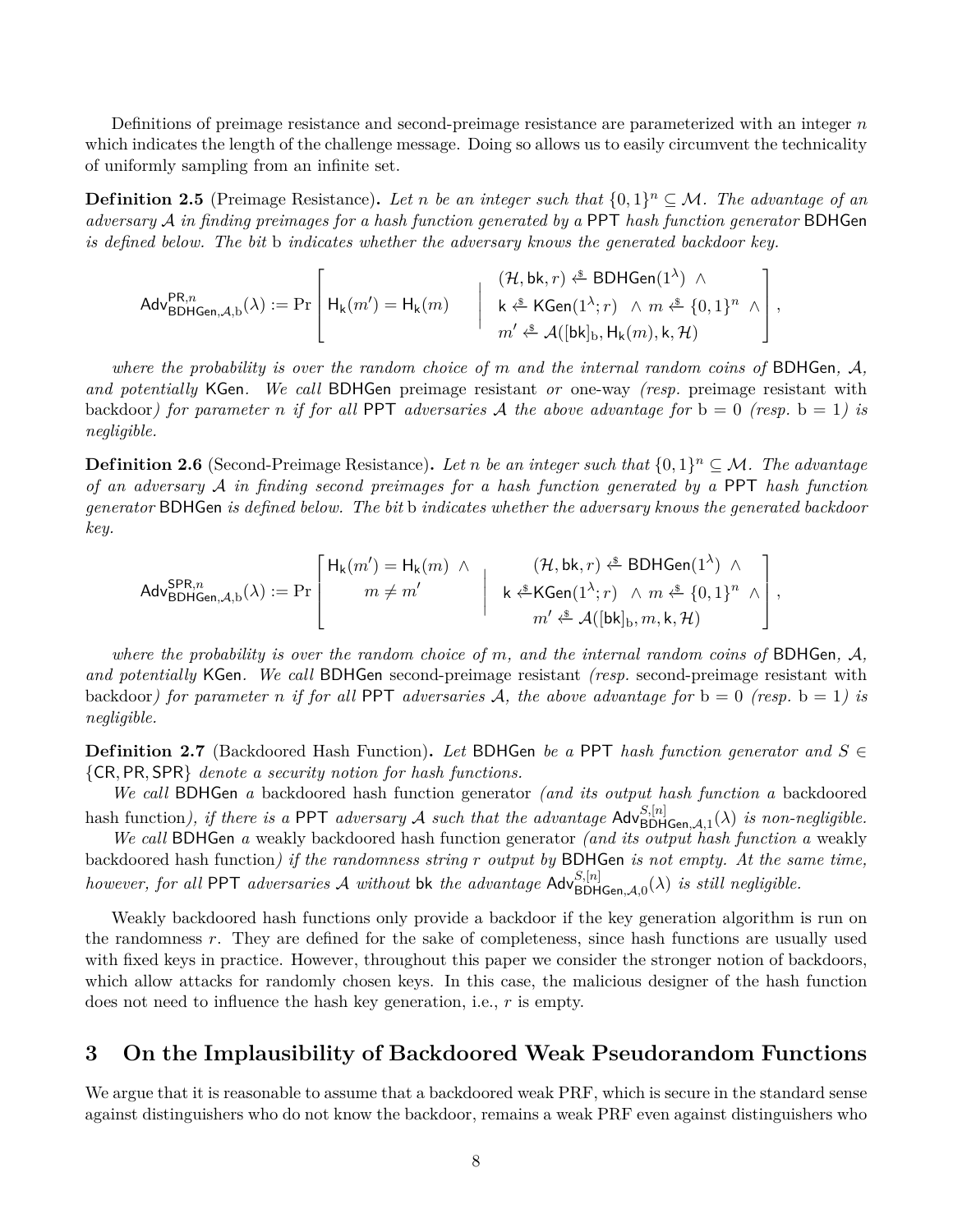<span id="page-8-0"></span>know the backdoor. We prove that if a backdoor allows for distinguishing outputs of a weak PRF on random inputs from uniform random bit strings, then that weak PRF family already implies public-key encryption. Put differently, any such backdoored function would need to already contain some form of public-key encryption. Such systems, however, are significantly slower than symmetric-key based pseudorandom functions.

## **3.1 Weak Pseudorandom Functions**

A family of functions  $f: \{0,1\}^k \times \{0,1\}^i \to \{0,1\}^o$  is called *weakly pseudorandom* if no efficient adversary can distinguish a random function of the family from a uniform random function when queried on random inputs. More precisely, let a family of functions, and potentially a backdoor, be generated by a PPT generator  $(f, \mathsf{bk}) \xleftarrow{\$} BDPRFGen(1^{\lambda})$ . An adversary attacking the weak pseudorandomness of f can only query an oracle on an integer  $q \leq \text{poly}(\lambda)$ , where the oracle either implements a function  $F(k, \cdot)$  or a random function  $F_{\$}(\cdot)$ . Upon being queried on *q*, the oracle outputs *q* input-output pairs  $(x, y)$  such that *x*  $\overset{\&}{\le}$  {0, 1}<sup>*i*</sup> is random and *y* = *f*(k, *x*) (resp. *y* = *f*<sub>\$</sub>(*x*)). Here, k ← {0, 1}<sup>*k*</sup> is also chosen at random (resp.  $f_{\$} \xleftarrow{\$} \text{Func}(i, o)$  is a randomly chosen function from the set  $\text{Func}(i, o)$  of all functions from  $\{0, 1\}^i$ to  $\{0,1\}^o$ ). The weak PRF-advantage of an adversary A, optionally using the backdoor bk (based on a bit b), is then defined by:

$$
\mathsf{Adv}_{\mathsf{BDPRFGen},\mathcal{A},b}^{\mathsf{wPRF}}(\lambda) := \Big|\Pr\Big[\mathcal{A}^{F(\mathsf{k},\cdot)}(1^\lambda,[\mathsf{bk}]_\mathsf{b},f) = 1 \mid (f,\mathsf{bk}) \xleftarrow{\$} \mathsf{BDPRFGen}(1^\lambda), \mathsf{k} \xleftarrow{\$} \{0,1\}^k\Big] \\ - \Pr\Big[\mathcal{A}^{F_\$(\cdot)}(1^\lambda,[\mathsf{bk}]_\mathsf{b},f) = 1 \mid (f,\mathsf{bk}) \xleftarrow{\$} \mathsf{BDPRFGen}(1^\lambda), f_\$ \xleftarrow{\$} \mathsf{Func}(i,o)\Big]\Big|,
$$

where the probability is over the choice of  $f_{\$}$  resp. k, BDPRFGen and  $\mathcal{A}$ 's coin tosses.

**Remark.** When saying that a compression function  $h: \{0,1\}^{\ell} \times \{0,1\}^{\ell} \to \{0,1\}^{\ell}$  is weakly pseudorandom we mean that the key k is chosen from  $\{0,1\}^{\ell}$  and that we consider the function  $h(\mathsf{k},\cdot): \{0,1\}^b \to$  $\{0,1\}^{\ell}$ .

**Remark.** Note that if the backdoor key is not given to the adversary, we obtain the standard security notion for weak PRFs. We say that *f* is a *backdoored weak PRF* if *f* is a weak PRF against adversaries without the backdoor, while with the backdoor there exists a PPT distinguisher  $A$  against its weak pseudorandomness that has a non-negligible advantage.

## **3.2 Backdoored Weak PRFs Imply Public-Key Encryption**

In the following we construct a public-key scheme, given a backdoored weak PRF. The idea for this constructions is based on the work of Pietrzak and Sjödin [\[PS08\]](#page-29-0) for building key agreement from secretcoin weak pseudorandom functions. Since the backdoor allows to distinguish pseudorandom from random strings, even on random inputs, we can use the backdoor to decrypt bit encryptions. The sender encodes the bit *b* to be sent by using pseudorandom answers  $y_j = f(x_j)$  for random inputs  $x_j$  for  $b = 1$ , and truly random answers  $y_j$  instead to encode the bit  $b = 0$ . The backdoor holder can then distinguish the two cases and hence recover the bit with some probability bounded away from  $\frac{1}{2}$  (and we can amplify the success probability via repetitions). Since one cannot distinguish random outputs of a weak PRF from uniform outputs without the backdoor, we obtain a secure public-key encryption scheme.

We give the construction and proof in terms of concrete security but occasionally refer to the common asymptotic setting. As for asymptotic behavior, we note that we get an infinite-often public-key encryption scheme, where infinitely often means that the decryption algorithm works for infinitely many security parameters.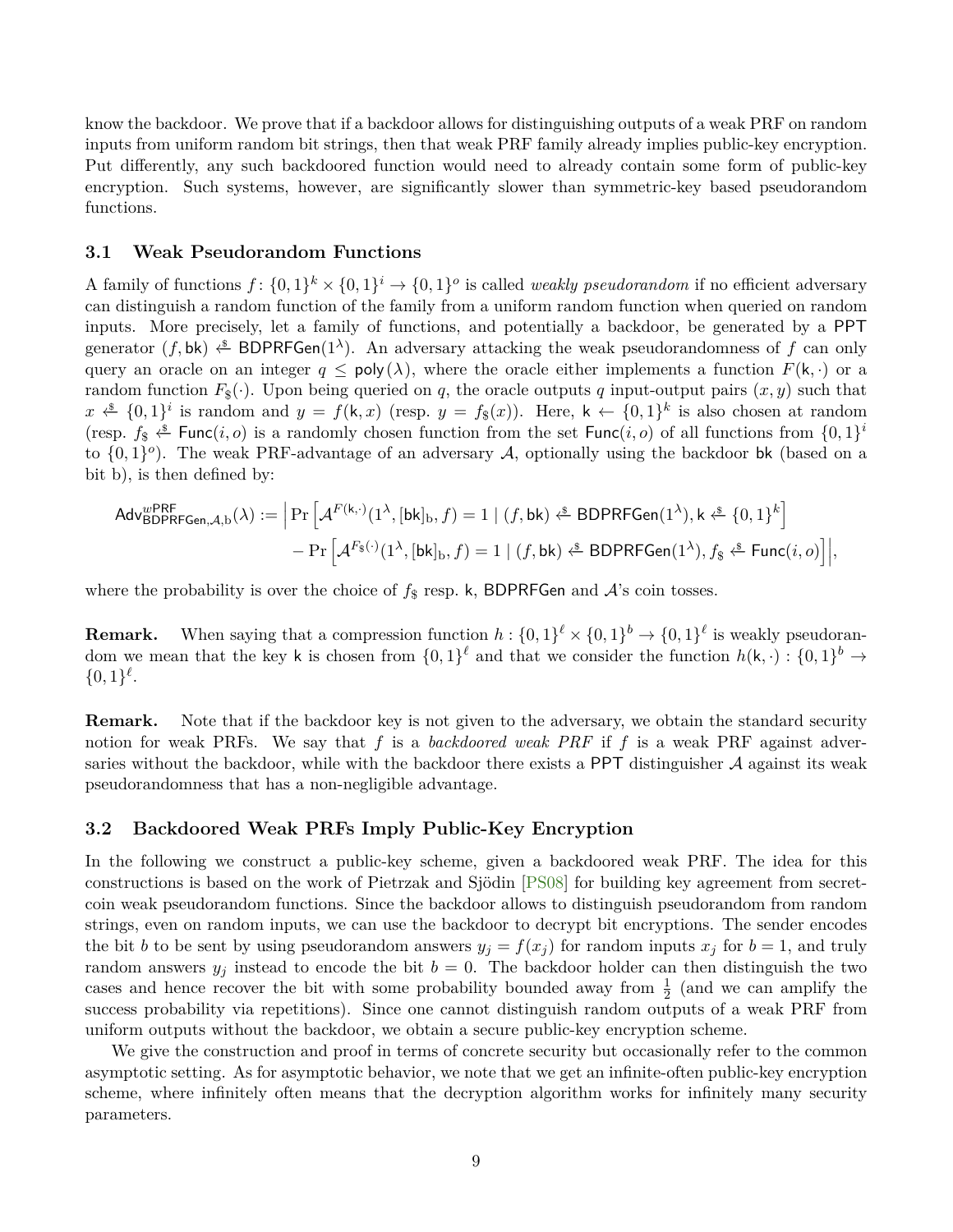**Theorem 3.1.** Let  $f: \{0,1\}^k \times \{0,1\}^i \to \{0,1\}^o$  be a backdoored weak pseudorandom function. Then we *can build an IND-CPA-secure public-key bit encryption scheme from f.*

*Proof.* Let BDPRFGen be a generator for a backdoored weak pseudorandom function family. Let A be a PPT adversary and suppose without loss of generality that  $A$ 's only query to its oracle is on a fixed integer  $q \leq \text{poly}(\lambda)$  and it holds that  $\text{Adv}_{\text{BDPRFGen},\mathcal{A},1}^{\text{wPRF}}(\lambda) = \varepsilon \not\approx 0$ . In particular,  $\varepsilon \geq \frac{1}{\text{poly}}$  $\frac{1}{\text{poly}(\lambda)}$  infinitely often.

Then we can construct a public-key bit encryption scheme with overwhelming correctness as follows.<sup>[1](#page-9-0)</sup> For sake of simplicity we first construct an encryption scheme  $\mathcal{E} := (\mathsf{KGen}, \mathsf{Enc}, \mathsf{Dec})$  with correctness  $\frac{1}{2} + \frac{\varepsilon}{2}$  $\overline{2}$ and explain afterwards how to boost the correctness bound.

| $KGen(1^{\lambda})$                             | $Enc(\mathsf{pk}, b)$                                           | $Dec(\mathsf{sk}, \mathsf{pk}, c)$                                                                              |  |  |
|-------------------------------------------------|-----------------------------------------------------------------|-----------------------------------------------------------------------------------------------------------------|--|--|
| $(f, bk) \xleftarrow{\$} BDPRFGen(1^{\lambda})$ | $d \leftarrow \{0,1\}, b' \leftarrow d \oplus b$                | parse c as $(d, c')$                                                                                            |  |  |
| $pk \leftarrow f$                               | if $b' = 0$ then                                                | $F \leftarrow \{F : \{q\} \rightarrow \{c'\}\}\$                                                                |  |  |
| $sk \leftarrow bk$                              | $c' \leftarrow \{0,1\}^{(i+o)\cdot q}$                          | $b' \stackrel{\hspace{0.1em}\mathsf{\scriptscriptstyle\$}}{\leftarrow} \mathcal{A}^F(\mathsf{sk}, \mathsf{pk})$ |  |  |
| return (pk, sk)                                 | else                                                            | return $b' \oplus d$                                                                                            |  |  |
|                                                 | $k \stackrel{\$}{\leftarrow} \{0,1\}^k, c' \leftarrow \epsilon$ |                                                                                                                 |  |  |
|                                                 | for $j = 1 \dots q$ do                                          |                                                                                                                 |  |  |
|                                                 | $x_i \leftarrow^{\$} \{0,1\}^i, y_j \leftarrow f(k, x_j)$       |                                                                                                                 |  |  |
|                                                 | $c' \leftarrow c'   x_i  y_i$                                   |                                                                                                                 |  |  |
|                                                 | $c \leftarrow (d, c')$                                          |                                                                                                                 |  |  |
|                                                 | return c                                                        |                                                                                                                 |  |  |

For correctness observe that by construction a ciphertext can be correctly decrypted if A successfully distinguishes random outputs of  $f(k, \cdot)$  from uniformly random bit strings (simulated by the oracle F in Dec). Hence we obtain the following correctness:

$$
\Pr[\mathsf{Dec}(\mathsf{sk}, \mathsf{pk}, \mathsf{Enc}(\mathsf{pk}, b)) = b] = \Pr[\mathcal{A}(\mathsf{sk}, \mathsf{Enc}(\mathsf{pk}, b)) = b] = \frac{1}{2} + \frac{\varepsilon}{2},
$$

In other words, the decryption error is noticeably smaller than  $\frac{1}{2}$  for infinitely many security parameters.

It remains to show that  $\mathcal E$  is indistinguishable under chosen-plaintext attacks. Suppose in the contrary that there exists a PPT adversary  $\beta$  against the security of  $\mathcal{E}$ . Since we are concerned with security of bit encryption, this means that  $\beta$  can decrypt a ciphertext with a non-negligible advantage  $\varepsilon'$ . We can build from  $\beta$  a PPT adversary  $\beta$  against the weak PRF security of BDPRFGen, i.e., the generated family  $f$ (when not holding a backdoor). When  $\mathcal C$  queries its oracle on an integer  $q$ , it obtains a string  $c$  containing  $q$  pairs of random messages with the result of the oracle evaluation on them. It then runs  $\beta$  on that value *c*. When B finally terminates with output bit *b*, the adversary C also outputs *b* as its guess. We obtain:

$$
\mathsf{Adv}_{\mathsf{BDPRFGen},\mathcal{C},0}^{\mathsf{wPRF}}(\lambda) = \mathsf{Adv}_{\mathcal{E},\mathcal{B}}^{\mathsf{IND}\text{-}\mathsf{CPA}}(\lambda) = \Pr[\mathcal{B}(\mathsf{pk},\mathsf{Enc}(\mathsf{pk},b)) = b] - \frac{1}{2} = \varepsilon'.
$$

Thus our adversary  $\mathcal{C}$ , who does not know a backdoor key, has a non-negligible advantage against the weak pseudorandomness of *f*. This contradicts our assumption of *f* being weakly pseudorandom (without the backdoor key).

<span id="page-9-0"></span><sup>1</sup> Joseph Jaeger pointed out to us that the correctness of a previous version of our public-key bit encryption scheme could not be amplified by a simple majority decision and suggested masking the plaintext bit. To see the issue with directly encrypting the plaintext, consider an adversary  $A$  that given a pseudorandom function outputs 1 with probability 1, and given a truly random function outputs 1 with probability  $1 - \varepsilon$ , for a noticeable  $\varepsilon$ , and note that a majority decision would then lead to incorrect decryption of ciphertexts of 0.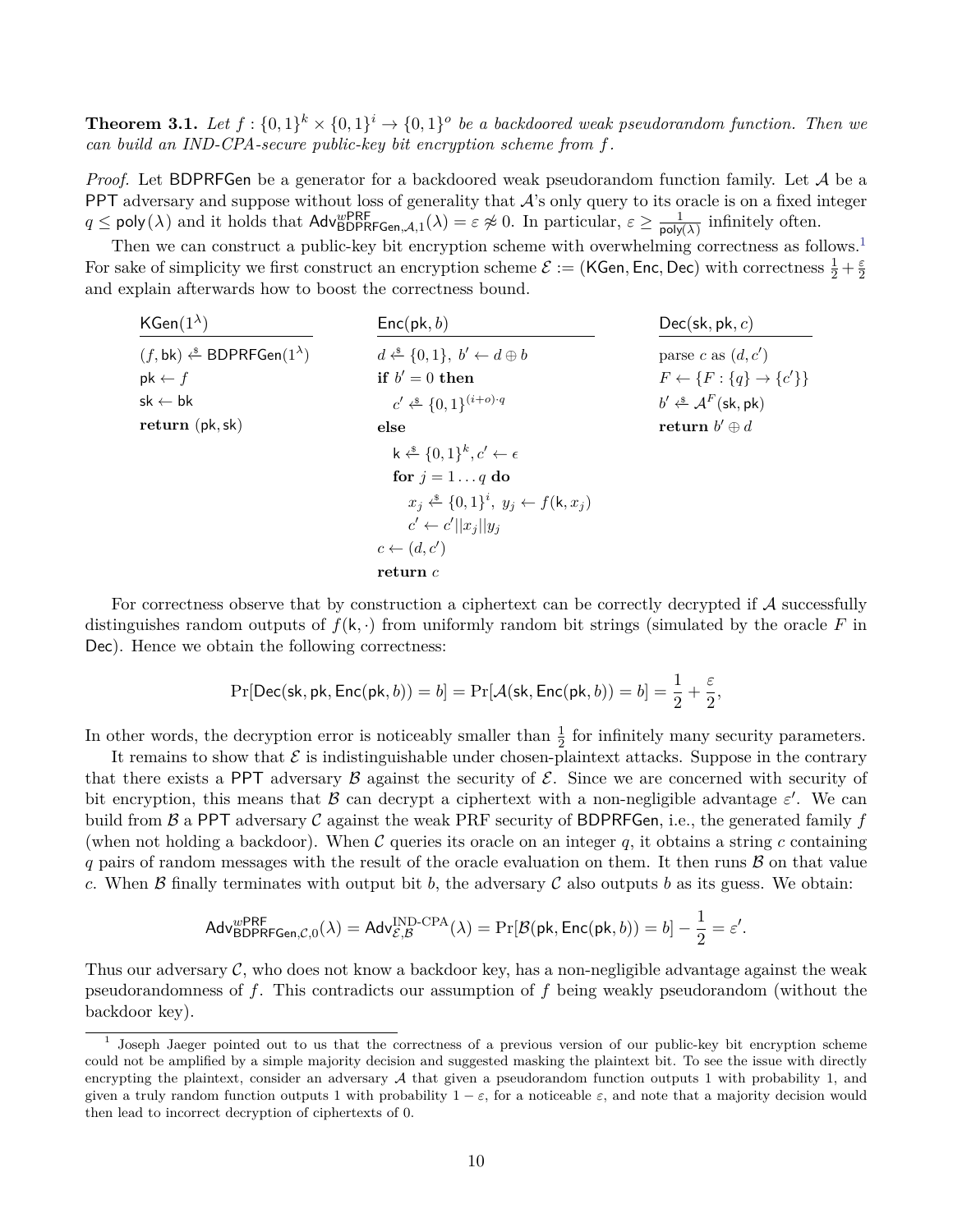<span id="page-10-2"></span>The final step is to note that we can reduce the decryption error by standard techniques. For this we repeat the basic encryption step above polynomial times, letting the sender always generate pseudorandom  $(b = 1)$  or truly random strings  $(b = 0)$  in each of the repetitions. The decrypter outputs a majority decision for all the extracted bits. If we use  $\lambda \cdot \varepsilon^2 \leq \lambda \cdot \text{poly}(\lambda)^2$  repetitions, where  $\varepsilon \geq \frac{1}{20}$  $\frac{1}{\text{poly}(\lambda)}$  is the lower bound for the distinguisher's advantage, then the Hoeffding-Chernoff bound implies that the decryption error is upper-bounded by  $e^{-\lambda}$ . At the same time, the security of the public-key encryption scheme remains intact for a polynomial number of repetitions.  $\Box$ 

# <span id="page-10-0"></span>**4 Immunization of HMAC**

According to the result presented in the previous section, we may assume that the compression function used in an HMAC construction preserves weak pseudorandomness in the presence of backdoors. In the following we use the randomized cascade (RC) construction introduced by Maurer and Tessaro [\[MT08\]](#page-29-1) in order to immunize HMAC under the weak pseudorandomness assumption. In basic terms, the RC construction is an iterated construction of a PRF from a (constant-query) weak PRF. The first construction of a PRF from a weak PRF is due to Naor and Reingold [\[NR99\]](#page-29-7), and a further construction was later proposed by Maurer and Sjödin [\[MS07\]](#page-29-8). In our case, we are interested in an iterated construction of a PRF where the candidate for a weak PRF may be a compression function of hash functions. Maurer and Tessaro note that both constructions [\[MS07,](#page-29-8) [NR99\]](#page-29-7) may be turned easily into iterative versions with the drawback that the number of calls to the function would increase significantly. In contrast, the randomized cascade construction is more efficient and requires for input length *b* approximately  $\frac{b}{\log s}$  (for  $s \geq 2$ ) many calls to the function and also only requires the weaker underlying assumption of an *s-query weak PRF*[2](#page-10-1) than weak PRF.

Let us now review the idea of the RC construction which itself is based on the cascade construction for hash functions by Bellare, Canetti and Krawczyk [\[BCK96b\]](#page-26-7). The RC construction requires a prefixfree encoding of the input (from some set X). We say an efficiently computable encoding **Encode**:  $\mathcal{X} \rightarrow$  $\{1,\ldots,s\}^+$  is prefix-free if for all distinct inputs  $x, x' \in \mathcal{X}$  the sequence  $\mathsf{Encode}(x)$  is not a prefix of the sequence Encode(x'). On a high level, the RC construction follows the principles of the Merkle-Damgård construction (cf. Figure [1\)](#page-5-0) with some additional randomness where the underlying building block is a *s*-weak PRF.

The RC construction with parameter *s* and input set  $\mathcal{X} \supseteq \mathcal{M}$  for the function  $h: \{0,1\}^{\ell} \times \{0,1\}^{\ell} \to$  $\{0,1\}^{\ell}$  and a prefix-free encoding as described above is a mapping  $\mathsf{RC}_{s,\mathcal{X}, \mathsf{Encode}}^h: \{0,1\}^{\ell} \times \{0,1\}^{s \cdot b} \times \mathcal{X} \to$  $\{0,1\}^{\ell}$ . The mapping uses as input a private key k of length  $\ell$  and a  $(s \cdot b)$ -bit long public part which can be interpreted as the concatenation of *s b*-bit strings  $r_1, \ldots, r_s$  and an input  $x \in \mathcal{X}$ . The input *x* is first padded (following Section [7\)](#page-17-0) such that the length becomes a multiple of *b* and is then further processed with the above prefix-free encoding outputting a sequence  $(m_1, \ldots, m_n) \in \{1, \ldots, s\}^+$ . Then for  $i = 1, \ldots, n$  the cascade is computed as  $y_{i+1} \leftarrow h(y_i, r_{m_i})$  with  $y_1 \leftarrow \mathsf{k}$ . First let us remark that in each iteration the  $r_{m_i}$ 's are chosen according to the outputted sequence from the encoding. Maurer and Tessaro formally prove given that *h* is a *s*-weak PRF then the resulting RC construction is a PRF. The proof relies on the encoding being done via a tree structure, where it is argued that by the definition of s-weak PRF whenever we evaluate the function under some secret key at *s* independent random inputs, it produces *s* pseudorandom outputs and in particular sets all vertices in the tree to be pseudorandom.

Now let  $\mathcal{HMLC}_h := (KGen, HMAC_h)$  be a backdoored HMAC construction. Our goal is to replace the Merkle-Damgård construction with the randomized cascade construction from above and argue that

<span id="page-10-1"></span><sup>&</sup>lt;sup>2</sup>We say that a function  $f: \{0,1\}^k \times \{0,1\}^i \to \{0,1\}^o$  for some constant s with  $k < s \cdot o$  is an s-query weak PRF if  $f(k, \cdot)$ (under a secret key k) is indistinguishable from a random function when evaluated at *s* independent known random inputs. This notion is weaker than a (regular) weak PRF where we require indistinguishability for polynomially many random inputs.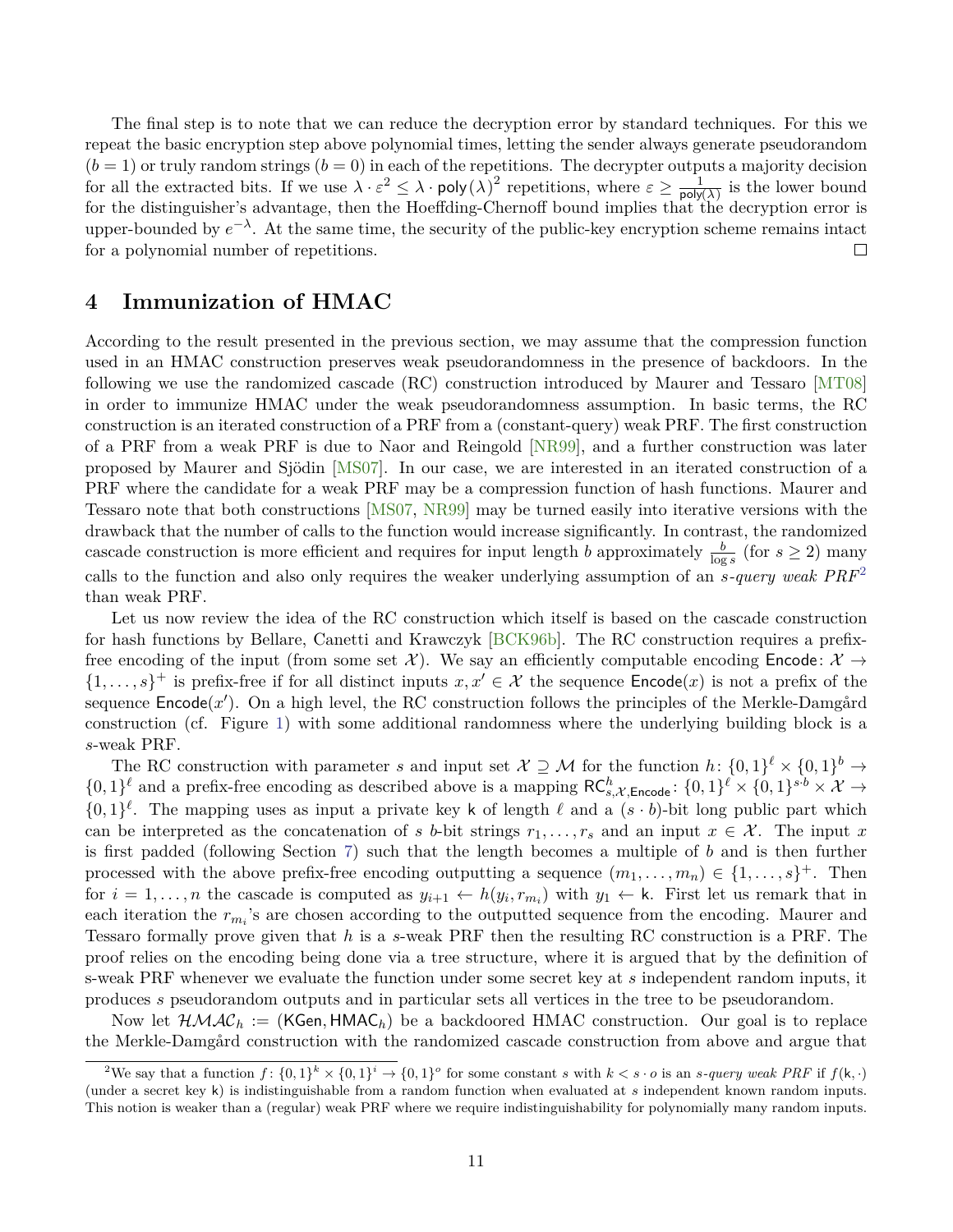<span id="page-11-1"></span>one can salvage HMAC in the context of backdoored hash functions. The idea is that we first pad the input message *m* with the usual length padding function and then use a prefix-free encoding obtaining a sequence  $m'$ . According to the sequence the correct random string will be chosen and used as the input to the compression function. More formally it follows that

$$
\mathsf{HMAC}^{\mathsf{rc}}_h(\mathsf{k},\mathrm{IV},m) = \mathsf{H}_{h,\mathrm{IV}}\left( (\mathsf{k} \oplus \mathsf{opad}) || \mathsf{H}_{h,\mathrm{IV}}((\mathsf{k} \oplus \mathsf{ipad}) || r_{m_1'} || \dots || r_{m_{n-1}'} ) \right).
$$

The above HMAC construction is a secure PRF, since its inner hash chain is a PRF even against backdooring adversaries. In particular, the first iteration in the inner chain (i.e.  $h(\mathrm{IV}, k \oplus \mathrm{ipad})$ ) is computationally indistinguishable from a uniformly-distributed random string, assuming as a weak dual PRF [\[Bel06\]](#page-26-8). This guarantees that the first chaining value is pseudorandom and hence can be used as a "good" key in the RC construction. The same argument applies for the first chaining value in the outer chain. The last iteration in HMAC receives as input from both chains a pseudorandom input, and hence the output is still pseudorandom and thus HMAC is secure.

# <span id="page-11-0"></span>**5 Immunization of Key Derivation Functions**

The above transformation from a weak PRF to a full-fledged PRF can be expensive in terms of the number of compression function evaluations, which depends on the parameter *s*. Here we argue that for key derivation functions based on hash functions, in particular HKDF based on HMAC, there exists a simpler solution.

## **5.1 The Approach for HKDF**

The HMAC-based key derivation function HKDF [\[Kra10,](#page-29-9) [KE10\]](#page-28-8) consists of two steps: an extraction step to smooth the entropy in some input key material like a Diffie-Hellman key, and an expansion step where sufficient key material is generated. The extraction step may use some public salt extsalt (if not present then it is set to 0) and produces a pseudorandom key PRK from the input key material IKM. The expand step takes the key PRK, some context information info like a transcript in a key exchange model, and the requested output length len (in octets). It iterates HMAC on PRK, the previous value, info, and a counter to generate sufficient key material. Formally,

> PRK ← HKDF-Extract(extsalt*,* IKM) = HMAC(extsalt*,* IKM)  $k = k_1 ||k_2 || \ldots \leftarrow$  HKDF-Expand(PRK, info, len)

where  $k_0 = \epsilon$ , i.e., is the empty string, and  $k_i = \text{HMAC}(\text{PRK}, k_{i-1} || \text{info} || i)$ , with the counter value *i* being encoded as an octet. The last key part in the output may be truncated to match the requested output length.

Immunizing HKDF boils down to hardening HMAC and therefore the round function *h*. The security of HKDF relies on the pseudorandomness of *h*, which does not hold for backdoored functions according to our attacks on HMAC which we will describe in Section [7.2.](#page-20-0) As argued in the previous section, assuming that *h* is still a *weak* PRF in the presence of a backdoor appears to be more reasonable. Hence, our goal is to tweak HKDF to base its security on *h* to be a weak PRF.

We use the idea of Halevi and Krawczyk [\[HK06\]](#page-28-1) to strengthen hash-and-sign schemes via input randomization. They propose to pick a fresh random string *r* with each signature generation and then compute the hash as  $H((m_1 \oplus r) \mid \cdots \mid (m_n \oplus r))$ , XORing the random string to each message block. This alleviates the necessary assumption for the compression function *h* from collision resistance to some kind of second-preimage resistance. We stress that this strategy does not work to immunize hash functions against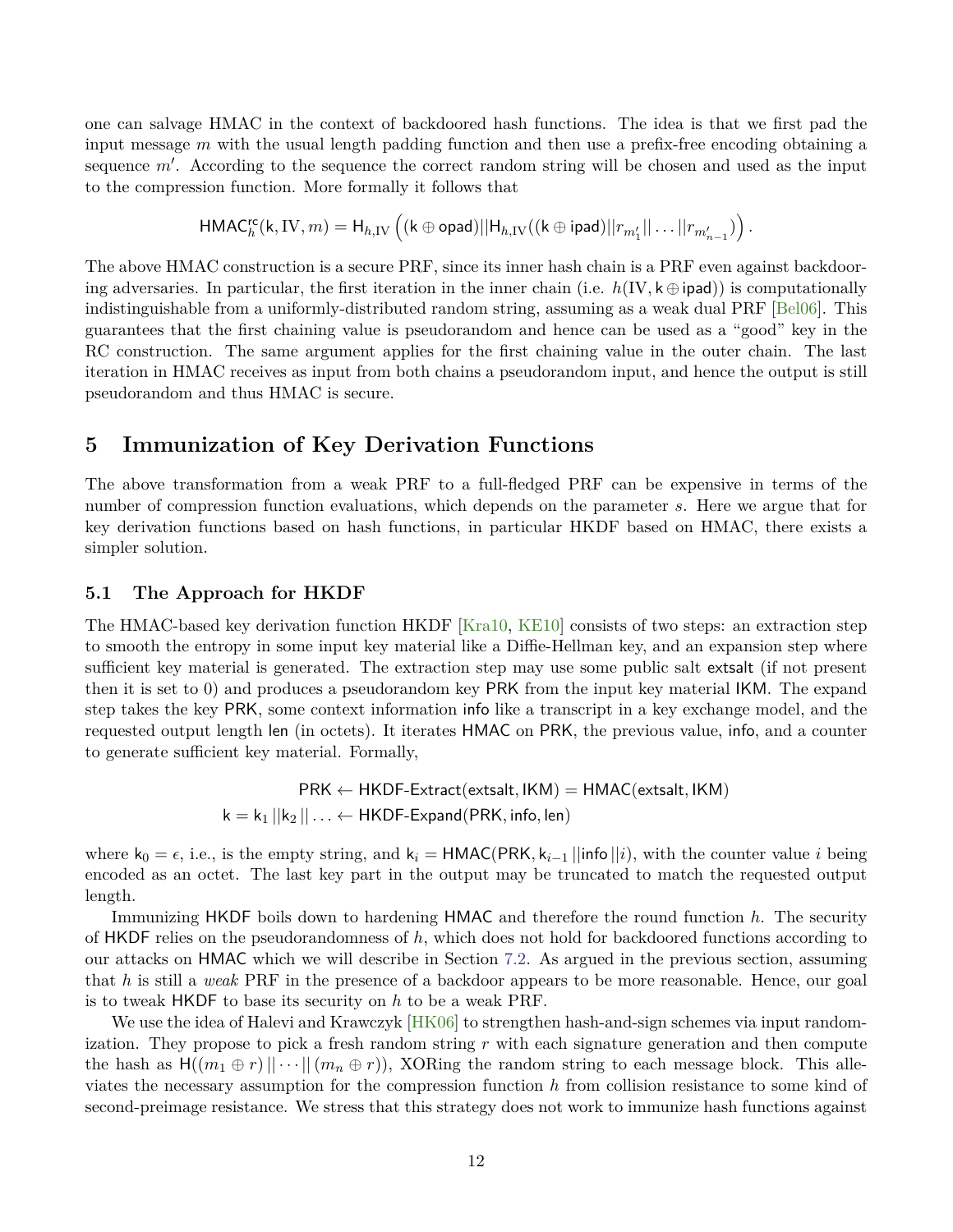<span id="page-12-1"></span>backdoors, as our attacks in Section [7.1.1](#page-19-0) show that a backdoored compression function would even allow to break second preimage resistance. In fact, one can show that a backdooring adversary can still break the randomized hash-and-sign scheme.

The idea of Halevi and Krawczyk does apply, nonetheless, in the case of HMAC *when used as a key derivation function*, if we allow for a random value salt in the computation. Suppose that, when computing keying material, one is allowed to pick a random string salt of *b* bits. Then, instead of using the compression function *h* in the HMAC computations, we use the function  $h^{\text{salt}}(x, y) = h(x, y \oplus \text{salt})$ . Note that this means that we add salt to each input in each of the iteration steps.<sup>[3](#page-12-0)</sup> When outputting the key material in the computation one can also return the value salt. The salt sometimes even needs to be published, e.g., in a key exchange protocol where the other party, too, should be able to derive the same key.

The downside of our construction is that each HMAC call in the expansion requires a fresh salt. However, usually only a few iterations in the expansion step are required. For example, the cipher suite AES\_256\_CBC\_SHA256 in TLS 1.2 requires 128 key bytes such that four iterations, each with 256 bits output, suffice.

## **5.2 Security of Salted Key Derivation**

To define security of the salted key derivation functions we adopt the approach of Krawczyk [\[Kra10\]](#page-29-9), demanding that the key derivation function provides pseudorandom outputs even when the adversary can ask to see derived keys on different information info. Since we use a fresh salt for each KDF call, we can even allow the adversary to query the same information info multiple times and still demand indistinguishability from fresh random key material.

In the security experiment below we again assume that we have a PPT generator BDKDFGen( $1^{\lambda}$ ) which outputs a family of key derivation functions KDF and possibly a backdoor bk. We assume that the function KDF takes two inputs, a context information info and a length input len, and returns a random value salt (of *b* bits) and keying material of len bits. To claim indistinguishability from random we consider an oracle \$(·) which on any input pair (info*,* len) returns a fresh random value salt and a random string k of len bits. The salted-KDF-advantage of an adversary  $A$ , optionally using the backdoor bk, is then defined by:

$$
\begin{aligned} \mathsf{Adv}_{\mathsf{BDKDFGen},\mathcal{A},b}^{\mathsf{skdf}}(\lambda) := \\ & \Big|\Pr\Big[\mathcal{A}^{\mathsf{KDF}(\mathsf{k},\cdot,\cdot),\mathsf{KDF}(\mathsf{k},\cdot,\cdot)}(1^\lambda,[\mathsf{bk}]_{\mathsf{b}},\mathsf{KDF}) = 1 \mid (\mathsf{KDF},\mathsf{bk}) \overset{\hspace{0.1em}\mathsf{\scriptscriptstyle\$}}{\leftarrow} \mathsf{BDKDFGen}(1^\lambda), \mathsf{k} \overset{\hspace{0.1em}\mathsf{\scriptscriptstyle\$}}{\leftarrow} \{0,1\}^k \Big] \\ & - \Pr\Big[\mathcal{A}^{\mathsf{KDF}(\mathsf{k},\cdot,\cdot),\$(\cdot,\cdot)}(1^\lambda,[\mathsf{bk}]_{\mathsf{b}},\mathsf{KDF}) = 1 \mid (\mathsf{KDF},\mathsf{bk}) \overset{\hspace{0.1em}\mathsf{\scriptscriptstyle\$}}{\leftarrow} \mathsf{BDKDFGen}(1^\lambda), \mathsf{k} \overset{\hspace{0.1em}\mathsf{\scriptscriptstyle\$}}{\leftarrow} \{0,1\}^k \Big]\Big|, \end{aligned}
$$

where the probability is over the choices of  $(KDF, bk)$ , k, the oracles answers, and  $A$ 's coin tosses.

## **5.3** HKDF **Expansion based on** NMAC

We first discuss the case of expansion being based on NMAC instead of HMAC and argue afterwards that the result can be lifted to HMAC and the extraction step, making some additional assumptions. Recall that there are two differences between NMAC and its "practical cousin" HMAC. First, NMAC takes two independent keys k<sub>in</sub>, k<sub>out</sub> ∈ {0,1}<sup>ℓ</sup> instead of using correlated keys k⊕ipad, k⊕opad as in HMAC. Second, the keys in NMAC are used directly as a substitute for the initialization vector IV, instead of making an extra iteration to first compute  $h(\text{IV}, \mathsf{k} \oplus \text{ipad})$  resp.  $h(\text{IV}, \mathsf{k} \oplus \text{opad})$  as in HMAC.

Let  $sNMAC((k_{in}, k_{out}), \cdot)$  (for salted NMAC) be the probabilistic algorithm which, on being called, picks a fresh salt  $\xi$  {0, 1}<sup>*b*</sup> and then computes NMAC on keys  $k_{in}$ ,  $k_{out}$  for the salted compression function  $h^{salt}$ .

<span id="page-12-0"></span><sup>&</sup>lt;sup>3</sup>As pointed out by Halevi and Krawczyk in [\[HK06\]](#page-28-1) this also means that the padded message for the hash computation is masked with the random salt.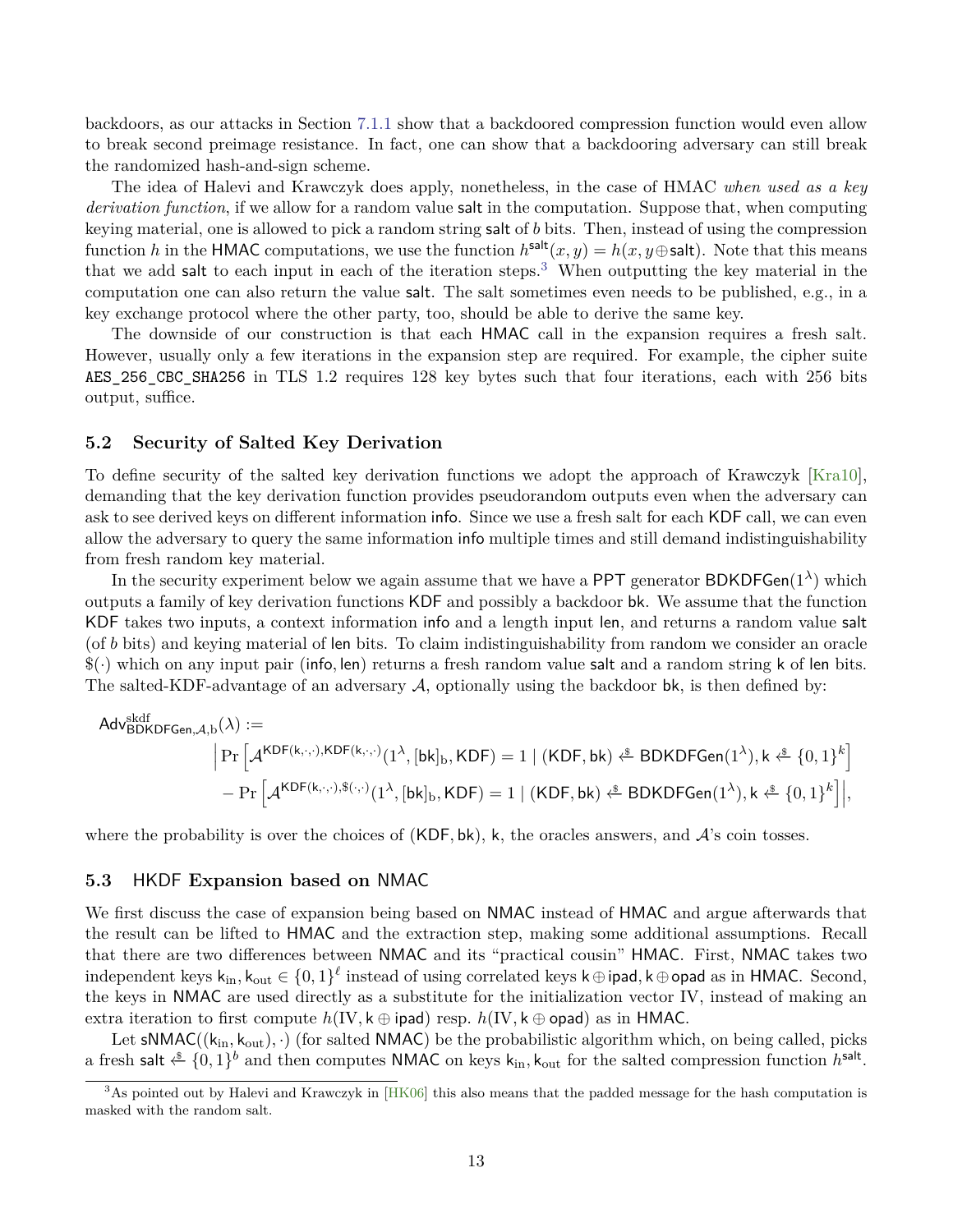It outputs the result of the computation together with the salt. By the construction of HKDF-Expand we can assume that the adversary in the salted-KDF experiment only queries the key derivation function for length values len  $=\ell$  equal to the output size of **NMAC**. This would already allow the adversary to assemble the full key material by sequentially making the corresponding queries.

**Theorem 5.1.** *Let* BDPRFGen *be a backdoored PRF generator. Then* sNMAC *is a secure salted KDF, i.e., for any adversary* A *against* sNMAC *we obtain an adversary* B *against the weak PRF property with*

$$
\mathsf{Adv}_{\mathsf{sNMAC},\mathcal{A},b}^{\mathsf{skdf}}(\lambda) \le 2nq \cdot \mathsf{Adv}_{\mathsf{BDPRFGen},\mathcal{B},b}^{\mathsf{wPRF}}(\lambda)
$$

*where B is the maximal number of message blocks and each of them has at most q key derivation queries, and*  $n := B + 2 \cdot \lceil \ell/b \rceil + 3$ . Furthermore the run times of A and B are essentially the same.

The proof idea is that each computation of sNMAC starts with an evaluation of the backdoored compression function for  $x_2 = h(k_{\text{in}}, y_1 \oplus \text{salt})$ , where  $y_1$  is the first input block according to the adversary's query and salt is a fresh random value, picked independently after *y*<sup>1</sup> has been determined. This means that the input pair is random, such that we can conclude by the weak pseudorandomness that the output value *x*<sup>2</sup> looks random, too. The argument then applies to the next iteration step as well, since the next input  $(x_2, y_2 \oplus \text{salt})$  to the compression function is (indistinguishable from) random. The approach can be set forth to show that all final answers in the computations look random, where the formal way to show this is via a hybrid argument. Since we pick a fresh salt in each computation, the result also holds for multiple queries.

*Proof.* The proof strategy is to first show that in case A has access to two sNMAC oracles, then we can replace both oracles by two (independent) oracles of the type  $\mathcal{F}(\cdot)$ . This will be indistinguishable by the wPRF property of the compression function. Then we can switch back the left oracle to sNMAC because the right oracle  $(\hat{\mathcal{S}}(\cdot))$  is easy to simulate, concluding again that this is indistinguishable by the wPRF property. So let A be an attacker against two sNMAC oracles, making at most *q* queries to both oracles together, each input information of at most *B* blocks. This means that, together with the counter *i*, the *l*-bit value  $k_{i-1}$  of the previous iteration, and the padding, we evaluate *h* at most  $B + \lceil l/b \rceil + 2$  times in the inner NMAC computation. We make at most another  $\lceil \ell/b \rceil + 1$  iterations for the outer computation.

For the proof it is instructive to write down all pairs  $(x_i^j)$  $\hat{y}^j_i, y^j_i \oplus \mathsf{salt}_i)$  inserted into the compression function *h* during the experiment, where *i* denotes the number of the query, salt*<sup>i</sup>* is the *i*-th chosen salt value, and *j* the iteration within a full NMAC computation. We order these elements in a table, where we put the iteration of the computation in the rows. The columns then correspond to the iteration round, where different queries may have a different number of iterations. We put all the outer computations in the final columns. In particular, since this number only depends on the hash function parameters, the numbers of columns required for the outer computation are identical over all queries. If A makes at most *q* queries we thus evaluate the compression function *h* on a table of the following form:

| $\rightarrow$ inner NMAC computation $\rightarrow$ |          |                                                                                                                                                           |          | outer NMAC |                                                                                                                                                                                                     |
|----------------------------------------------------|----------|-----------------------------------------------------------------------------------------------------------------------------------------------------------|----------|------------|-----------------------------------------------------------------------------------------------------------------------------------------------------------------------------------------------------|
| query                                              | column 1 | column 2                                                                                                                                                  | column 3 | $\ldots$   | $\text{column } n$                                                                                                                                                                                  |
|                                                    |          | $\overline{(x_1^1, y_1^1 \oplus \mathsf{salt}_1)}, \quad (x_1^2, y_1^2 \oplus \mathsf{salt}_1), \quad (x_1^3, y_1^3 \oplus \mathsf{salt}_1), \quad \dots$ |          |            | $(x_1^{n_1}, y_1^{n_1} \oplus \textsf{salt}_1)$                                                                                                                                                     |
|                                                    |          | $(x_2^1, y_2^1 \oplus \mathsf{salt}_2), \quad (x_2^2, y_2^2 \oplus \mathsf{salt}_2), \quad (x_2^3, y_2^3 \oplus \mathsf{salt}_2), \quad \dots$            |          |            | $(x_2^{n_2}, y_2^{n_2} \oplus \mathsf{salt}_2)$                                                                                                                                                     |
|                                                    |          |                                                                                                                                                           |          |            |                                                                                                                                                                                                     |
|                                                    |          |                                                                                                                                                           |          |            | $(x_d^1, y_d^1 \oplus \mathsf{salt}_q), \quad (x_d^2, y_d^2 \oplus \mathsf{salt}_q), \quad (x_d^3, y_d^3 \oplus \mathsf{salt}_q), \quad \dots \qquad (x_q^{n_q}, y_q^{n_q} \oplus \mathsf{salt}_q)$ |

where  $n_i \leq n$  is the number of evaluations in the *i*-th query. Note that  $x_i^1 = k_{\text{in}}$  is always the inner key and in the part referring to the inner computations of **NMAC** we always have  $x_i^{j+1} = h(x_i^j)$  $i^j_i, y_i^j \oplus \mathsf{salt}_i) \text{ for all }$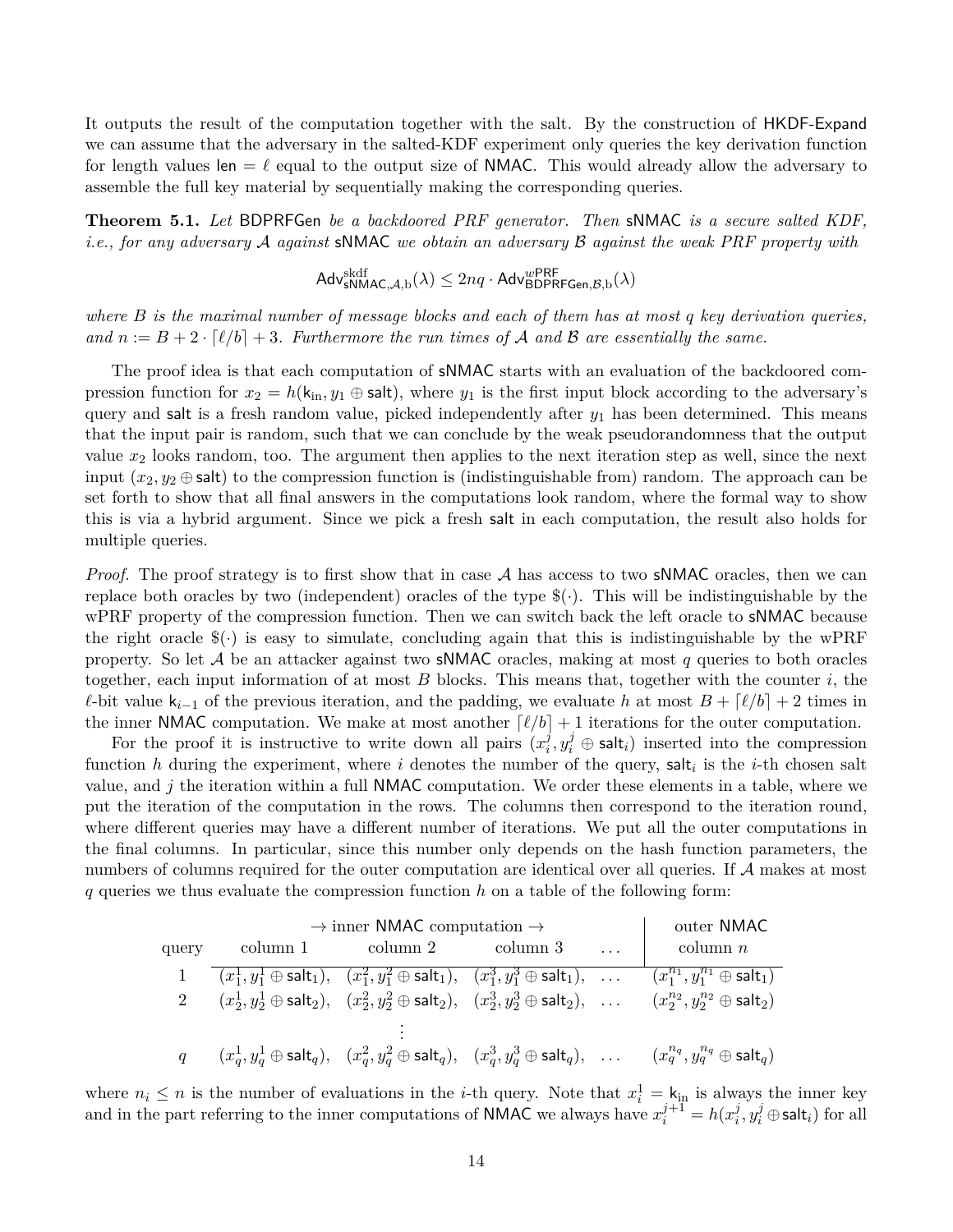<span id="page-14-0"></span>*i, j*. When proceeding to the outer computation, one has  $x_i^j = \mathsf{k}_{\text{out}}$  for the outer key, and  $y_i^j$  $i$ <sup> $j$ </sup> is determined by the final hash value  $h(x_i^{j-1})$  $y_i^{j-1}, y_i^{j-1}$  ⊕ salt<sub>*i*</sub>) of the inner computation. By construction, the column where we progress to the outer computation is identical for all queries.

Our claim is now that the final output values in the last *n*-th column all look random. This follows by a slightly involved but nonetheless standard hybrid argument over the columns of the table. Since the argument is fairly straightforward to formalize we only explain the main idea.

First note that in the first column of the table we apply *h* for the same key  $k_{in} = x_i^1$  on random inputs  $y_i^1 \oplus$  salt<sub>*i*</sub> for uniformly chosen salt<sub>*i*</sub>. Intuitively, we can thus replace the output  $x_i^2 = h(x_i^1, y_i^1 \oplus$  salt<sub>*i*</sub>) by a random value by the weak PRF property of the (backdoored) function *h*. The formal argument is via a black-box reduction, where an algorithm  $\beta$  against the weak PRF property simulates  $\mathcal{A}$ 's attack against sNMAC. Adversary  $\beta$  initially receives as input *q* pairs  $(a_i, b_i)$ , where each  $a_i$  is random and each  $b_i$  is either  $h(k, a_i)$  or random, too. It uses the  $b_i$ 's as replacements for the values  $x_i^2$ , and sets salt $i = a_i \oplus y_i^1$  for all *i*. Note that this makes salt<sub>i</sub> a correctly distributed uniform value. Algorithm  $\beta$  performs the remaining computations of the table as before, using the now derived value salt*<sup>i</sup>* in each row and picking the outer key  $k_{\text{out}}$  itself. If the  $b_i$ 's are pseudorandom, then this corresponds exactly to the original computation, whereas for truly random  $b_i$ 's we simulate the slightly changed game.

Given that the values  $x_i^2$  are random now, we can set the argument forth, noting that we can pick the salt values  $\text{salt}_i$  afresh in the next hybrid step (because the values  $x_i^1, y_i^1 \oplus \text{salt}_i$  have become irrelevant). The argument in this step is nonetheless slightly more involved since we may have different  $x_i^2$ 's, but some of these values may coincide. This can be resolved by handing over multiple values  $(a_{i,j}, b_{i,j})$  to  $\beta$  for  $i, j = 1, 2, \ldots, q$ , where  $b_{i,j} = h(k_j, a_{i,j})$  for *q* independent keys  $k_j$ , or all  $b_{i,j}$ 's are random. By another hybrid argument it follows from the pseudorandomness of *h* that the two cases are indistinguishable. Algorithm  $\beta$  can then "consume" sufficiently many values for the simulation for identical  $x_i^2$ .

In the formal hybrid argument,  $\beta$  picks a column  $k$  among the  $n$  ones at random and injects values from the  $q^2$  input pairs  $(a_{i,j}, b_{i,j})$  as above. For this injection strategy it sets all values  $x_i^j$  $\frac{J}{i}$  for "earlier" columns  $j < k$  to be independent random values, except for the  $x_i^j$  $j$ 's corresponding to the inner and outer key (which are set to be an equal random value). This results in a security loss equal to the number *n* of columns, and the number *q* of input sequences  $(a_{i,j}, b_{i,j})_{j=1,\dots,q}$  for B. This yields the claimed bound, taking into account that we derive the factor 2 by switching the left oracle back to sNMAC.  $\Box$ 

## **5.4 Lifting the Result to** HKDF

To extend the above argument to also cover the extraction step we need to assume, as in the original security proof of HMAC [\[Bel06\]](#page-26-8), that the compression function *h* is a weak dual PRF. This means that *h*(·*,* IKM) is weakly pseudorandom for the input keying material IKM (with sufficient entropy). This appears to be a widely accepted assumption, but in our case this should also hold for backdoored compression functions. With a similar argument as in the wPRF case we can argue that a weak dual PRF remains secure (for fixed extraction salt extsalt) even when having a backdoor, or else one can again construct a public-key encryption scheme. The argument is as before, putting extsalt as part of the public-key and using the backdoor to distinguish random values (for encryptions of 0's) from *h*(extsalt*,* IKM) values (for encryptions of 1's, where the sender chooses IKM).

Similarly, we need to argue that using  $k_{in} = h(IV, k \oplus \text{ipad})$  and  $k_{out} = h(IV, k \oplus \text{opad})$  in the HMAC computation, instead of random values kin*,* kout as in NMAC, does not endanger the security, even for backdoored *h*. The argument that the backdoored case should not make a difference is as before: pseudorandomness of the (correlated values) *h*(IV*,* k⊕ipad) and *h*(IV*,* k⊕opad) should also hold in the backdoored case, unless the backdooring already embeds a public-key encryption scheme.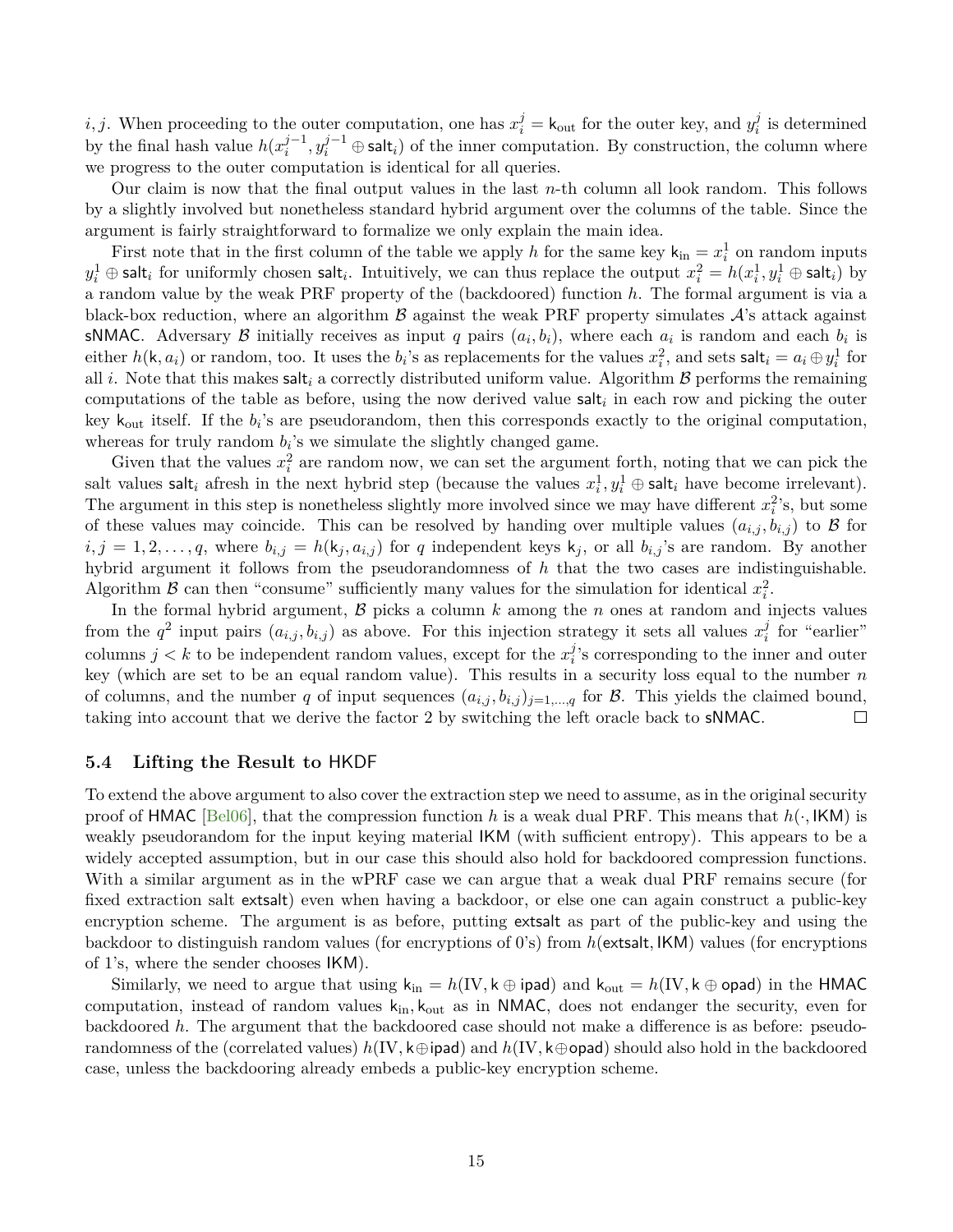# <span id="page-15-1"></span><span id="page-15-0"></span>**6 Immunization of TLS-like Key Exchange**

Once we have immunized HMAC and HKDF the next question is how we can use these building blocks in higher-level protocols to make them backdoor-resistant. We discuss this here briefly for the case of the TLS 1.3 protocol (in version draft-28 [\[Res18\]](#page-29-10)), and especially for the pre-shared key (PSK) mode. The PSK mode covers the case in which client and server already hold a shared key and do not need to run a Diffie-Hellman key exchange sub-protocol; immunizing the latter would be beyond our work's scope. The PSK protocol only relies on a cryptographic hash function, but used in different contexts: as a collision-resistant hash function, as a MAC via HMAC, and as a key derivation function via HKDF.

## **6.1 Pre-Shared Key Mode of TLS 1.3**

The PSK mode is displayed in Figure [3.](#page-16-0) We follow the presentation in [\[DFGS15,](#page-28-9) [DFGS16\]](#page-28-10). In the protocol the client starts with the ClientHello message, containing a nonce *rc*, and specifies identifiers for shared keys via the ClientPreSharedKey message. The server replies with the ServerHello message, also containing a nonce  $r_s$ , and the choice of key identifier in  $ServerPreSharedKey$ . The server then starts deriving keys via HKDF on the pre-shared key PSK and the transcript hashes. It sends the encrypted extension information {EncryptedExtensions}. The server also computes a finished message ServerFinished which is an HMAC over the derived keys and the transcript hash. The client subsequently computes the keys, checks the HMAC, and sends its finished message ClientFinished. Both parties once more use HKDF and transcript hashes to derive the shared session key.

## **6.2 Towards Immunizing the PSK Mode**

Not surprisingly, we are not able show that the PSK mode of TLS 1.3, as is, can be immunized against backdoors. There are both security-related as well as functional reasons. In terms of security, the main problem is that the protocol crucially relies on the collision-resistance of the hash function to compute the transcript hashes. As we discuss in the next section, planting backdoors in collision-resistant hash functions is rather easy, such that we may not get immunity for the given protocol. Fortunately, the transcript hashes are only used to enable the parties to store the intermediate hash values instead of the entire transcript. In terms of security, one can easily forgo the transcript hashes and feed the full transcript into the immunized version of HMAC resp. HKDF.

Another obstacle to use our immunization strategy via salting of HKDF is that the salt needs to be picked independently of the input to the hash function. This can only be done by the party which evaluates the hash function next, e.g., when the server computes

$$
HTS_C/HTS_S \leftarrow \text{HKDF.HKDF-Expand}(HS, label_1/label_2||H_1)
$$

over the transcript hash  $H_1 \leftarrow H(\text{CH}||\text{SH})$ , or rather the full transcript  $H_1 \leftarrow \text{CH}||\text{SH}$ , to send the encrypted {EncryptedExtensions} message, then the entire input is only determined when the server is deriving the keys. The same holds on the client side for the finished message key CFK. Hence, we require that both parties at some point pick a random salt in a trustworthy way and therefore can only cover "backdooring" attacks against outsiders, eavesdropping on the communication. Still, we preserve active security against adversaries which cannot tamper with the cryptographic primitives.

Another problem with TLS 1.3 in its current form is that it is not clear how to embed the salt in the protocol flow. The extensions currently do not offer a variable field for this. Hence, one would need to change the specification to enable the inclusion of such extra data, as well as the algorithm specifiers to capture the salted versions.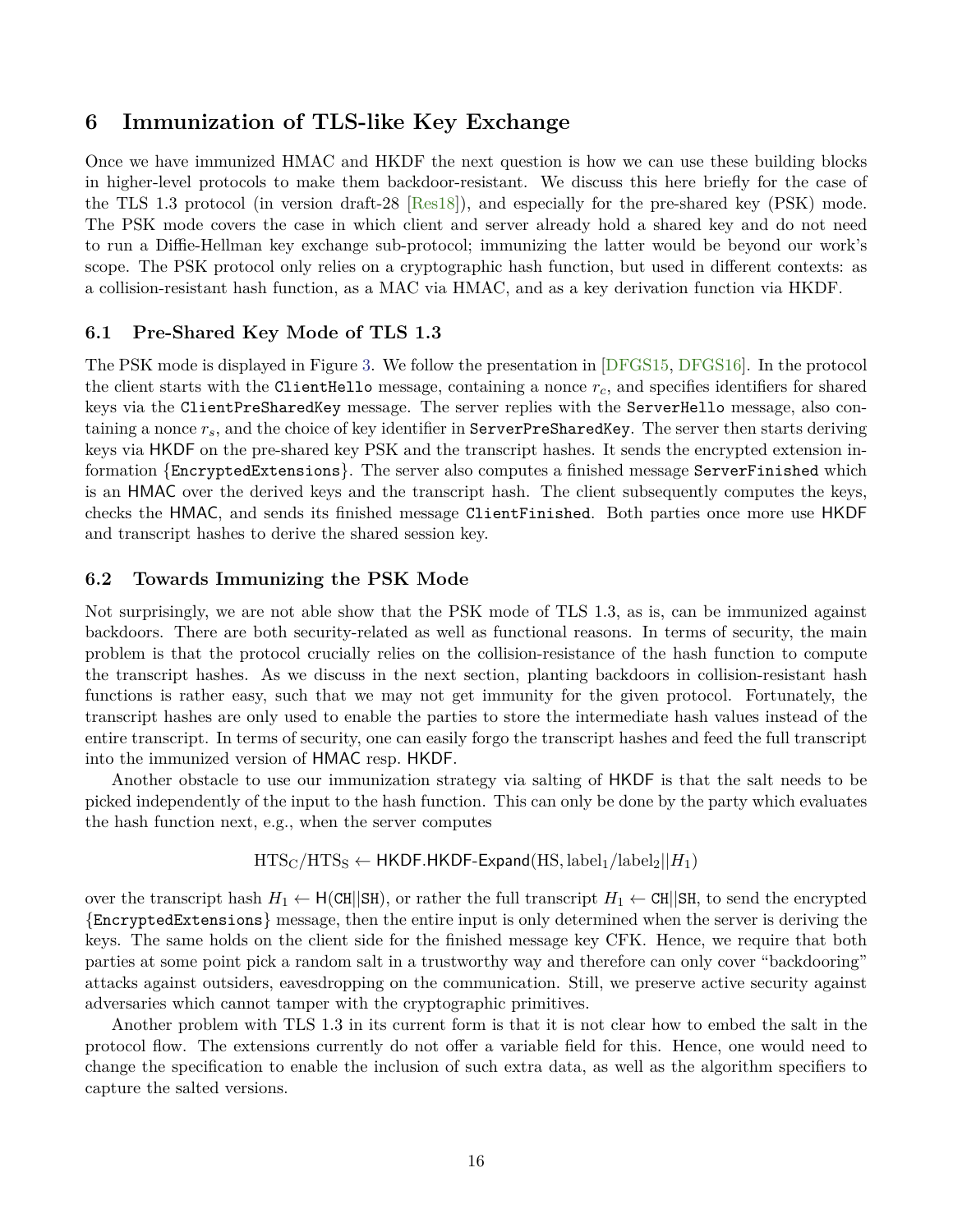```
Client Server
```
ClientHello:  $r_c \overset{\hspace{0.1em}\mathsf{\scriptscriptstyle\$}}{\leftarrow} \{0,1\}^{256}$  $+$  ClientPreSharedKey:  $psk_id_1, \ldots$ 

> ServerHello:  $r_s \overset{\hspace{0.1em}\mathsf{\scriptscriptstyle\$}}{\leftarrow} \{0,1\}^{256}$ + ServerPreSharedKey: psk\_id

 $H_1 \leftarrow H(CH||SH)$  (incl. extensions) ES ← HKDF*.*HKDF-Extract(0*,*PSK) XES ← HKDF*.*HKDF-Expand(ES*,* "derived")  $\text{DHE} \gets 0$ HS ← HKDF*.*HKDF-Extract(XES*,* DHE)  $HTS_C/HTS_S \leftarrow HKDF.HKDF-Expand(HS, label_1/label_2||H_1)$  $t k_{hs}^c / t k_{hs}^s \leftarrow \textsf{HKDF.HKDF-Expand}(\text{HTS}_\text{C}/\text{HTS}_\text{S}, \text{label}_3)$ {EncryptedExtensions}  $H_2 \leftarrow H(CH||...||\text{EncryptedExtensions})$  $SFK \leftarrow HKDF.HKDF-Expand (HTS<sub>S</sub>, "finished")$ {ServerFinished}: HMAC(SFK*, H*2) check  $SF = HMAC(SFK, H<sub>2</sub>)$  $CFK \leftarrow HKDF.HKDF-Expand (HTS<sub>C</sub>, "finiteed")$ {ClientFinished}: HMAC(CFK*, H*2) check  $CF = HMAC(CFK, H<sub>2</sub>)$ XHS ← HKDF*.*HKDF-Expand(HS*,* "derived") MS ← HKDF*.*HKDF-Extract(XHS*,* 0)  $H_3 \leftarrow H(CH||...||SF)$  $TSS/TSC \leftarrow HKDF.HKDF-Expand(MS, label_4/label_5||H_3)$  $tk_{app} = (tk_{app}^c/tk_{app}^s) \leftarrow$  HKDF.HKDF-Expand $(TS_S/TS_C, \text{label}_3)$ 

| Protocol flow legend |                                                       |  |  |  |
|----------------------|-------------------------------------------------------|--|--|--|
| MSG: $Y$             | TLS 1.3 message MSG containing $Y$                    |  |  |  |
| $+$ MSG              | message sent as extension within previous message     |  |  |  |
| ${MSG}$              | message MSG AEAD-encrypted with $tk_{hs}^c/tk_{hs}^s$ |  |  |  |
| a/b                  | alternative usage of $a$ or $b$ for server and client |  |  |  |
| $label_i$            | specific label in derivation step                     |  |  |  |

Figure 3: The TLS 1.3 draft-28 [\[Res18\]](#page-29-10) PSK handshake protocol.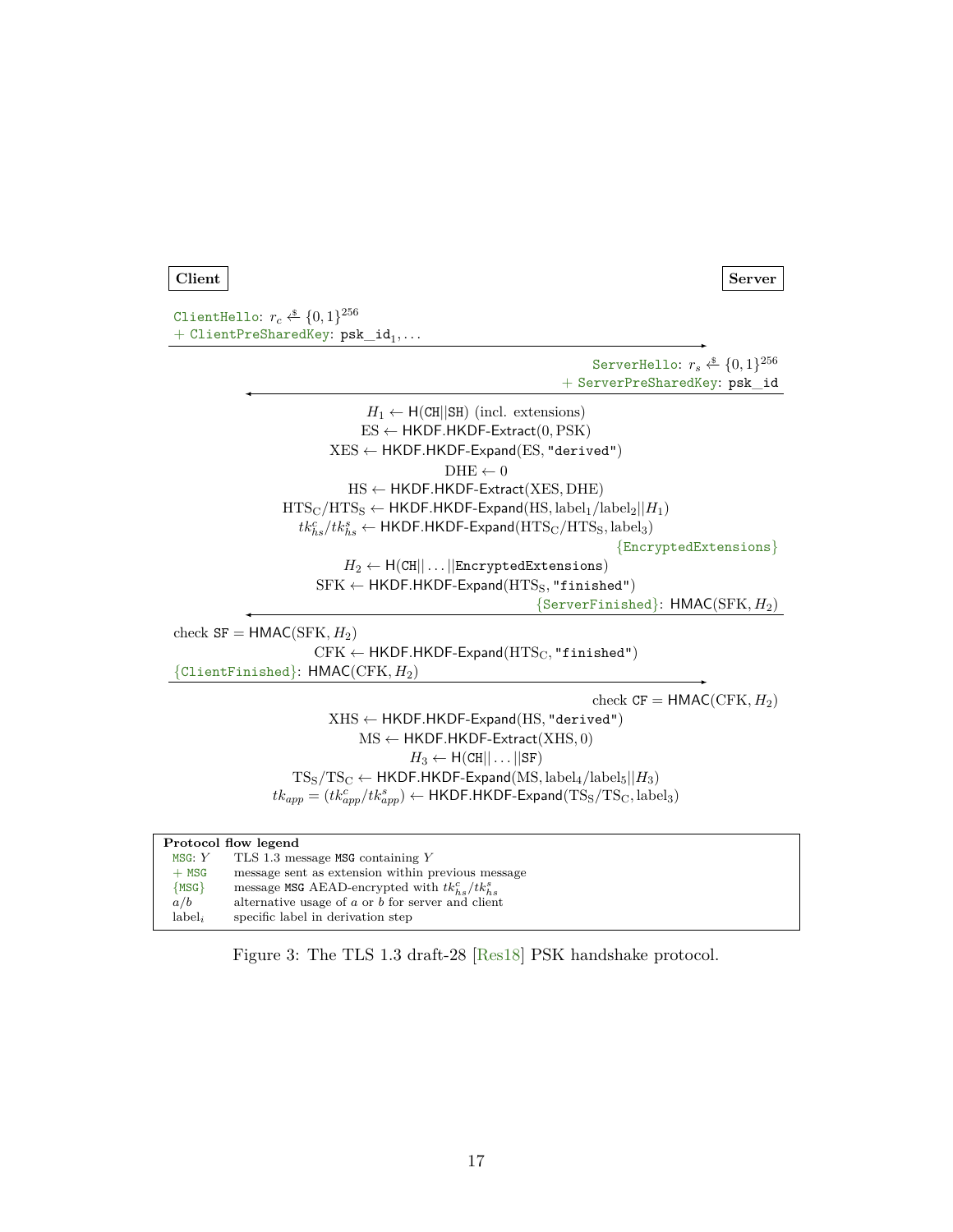<span id="page-17-3"></span>With all the modifications above, one obtains a PSK mode which only relies on the backdoor-resistant modified primitives HMAC and HKDF. We omit a formal analysis as it would require to define security of key exchange protocols and is beyond the scope here.

# <span id="page-17-0"></span>**7 Backdoored Merkle-Damgård-based Hash Functions and HMAC**

In this section, we turn our attention to demonstrating the feasibility of embedding a backdoor in ordinary hash functions, such that the adversary in possession of the backdoor is able to undermine the most crucial security properties of the hash function. At the same time, the hash function retains all those security properties against adversaries without knowledge of the backdoor key. Moreover, the specification only uses symmetric-key primitives and is secure against reverse engineering attempts, in that it cryptographically hides the backdoor key. For our construction we drew inspiration from many-to-one trapdoor one-way functions with an exponential preimage size as studied by Bellare et al. [\[BHSV98\]](#page-27-2). They show that such trapdoor one-way functions can be built from one-way functions and hence building secure public-key encryption from them is hard.

We construct a backdoored Merkle-Damgård-based hash function by iterating a backdoored compression function, which behaves like a secure compression function unless the backdoor is triggered by a special key as part of the input message. The proposed construction might seem rather simple but demonstrates how easy it is to embed a backdoor into the building block such that its knowledge enables an adversary to easily violate the hash function's security properties. We also investigate whether our construction has any weakening impact when used in HMAC (where HMAC is used as is, without our immunization modifications). Unfortunately, we have to answer this in the affirmative and show that even though HMAC uses a secret key, it is not secure, since the adversary has full control over the input message and can trigger the backdoor for the underlying hash function.

## <span id="page-17-2"></span>**7.1 Backdoored MD-based Hash Functions**

Let  $h: \{0,1\}^{\ell} \times \{0,1\}^b \to \{0,1\}^{\ell}$  be a collision-resistant compression function with  $b \geq 2\ell$ . The algorithm BDHGen creates a backdoored compression function  $\tilde{h}$ :  $\{0,1\}^{\tilde{\ell}} \times \{0,1\}^{\ell} \to \{0,1\}^{\ell}$  and its backdoor key bk  $\in$  $\{0,1\}^{\ell}$ , as defined below. In order for  $\tilde{h}$  to be collision-resistant against adversaries without knowledge of the backdoor,  $\tilde{h}$  behaves essentially like h, unless the backdoor is triggered. The backdoor bk is defined in a way that  $h(\mathsf{bk}, c) = \beta$ , for fixed values  $c \in \{0, 1\}^b$  and  $\beta \in \{0, 1\}^{\ell}$ . The values bk and *c* can for instance be chosen randomly by the malicious designer of  $\tilde{h}$ , from which  $\beta$  is determined.

<span id="page-17-1"></span>

| compression function:                                                                                                                    | backdoor key:                                                  |
|------------------------------------------------------------------------------------------------------------------------------------------|----------------------------------------------------------------|
| $\tilde{h}$ : $\{0,1\}^{\ell} \times \{0,1\}^b \rightarrow \{0,1\}^{\ell}$                                                               | random bk $\in \{0,1\}^{\ell}$                                 |
| $\tilde{h}(x,y) := \begin{cases} y_{[\ell,2\ell-1]}, & \text{if } h(y_{[0,\ell-1]},c) = \beta \\ h(x,y), & \text{otherwise} \end{cases}$ | and $c \in \{0,1\}^b$ such that<br>$h(\mathsf{bk}, c) = \beta$ |

Figure 4: Backdoored compression function  $\tilde{h}$  and its backdoor key bk, built from any compression function  $h: \{0,1\}^{\ell} \times \{0,1\}^{\ell} \to \{0,1\}^{\ell}$  with  $b \geq 2\ell$ .

The backdoor key is a particular point bk of admissible inputs of *h*. The malicious compression function  $\tilde{h}$  simply evaluates *h*, except if it detects a backdoor key in the input. Let us take a closer look at the definition of  $\tilde{h}$  from Figure [4.](#page-17-1) In the first case, the first  $\ell$  bits of the processed *b*-bit block correspond to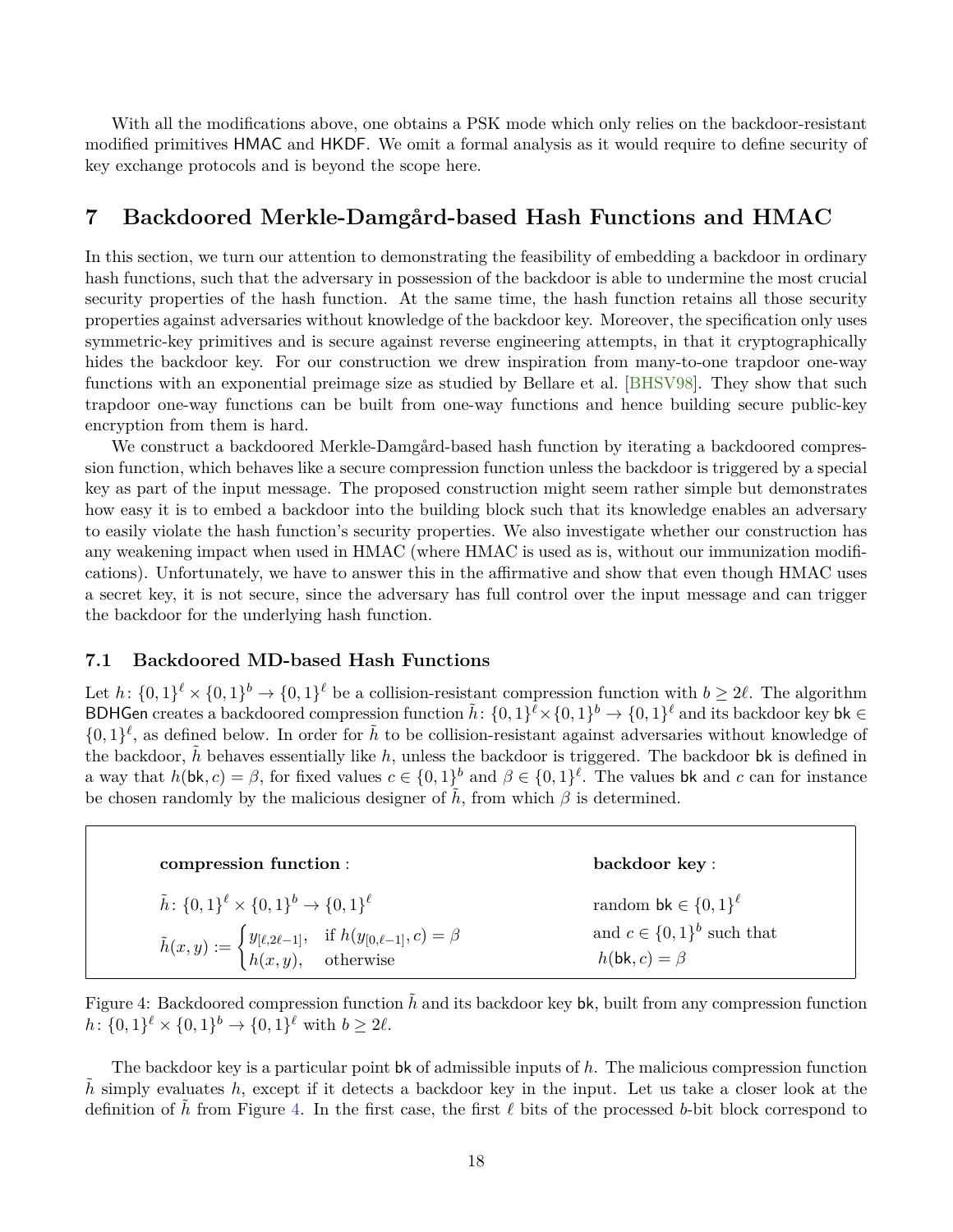the backdoor value bk (or another preimage of  $\beta$  under  $h(\cdot, c)$ ), then  $\tilde{h}$  sets the output to the next  $\ell$  bits of that input string. This allows to program the output of this iteration since the message block can be thought of as being under adversarial control. For all other inputs, the second case of  $\tilde{h}$  applies, which simply calls the underlying compression function *h* on the inputs. In the next section, we describe the attacks in more detail.

Our backdoor uses an if-then-else construct. Such constructs, or derivatives thereof, are often implicit in the design of round functions of hash algorithms for nonlinearity reasons. For instance, SHA-1 and SHA-2 use the function  $Ch(x, y, z) = (x \wedge y) \oplus (\neg x \wedge z)$  on 32-bit words in the round evaluations, implementing a bit-wise "if  $x_i$  then  $y_i$  else  $z_i$ " simultaneously over words. In SHA-3 the  $\chi$  operation  $\chi(a, b, c) = c \oplus (\neg a \land b)$ on 64-bit words can be viewed to implement "if  $a_i$  then  $c_i$  else  $b_i \oplus c_i$ " for each bit in the words.

We stress, however, that we are not claiming that SHA-1, SHA-2, or SHA-3 actually have backdoors. In particular, embedding our backdoors would introduce additional complications since one has less control over the inputs when the operations Ch and  $\chi$  are applied in the iterations of the round functions. Our construction merely demonstrates that incorporating hidden backdoors is possible in principle, and that only mild operations are necessary to exploit the backdoor.

**Proposition 7.1.** The compression function  $\tilde{h}$  given in Figure [4](#page-17-1) is collision resistant if the underlying h *is collision resistant and*  $h(\cdot, c)$  *is preimage resistant (for parameter*  $\ell$ *) for randomly chosen*  $c \stackrel{\$}{\leftarrow} \{0,1\}^b$ .

The idea is that a collision finder can only take advantage of the embedded case if it finds a preimage for  $\beta$  for  $h(\cdot, c)$ . Else it needs to find a collision from scratch.

*Proof.* Suppose that a PPT adversary A finds collisions for  $\tilde{h}$  with some probability  $\varepsilon$ , i.e., outputs  $(x, y) \neq$  $(x', y')$ , such that  $\tilde{h}(x, y) = \tilde{h}(x', y')$ . We make a case distinction:

- Assume that  $h(y_{[0,\ell-1]},c) = \beta$  or  $h(y'_{[0,\ell-1]},c) = \beta$ . Then it is straightforward to build an adversary against the preimage resistance of  $h(\cdot, c)$ , since  $y_{[0,\ell-1]}$  resp.  $y'_{[0,\ell-1]}$  constitutes a preimage for  $\beta$ .
- According to the other case we thus have  $\tilde{h}(x, y) = h(x, y) = h(x', y') = \tilde{h}(x', y')$  for  $(x, y) \neq (x', y')$ . This, however, contradicts the collision resistance of *h*.

In summary, an adversary A successfully attacking collision resistance of  $h$  can be used to build an adversary that can either find preimages for  $h(\cdot, c)$  or find collisions under h (in the same time). Hence,  $\mathcal{A}$ 's success probability is bounded by the sum of these cases.  $\Box$ 

With a similar argument we can show that the same holds for the other properties:

**Proposition 7.2.** The compression function  $\tilde{h}$  given in Figure [4](#page-17-1) is preimage resistant if the underlying h *is preimage resistant for parameter*  $\ell + b$  *and if*  $h(\cdot, c)$  *is preimage resistant for parameter*  $\ell$  *for randomly chosen*  $c \xleftarrow{\$} \{0,1\}^b$ .

As in the proof for collision resistance this holds as an adversary A against preimage resistance either needs to find a preimage for parameter  $\ell$  (i.e., a backdoor key), or under the original function  $h$  for parameter  $\ell + b$ .

**Proposition 7.3.** The compression function  $\tilde{h}$  given in Figure [4](#page-17-1) is second-preimage resistant for parameter  $\ell + b$  *if the underlying h is second-preimage resistant for*  $\ell + b$  *and*  $h(\cdot, c)$  *is preimage resistant for parameter*  $\ell$  for randomly chosen  $c \stackrel{\$}{\leftarrow} \{0,1\}^b$ .

Next we build from  $\tilde{h}$  a backdoored hash function  $\mathcal{H}^{\text{md}}_{\tilde{h}} := (\mathsf{KGen}^{\text{md}}, \mathsf{H}^{\text{md}}_{\tilde{h}})$  using the standard Merkle-Damgård domain extender, which iterates the backdoored compression function  $\tilde{h}$ . Intuitively, with the backdoor key an adversary can trigger one or more iterations of the compression function to land in a weak mode, and abuse it to break the hash function, i.e., find collisions, preimages, and second preimages. In the following section we discuss the attacks in detail.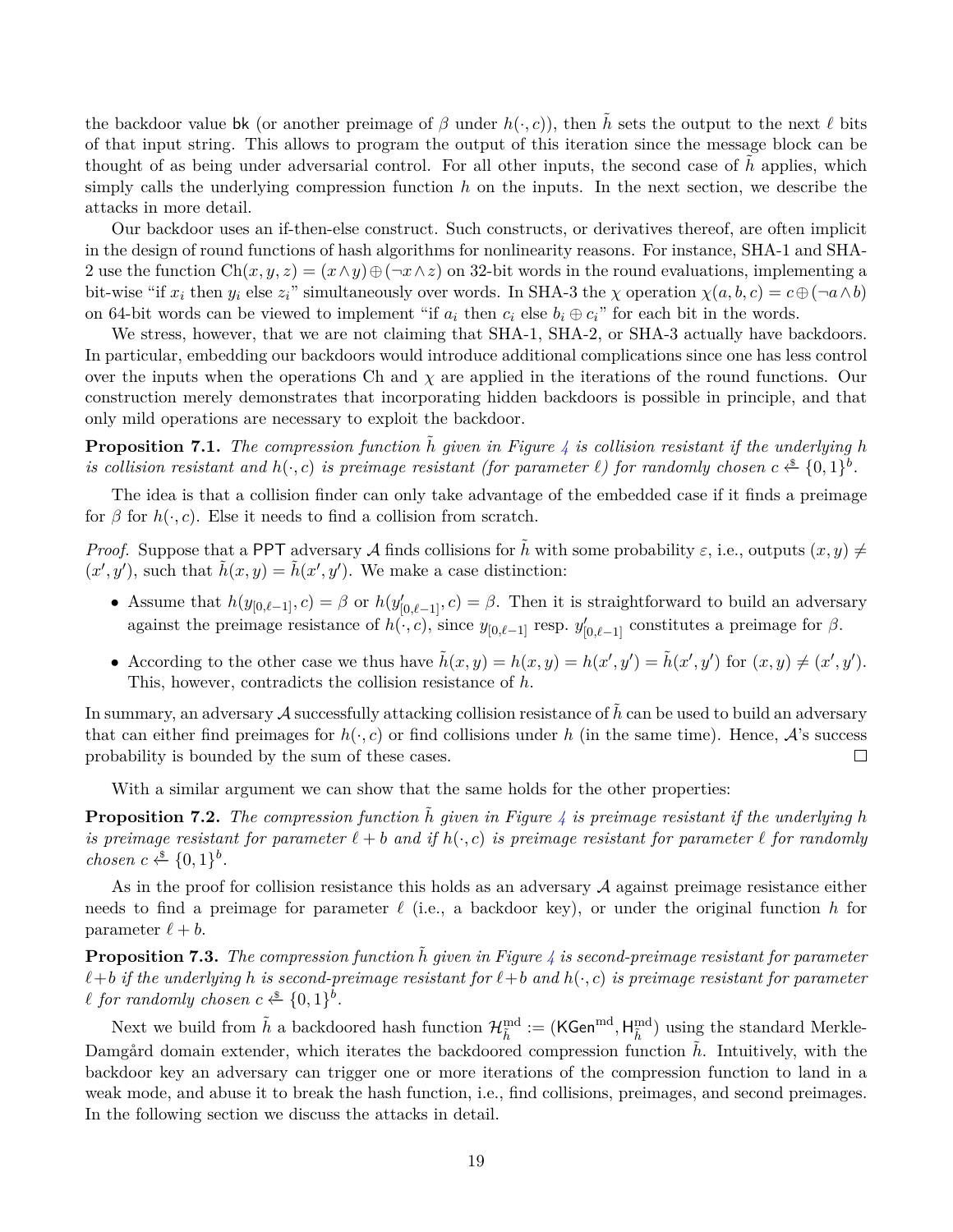**Remark.** Although it is hard to find the backdoor itself, the fact that the above construction is backdoored is fairly obvious. However, techniques such as practical obfuscation may be employed to better hide the (implicit) if-clause and the constants used for backdooring. The complexity of permutations and compression functions used in practice makes detection even harder. Alternatively, the attacker may also aim at the implementation and insert malicious code in a software update. The new backdoored implementation remains indistinguishable from its specification via black-box testing.

#### <span id="page-19-0"></span>**7.1.1 Attack Description**

In this section we describe how a backdoor key bk as described in Figure [4](#page-17-1) can be used to break collision resistance, preimage resistance and second-preimage resistance of the above backdoored hash function  $\mathcal{H}_{\tilde{h}}^{\text{md}}$ . Precise definitions of these properties were given in Section [2.3.](#page-6-0) For finding collisions and preimages, the adversary does not need to actually evaluate the hash function at all. For finding second preimages, the adversary evaluates the hash function once and only for computing the digest of the given message. Here, we consider the compact length padding defined in Section [2.2.1.](#page-4-0) However, we remark that backdoored compression functions, similar to the one that we discuss below, do exist for other padding functions.

**Finding Collisions.** The adversary's goal is to find two messages  $m, m' \in \{0, 1\}^{\leq 2^p}$ , that will be mapped to the same digest. We argue that any two messages  $m$  and  $m'$  of the same length that have a common suffix starting with bk and an arbitrary prefix of the same size, which is a multiple of the block size *b*, collide. It immediately follows from the exponential size of the message space that the backdoor enables finding an exponential number of collisions. More precisely, for all prefixes  $v, v' \in (\{0, 1\}^b)^+$  with  $|v| = |v'|$ and suffixes  $w \in \{0,1\}^*$  the colliding messages are:

$$
m = v||\n{\bf b}\n{\bf k}||w
$$
 and  $m' = v'||\n{\bf b}\n{\bf k}||w$ .

Observe that, after padding, both messages contain the backdoor bk at the beginning of the same block. This triggers the "bad" case of the backdoored compression function, which then outputs the following  $\ell$  bits of the message, ignoring the intermediate value *x* obtained from the previous iteration. Since the messages do not differ after the backdoor and neither does the padding of the equal length messages, their digests eventually coincide.

In a similar attack, the adversary may be able to encode an expected digest  $d \in \{0,1\}^{\ell}$  directly in the messages. That is, for all prefixes  $v, v' \in (\{0, 1\}^b)^+$  of the same size (i.e.,  $|v| = |v'|$ ), and short suffixes  $u, u' \in \{0, 1\}^{\leq b-2\ell-p-1}$  the following messages are both mapped to the same value by the backdoored hash function:

$$
m = v||\nabla k||d||u
$$
 and  $m' = v'||\nabla k||d||u'.$ 

If  $b \ge 2\ell + p + 1$ , the lengths of the messages fit in the same block as bk, *d*, and *u* resp. *u'*. Hence, the encoded length binary( $|m|, p$ ) resp. binary( $|m'|, p$ ) is simply ignored by the backdoored compression function and *d* is output as the digest for both. Here, the messages do not even have to be of the same size. However, if  $2\ell \leq b \leq 2\ell + p + 1$  the binary encoding of the message lengths cannot be included in the same block as bk and *d*, hence, the above messages will collide (mapped to a different digest than *d*) if their last blocks after padding (in particular their lengths) are equal.

**Finding Preimages.** Here we describe how an adversary can use the backdoor to find a preimage for a random digest  $d \in \{0,1\}^{\ell}$ . We distinguish two cases based on the length of message blocks. First we consider  $b \ge 2\ell + p + 1$ , where the backdoor key, the challenge digest, and the padded message length can all fit in a single block. Second, we consider  $2\ell \leq b < 2\ell + p + 1$ , where at least the backdoor key and the message length can fit into the same block, however not together with the challenge digest.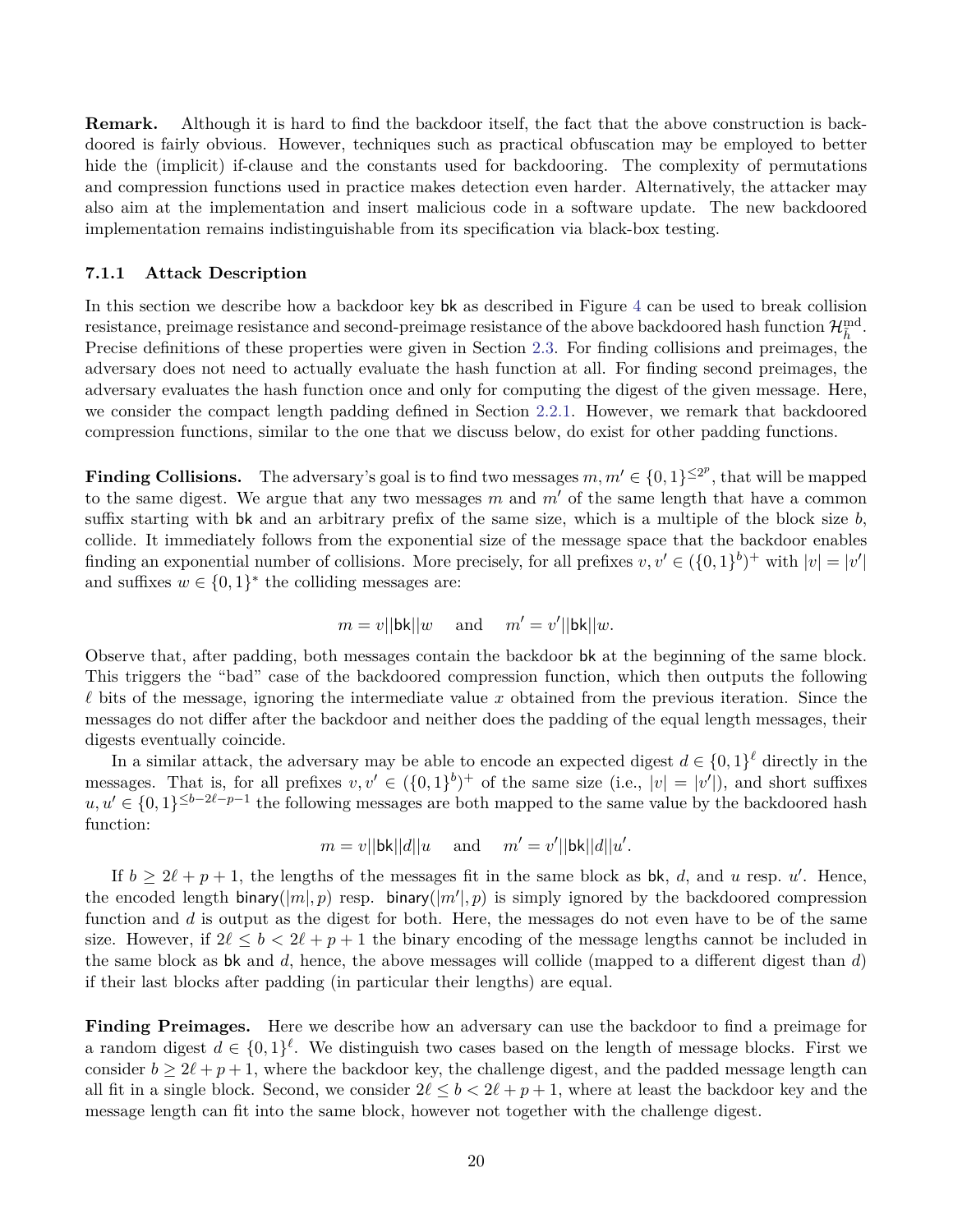If  $b \geq 2\ell+p+1$ , the adversary can encode the digest *d* in the message directly after the backdoor key bk, while still leaving space in the last block for the message length to be encoded in by the padding. More precisely, for all prefixes  $v \in (\{0,1\}^b)^+$  and all short suffixes  $u \in \{0,1\}^{\leq b-2\ell-p-1}$  the following message m is a valid preimage for *d*:

$$
m = v||\mathsf{bk}||d||u.
$$

Here, after the first malicious case of the compression function is triggered by bk, the digest *d* will be output, and the rest of the last block, containing the encoded length is simply ignored.

The attack is slightly more subtle in case of  $2\ell \leq b < 2\ell + p + 1$ . However, one can still trigger the backdoor in the last message block, causing the next  $\ell$  bits to be output by the backdoored compression function. Consider the message  $m = v \|\mathbf{bk}\|u\|$  now with  $u \in \{0,1\}^{\leq b-\ell-p-1}$ . If the  $\ell$  bits of the padded message immediately following the backdoor key bk, i.e., *u* and a prefix of lpad(*m, b, p*), correspond to the challenge digest *d*, then *m* is a valid preimage.

**Finding Second-Preimages.** Finding second preimages is very similar to finding preimages. In fact the adversary can perform the above attacks to find a second preimage  $m'$  for a given message  $m$ , after setting  $d = \mathsf{H}^{\text{md}}_{\tilde{h}, \text{IV}}(m)$ . Note that since the adversary can find an exponential number of preimages by choosing different prefixes and suffixes, she can easily find a preimage  $m'$  of  $d$  that is not equal to the original message *m*.

**Remark.** Exploiting the above attacks, it is easy to compromise the security of, e.g., signature schemes and nothing up my sleeve numbers (NUMS). For example, for a "hash-then-sign" signature scheme the attacker can trigger the backdoor making the scheme vulnerable against unforgeability. Here the attacker can easily find a second preimage of the digest and hence forge a signature. Nothing up my sleeve numbers are widely used in practical cryptographic designs. Constants used in cryptographic algorithms are often hashed in order to destroy any potential structure that might give some advantage to the authority that has chosen those constants. However, when the NUMS are generated using a backdoored hash function, an adversary can use the backdoor in order to find a preimage and hence manipulate the constants.

## **7.1.2 Exposure of Backdoor Key**

As discussed, a backdoor can enable adversaries to break security of a hash function. The same backdoored construction is unexploitable by an adversary who does not know the backdoor key. Attempts at detecting a potential backdoor via black-box testing or finding the backdoor key by reverse engineering the code may easily fail.

However, observe that every collision, preimage, or second preimage found using the backdoor key, encodes the backdoor key in the message. Therefore, using the backdoor may put the adversary in risk of being exposed. It is unclear whether constructions of backdoored compression functions are possible that do not expose their backdoor key in adversarial inputs and do not rely on indistinguishability obfuscation to hide a secret key in the compression function and use it to internally decrypt malicious triggers.

## <span id="page-20-0"></span>**7.2 Backdoored HMAC**

In this section, we discuss that building HMAC upon the backdoored Merkle-Damgård hash function  $\mathcal{H}^{\text{md}}_{\tilde{h}}$ of Section [7.1](#page-17-2) yields a backdoored HMAC scheme, which is easily forgeable using the backdoor key. More precisely, the backdoored HMAC scheme is defined as  $\mathcal{HMAC}_{\tilde{h}} := (KGen, HMAC_{\tilde{h}})$ . However, note that *h* is still a PRF against adversaries that do not know a backdoor, as we prove below. Therefore, the resulting HMAC construction  $\mathcal{HMAC}_{\tilde{h}}$  is also a PRF against such adversaries.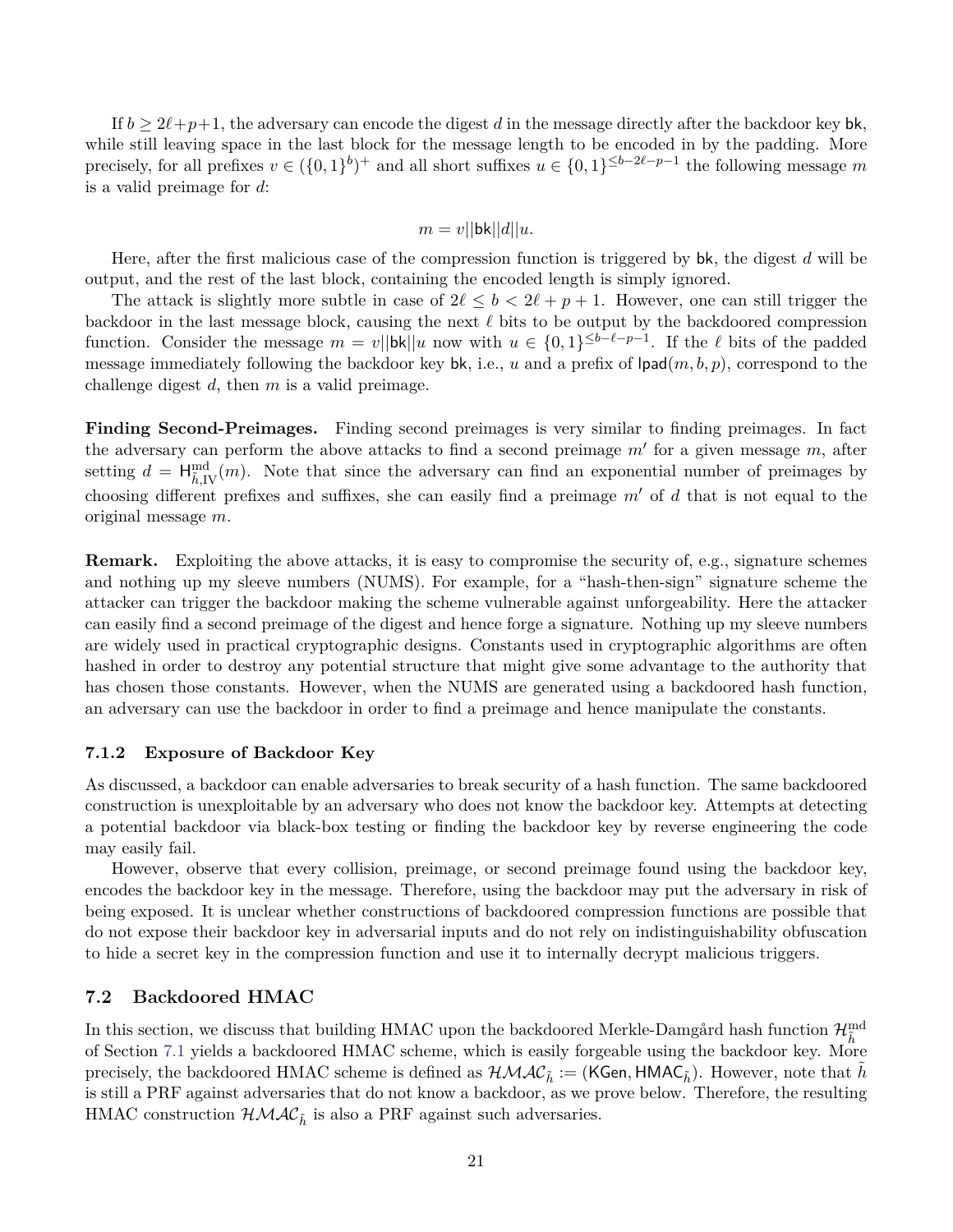**Lemma [7](#page-17-0).4.** The compression function  $\tilde{h}$  from Section  $\gamma$  is a PRF if the underlying function  $h$  is a PRF, *and if*  $h(\cdot, c)$  *is preimage resistant for parameter*  $\ell$  *for random*  $c \stackrel{\$}{\leftarrow} \{0,1\}^b$ .

*Proof.* Assume that there exist an adversary A with a non-negligible advantage  $\text{Adv}_{\tilde{h},\mathcal{A},0}^{\text{PRF}}(\lambda)$  in distinguishing  $\tilde{h}: \{0,1\}^{\ell} \times \{0,1\}^{\ell} \to \{0,1\}^{\ell}$  from a random function with the same domain and range. We use A to build an adversary  $\beta$  against the PRF-security of h as follows. By definition  $\beta$  gets access to an oracle which either implements  $h(\mathsf{k},\cdot)$ , for a random key **k**, or a truly random function  $f_{\$}$ .

Initially,  $\mathcal{B}$  picks random values bk, c and computes  $\beta$  as  $\beta = h(\mathsf{bk}, c)$ . Upon receiving a query  $y \in \{0, 1\}^b$ from  $A$ , our new adversary  $B$  simply forwards this query to its oracle and returns the answer unless  $h(y_{0,\ell-1},c) = \beta$  is met, in which case  $y_{\ell,2\ell-1}$  is returned. When the adversary A terminates with output b, then so does  $\beta$ .

For the analysis note that, in case that  $\beta$  is communicating with the oracle  $h$ , the only difference in the answers handed to A lie in the exceptional case that  $h(y_{0,\ell-1}, c) = \beta$ . This means that we can compute a preimage of  $\beta$  under  $h(\cdot, c)$  with the help of  $\mathcal A$ 's queries, which straightforwardly leads to a contradiction to the preimage resistance of *h* (via the construction of some algorithm C against preimage resistance derived from A resp. derived by a pure guessing strategy) and thus have small probability only. Hence,

$$
\Pr\left[\mathcal{B}^{h(k,\cdot)}(1^\lambda)=1\right]\geq \Pr\left[\mathcal{A}^{\tilde{h}(k,\cdot)}(1^\lambda)=1\right]-\mathsf{Adv}_{h,\mathcal{C},0}^{\mathsf{PR},\ell}(\lambda).
$$

For a truly random function oracle the behavior of  $A$  and  $B$  are identical. Therefore,

$$
\mathsf{Adv}_{h,\mathcal{B},0}^{\mathsf{PRF}}(\lambda) \geq \mathsf{Adv}_{\tilde{h},\mathcal{A},0}^{\mathsf{PRF}}(\lambda) - \mathsf{Adv}_{h,\mathcal{C},0}^{\mathsf{PR},\ell}(\lambda)
$$

This, however, contradicts the PRF-security (or the preimage resistance) of *h*.

Note that it is also unlikely that the HMAC case of first computing  $\tilde{h}(IV, k \oplus$  ipad) resp.  $\tilde{h}(IV, k \oplus$  opad) triggers the exceptional branch. The reason is that this could only happen if the key parts constituted a preimage of the backdoor value *β*.

## **7.2.1 Attack Description**

Recall that the backdoor bk, defined in Figure [4,](#page-17-1) allows an adversary to find collisions for the underlying hash function  $\mathcal{H}_{\tilde{h}}^{\text{md}}$ . Finding collisions for the inner hash chain of the backdoored HMAC construction is precisely what makes forging MAC tags possible. First, the adversary queries  $HMAC_{\tilde{h}}$  on a message  $m = v \leq ||\mathbf{bk}||w$ , where  $v \in (\{0,1\}^b)^+$  and  $w \in \{0,1\}^*$ . After receiving the corresponding tag *t*, the adversary returns the pair  $(m^*, t) = (v'||bk||w, t)$  as a forgery, where  $v' \in (\{0, 1\}^b)^+$ ,  $v \neq v'$ , and  $|v| = |v'|$ .

As discussed in Section [7.1.1,](#page-19-0) the messages *m* and  $m^*$  lead to collisions in  $H_{\tilde{h}}^{md}$ . Since their prefixes *v* and  $v'$  of equal length can be arbitrary, they can in particular start with a block of *b*-bits equal to  $k \oplus$  ipad. Hence, it is easy to see that after the messages are prepended by  $k \oplus \text{ipad}$ , they still lead to a collision in the inner hash chain of  $HMAC_{\tilde{h}}$ . Since the outer chain is equal for all messages, *m* and  $m^*$  both have the same tag *t*. Putting differently, HMAC is not backdoor-resilient just because it uses a secret key. In summary, since an adversary holding a backdoor can forge a tag for a new message,  $HMAC_{\tilde{h}}$  is forgeable and hence not pseudorandom.

# <span id="page-21-0"></span>**8 Backdoored Sponge-based Hash Functions**

In this section, after a brief review of the sponge construction, we discuss how backdooring the underlying permutation can lead to a backdoored sponge-based hash function.

 $\Box$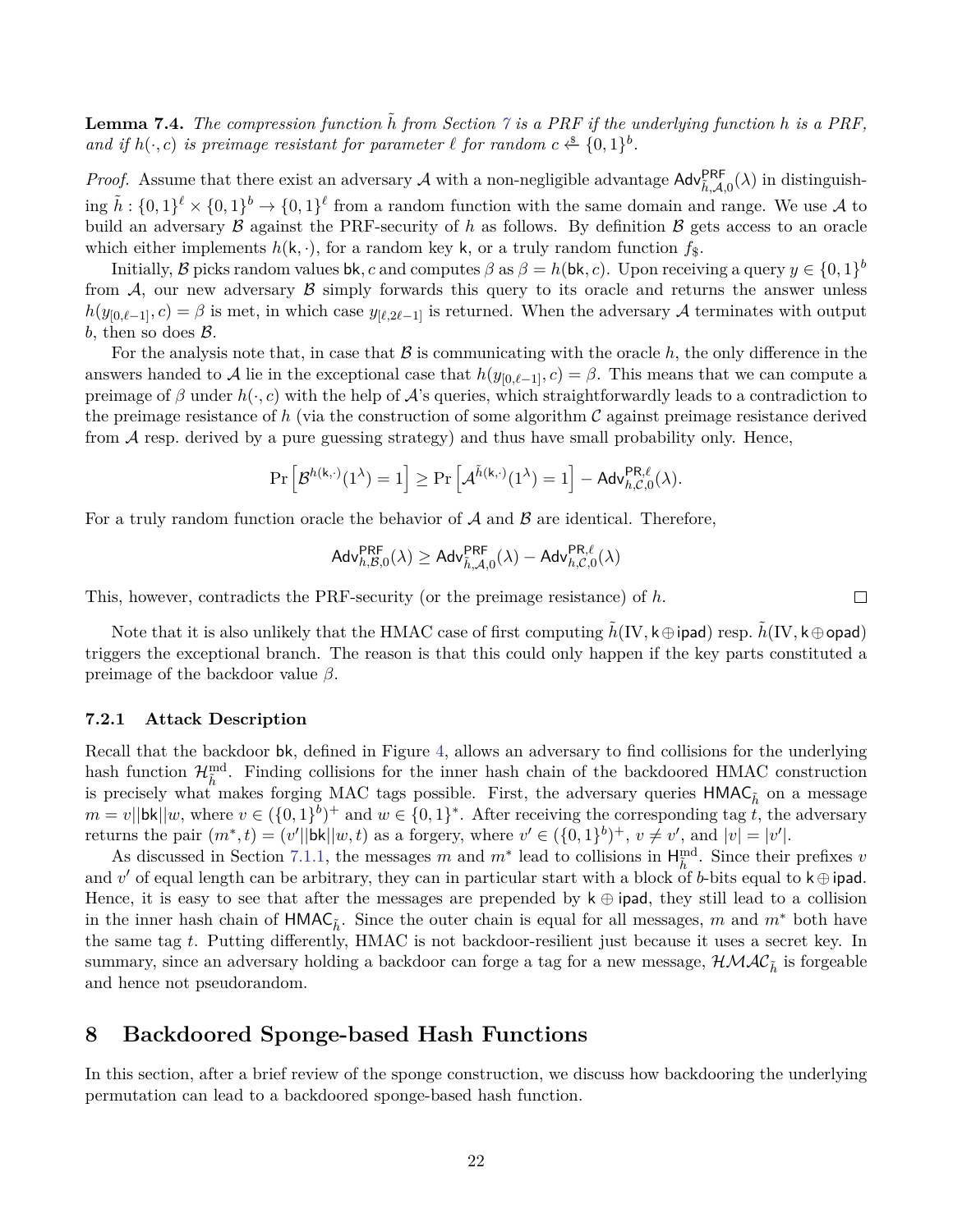<span id="page-22-1"></span><span id="page-22-0"></span>

Figure 5: Sponge-based hash function (illustration from [\[Jea16\]](#page-28-11)).

## **8.1 The Sponge Construction**

The *sponge* construction was introduced by Bertoni et al. [\[BDPVA11\]](#page-26-9). It processes the message in two phases, namely the *absorbing* phase and the *squeezing* phase, as illustrated in Figure [5.](#page-22-0) The construction itself is similarly to the Merkle-Damgård construction of iterative nature. It can be used to build a function with variable-length input and arbitrary output length based on a permutation *p* operating on a fixed number of bits *b*, where *b* is called the width. The sponge construction operates on a state of size  $b = r + c$  bits. The value r is the bit rate and denotes the length of the first part of the state, where message blocks of length *r* are absorbed. The value *c* is called the capacity and describes the length of the remaining state, and generally it holds that *r > c*. The construction starts with the state being initialized with a value of length *b*. The message *m* is first padded to a multiple of *r* bits and then cut into blocks of this length. In the first phase, the absorbing phase, the message blocks are simply XORed into the first *r* bits of the state and then the permutation  $p$  is applied to the entire state. After all message blocks were processed, the construction switches to the second phase, the so-called squeezing phase. Here the first *r* bits of the state are returned as output blocks and the permutation p is applied to the state. The squeezing process is repeated until the desired number of blocks are returned. Note that the capacity of the state is never directly affected by the input message blocks and is not returned during the squeezing phase.

The sponge construction is used to build the SHA-3 hash function which is a subset of the cryp-tographic hash function family known as Keccak [\[BDPVA09\]](#page-26-10). A sponge-based hash function  $\mathcal{H}_p^{\text{sponge}}$  :=  $(KGen^{sponge}, H^{sponge}_p)$ , as formally described in Figure [5,](#page-22-0) is constructed by iterating a permutation  $p: \{0,1\}^b \to$  $\{0,1\}^b$  as follows. The initial state *s* of the sponge is set to an initialization vector IV  $\overset{\$}{\leftarrow}$  KGen<sup>sponge</sup>(1<sup> $\lambda$ </sup>). However, note that we use a more general terminology and usually in SHA-3 the state is simply initialized with the zero bit string of length *b*. On the input of a message *m*, the padding follows the standard convention and appends to the message a bit string of the form 10<sup>∗</sup> to form a message with a length that is a multiple of the block size *r*. More formally the padding function is defined as  $\text{pad}_{10^*}(m, r) := 10^{(r-1-|m|)} \mod r$ . A length padding is contrary to the padding function for Merkle-Damgård is not necessary. Similar to Section [2.2.1,](#page-4-0) we remark that such a padding function is itself collision free. Next the message is split into blocks of size *r*. Finally, the permutation *p* is iteratively applied to the state which is composed by XORing the current state with the message block (and a zero string of length *c* to form an admissible input for the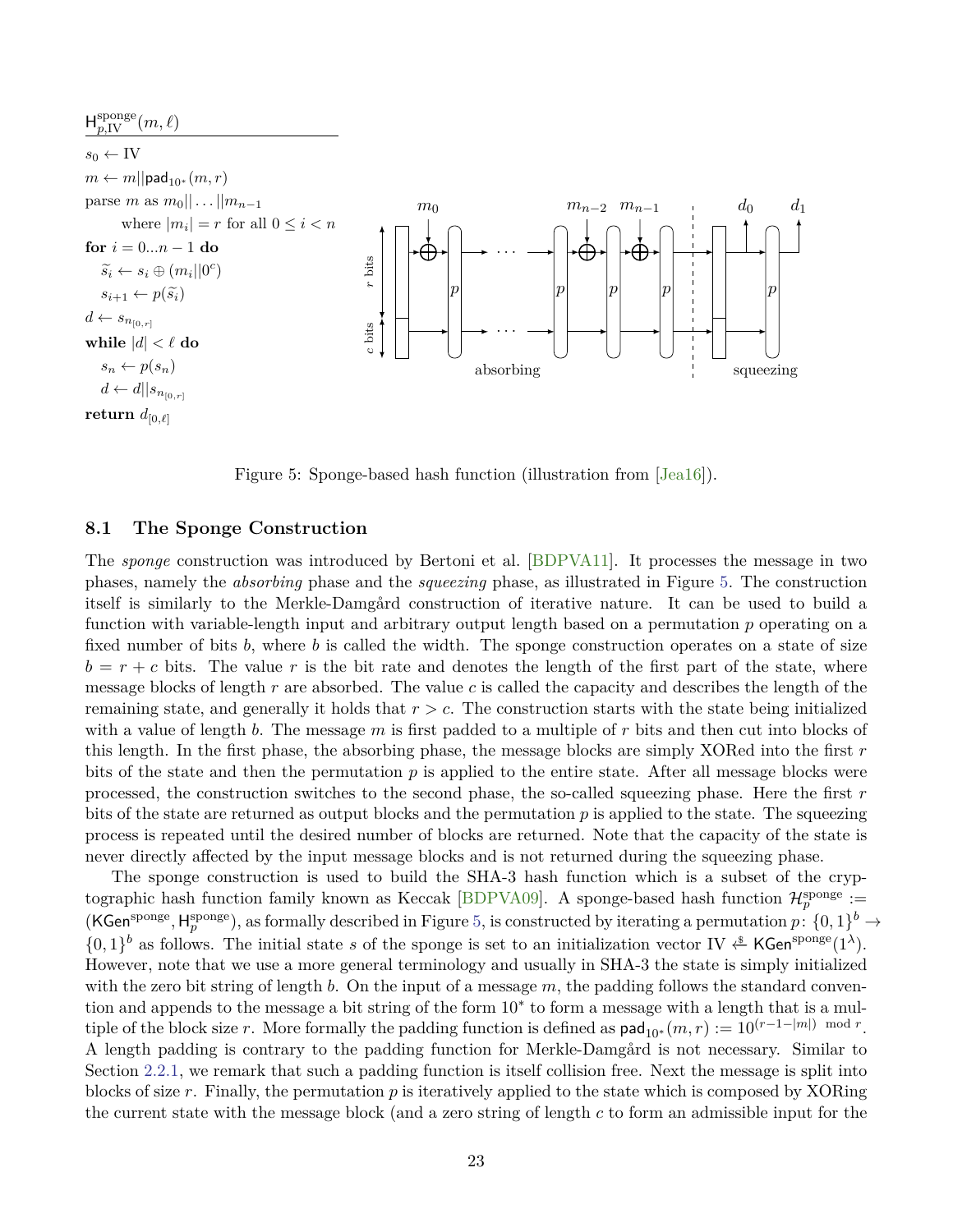permutation). As soon as the whole message is absorbed, the first *r* bits of the state are returned as the digest in the squeezing phase. In case the length of the digest is smaller than required, one can apply the permutation again to receive additional  $r$  digest bits. This is repeated until the required length of  $\ell$  bits is obtained, and in case the digest is too long one can simply truncate the string to  $\ell$  bits.

## **8.2 Backdoored Construction**

In order to backdoor a sponge-based hash function we cannot directly apply the same "trick" as described in Section [7](#page-17-0) for backdooring Merkle-Damgård-based hash functions, where both the backdoor and the digest could enter the same message block. Since the message blocks in the sponge construction themselves have the same length as the (shortest) digest, we need to use a different encoding here. The backdoor is a string of length *r* which itself contains a "sub-backdoor" of length *c < r* as its prefix. The basic idea is that after the saboteur has triggered the backdoor through the message block, the permutation simply programs the sub-backdoor into the lowest *c* bits of the output state. This signals the next iteration that the absorbing phase is about to be finalized and hence enables the saboteur to encode the desired digest into the next message block (upper state). Whenever, the function recognizes the backdoor in the lower state of its input, it simply let's the upper *r* bits of the state pass through. In other words, the saboteur can precisely encode an arbitrary digest into the message blocks which will be simply output after the backdoor was triggered and hence enables one to find collisions. Below we formally define the iterated backdoored function and in the next section we describe the attacks in more detail.

Let  $p: \{0,1\}^b \rightarrow \{0,1\}^b$  be a one-way permutation where  $b = r + c$ . Next let BDHGen create a backdoored one-way function  $\tilde{p}: \{0,1\}^b \to \{0,1\}^b$  and its backdoor  $\mathsf{bk} \in \{0,1\}^r$ . In more detail, we denote a *c*-bit long prefix of bk as  $bk_\beta := bk_{[0,c-1]}$ . The backdoor bk is defined in terms of the conditions  $p(bk||c_\alpha) = \alpha$ and  $p(c_{\beta}||\mathbf{bk}_{\beta}) = \beta$  to hold for arbitrary but fixed constants  $c_{\alpha} \in \{0,1\}^c$ ,  $c_{\beta} \in \{0,1\}^r$  and  $\alpha, \beta \in \{0,1\}^b$ . We remarks that  $c_{\alpha}$ ,  $c_{\beta}$ , and bk can be chosen by a malicious designer of  $\tilde{p}$  and  $\alpha$  and  $\beta$  are computed as mentioned. Note that an admissible input to  $\tilde{p}$  is of the following form  $s = s_{[0,b-1]} = s_{[0,r-1]}||s_{[r,b-1]}$ .

| function :                                                                                                                                                                                                                                                                                      | backdoor key:                                                                                                                                                                                                                              |
|-------------------------------------------------------------------------------------------------------------------------------------------------------------------------------------------------------------------------------------------------------------------------------------------------|--------------------------------------------------------------------------------------------------------------------------------------------------------------------------------------------------------------------------------------------|
| $\tilde{p}$ : $\{0,1\}^b \rightarrow \{0,1\}^b$<br>$\tilde{p}(s) := \begin{cases} p(s)_{[0,r-1]}    s_{[0,c-1]}, & \text{if } p(s_{[0,r-1]}    c_{\alpha}) = \alpha \\ s_{[0,r-1]}    p(s)_{[r,b-1]}, & \text{if } p(c_{\beta}    s_{[r,b-1]}) = \beta \\ p(s), & \text{otherwise} \end{cases}$ | random $\mathsf{bk} \in \{0,1\}^r$ with<br>$bk_{\beta} = bk_{[0,c-1]}$<br>and $c_{\alpha} \in \{0,1\}^c$ , $c_{\beta} \in \{0,1\}^r$<br>such that $p(\mathsf{bk}  c_{\alpha}) = \alpha$<br>and $p(c_{\beta}  \mathbf{bk}_{\beta}) = \beta$ |

Figure 6: Backdoored function  $\tilde{p}$  build from any permutation  $p: \{0,1\}^b \to \{0,1\}^b$  with a corresponding backdoor key bk.

Let us take a closer look at the definition of  $\tilde{p}$ . In the first case, the first *r* bits of the input  $s_{[0,r-1]}$ correspond to the backdoor bk (or another partial preimage of  $\alpha$  under  $p(\cdot||c_{\alpha})$ ), then the function  $\tilde{p}$  sets the first *r* bits of the output to correspond to the correct execution of *p* while the remaining *b* bits are set to correspond to the sub-backdoor bk*β*. This step signals that the absorbing phase is about to be finalized and hence the adversary has one iteration left to program the output. In the second step, the first *r* bits of the input correspond to the sabotaged digest the adversary wishes the function to output, while the lower *c* bits correspond to the sub-backdoor from the previous iteration (or another partial preimage of *β* under  $p(c_{\beta}||\cdot)$ , then  $\tilde{p}$  outputs the first *r* bits from the input and the remaining *c* bits are set to the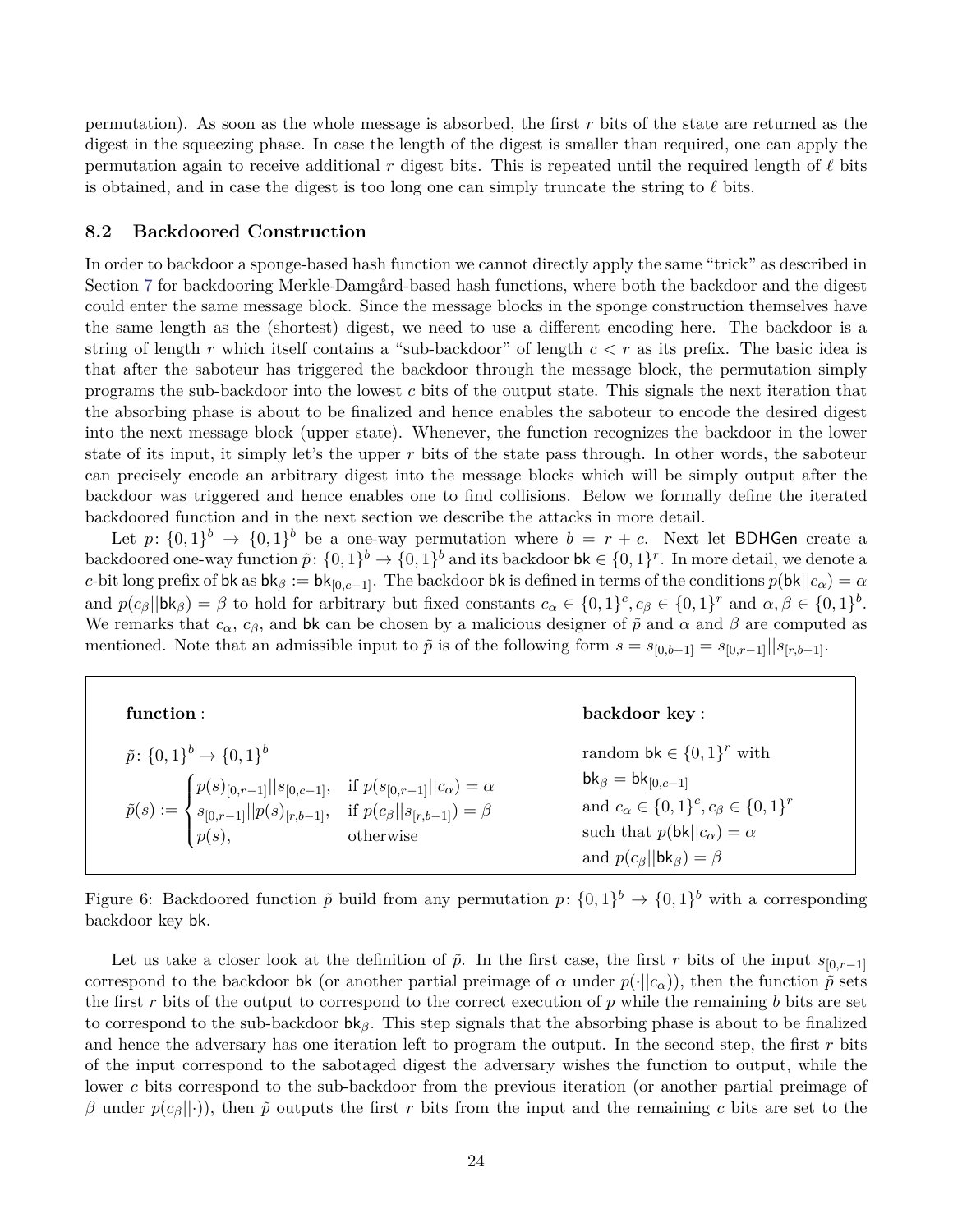correct execution of *p*. Knowing a backdoor key, these two steps allow for programing the output, since the message blocks (and in particular the last two) can be thought of as being under adversarial control. For all other cases, the third case of the above definition applies, i.e., the malicious function  $\tilde{p}$  simply evaluates *p* on the provided input. Note that the backdoor itself belongs to the set of admissible inputs of the underlying one-way permutation, and without its knowledge it is hard to find collisions for  $\tilde{p}$ , since the underlying *p* is a permutation.

Given the malicious construction of  $\tilde{p}$ , one can build a backdoored sponge-based hash function  $\mathcal{H}^{\text{sponge}}_{\tilde{p}}$  $_{\tilde{p}}^{\mathrm{ponge}}:=$ (KGensponge *,* H sponge <sup>sponge</sup>). An adversary equipped with the backdoor key can trigger it and hence easily attack a hash function's security requirements which we study in the next section.

## **8.3 Attack Description**

In this section, we describe how an adversary possessing a backdoor is able to find collisions, preimages, and second preimages. To some degree the attacks are similar to those described in Section [7.1.1](#page-19-0) for Merkle-Damgård-based hash functions but the details are specific to the sponge construction.

**Collision Finding.** The adversary aims to output two messages  $m, m' \in \{0, 1\}^*$  that map to the same hash value. For all equal-length prefixes  $v, v' \in (\{0,1\}^r)^{n-3}$  the colliding messages are:

<span id="page-24-0"></span>
$$
m = v \vert \vert \widetilde{\mathsf{bk}} \vert \vert \widetilde{d} \quad \text{ and } \quad m' = v' \vert \vert \mathsf{bk}' \vert \vert \widetilde{d}'.
$$

Note that the adversary cannot input the real backdoor directly. The two blocks **bk** and  $d$  (analogously also bk<sup> $\ell$ </sup> and  $\tilde{d}$ ) need to fulfill the following conditions, where  $\widetilde{s_{n-2}}$  and  $\widetilde{s_{n-1}}$  are the intermediate states for computing the digest of  $m$  (resp.  $m'$ ) as defined in Figure [5:](#page-22-0)

$$
\widetilde{s_{n-2_{[0,r-1]}} \oplus b\kappa} = \mathsf{bk} \quad \text{and} \quad \widetilde{s_{n-1_{[0,r-1]}}} \oplus \widetilde{d} = d. \tag{1}
$$

Recall that in order to produce a collision the backdoor must be triggered. However, the permutation always uses as input the first *r* bits of the state XORed with the current message block. If the message block would simply correspond to the backdoor, it is unlikely that after XORing the states the input to the function is still of the form of the backdoor. Hence, we require the adversary to choose a message block of the form such that after the XOR operation is performed the first *r* bits of the state correspond to the backdoor key and then after being triggered enables the adversary to efficiently find collisions.

Observe that whenever both equations are satisfied, this triggers the first case of the malicious function writing a "notification" (the sub-backdoor) into the lower state that the backdoor was evaluated. In the next stage, the notification triggers the second case and ensures that the first *r* bits of the state which correspond to the digest are simply passed through and directly outputs this value as its hash value in the squeezing phase. The same applies to the second message  $m'$  and hence we have a collision.

**Preimage Finding.** Given a digest, the adversary can use its backdoor to efficiently find a preimage *m*<sup> $\prime$ </sup>. Since the message blocks themselves have the same length as the digest, we simply consider  $|d| \leq r$ . In order to find a preimage, the saboteur can follow the above strategy and encode a message of the form  $m' = v \|\widetilde{\mathbf{bk}}\| \widetilde{d}$  for some arbitrary prefix  $v \in (\{0,1\}^r)^{n-3}$ . If this message satisfies both equations from [\(1\)](#page-24-0) as specified above for a given digest then the backdoor was successfully triggered and  $m'$  is a valid preimage.

In case the digest is smaller than *r* bits, say  $|d| = \ell \leq r$ , the attacker can use the same message, however, the second equation needs to satisfy a slightly different relation. Here, we require first to pad the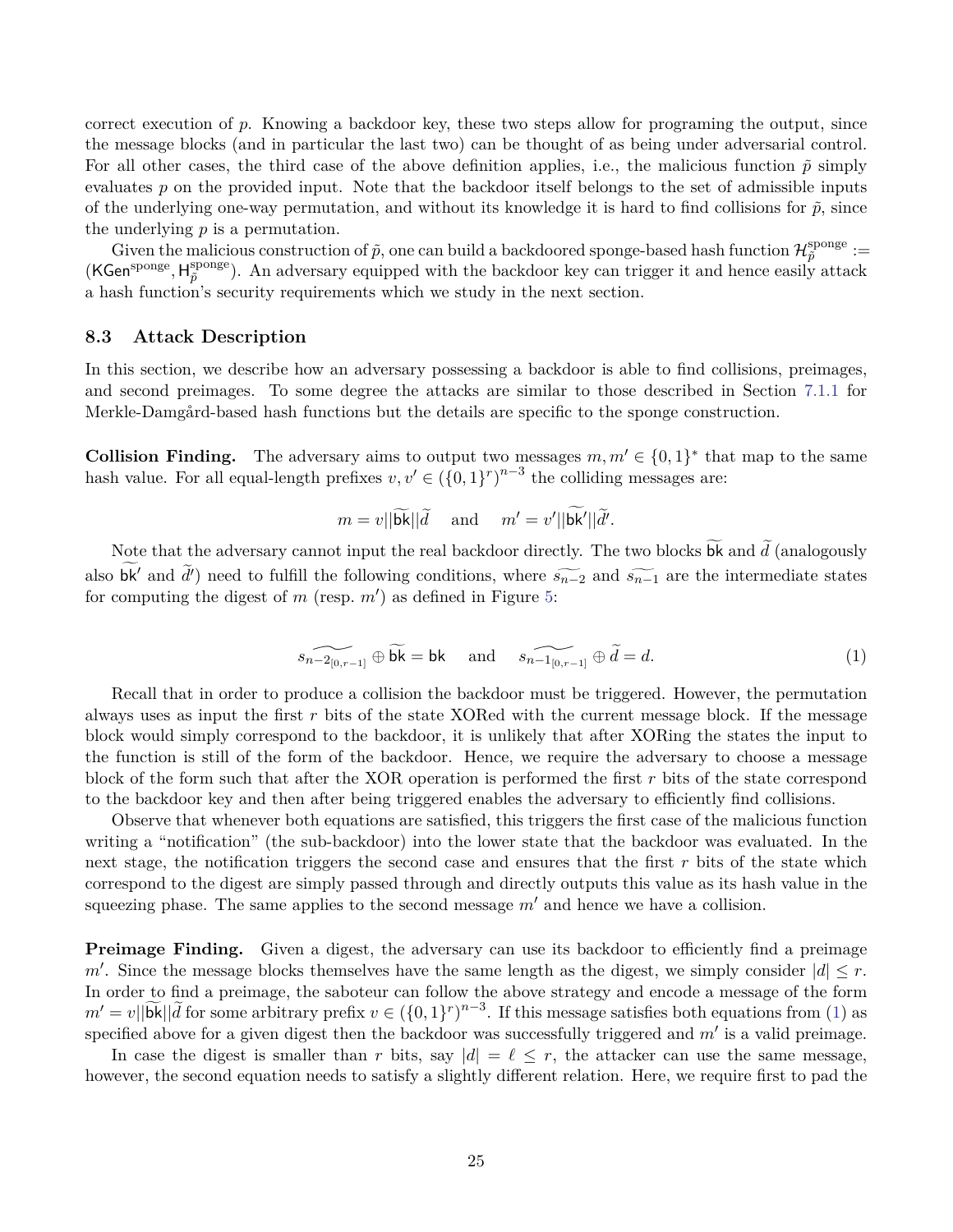<span id="page-25-1"></span>digest to the appropriate length of *r* bits by simply appending a bit string to complete the block. Hence, we require that the relation

$$
\widetilde{s_{n-1_{[0,r]}}}\oplus\widetilde{d}=d||1||0^{r-\ell-1}
$$

needs to be satisfied. The final output will then be the padded digest of length *r*. However, since we require the digest to be of length  $\ell$  we just strip the padding off the digest by truncating it to the appropriate size, i.e.  $\lfloor d \rfloor_{|\ell|}$  and hence the adversary has successfully found a valid preimage  $m'$ .

**Second-Preimage Finding.** The goal of finding a second preimage is similar to finding a preimage and follows the same strategy that have been put forward in Section [7.1.1](#page-19-0) and simply apply the attack to our backdoored sponge-based hash function  $\mathcal{H}_{\tilde{p}}^{\text{sponge}}$  $_{\tilde{p}}^{\mathrm{ponge}}\cdot$ 

**Remark.** We wish to remark that to some extent the attacks on the presented backdoored sponge-based hash function are restricted. Namely one can only attack the above security requirements as long as the resulting digest is at most of the size of a single message block, i.e., the digest is at most *r* bits long which corresponds to only squeezing the sponge once in the squeezing phase. However, note that many applications (e.g. computing a MAC tag [\[BDPVA09\]](#page-26-10)) are covered by this and hence a longer digest is typically not outputted. As soon as the required digest length  $|d| > r$ , one needs to squeeze the sponge again to obtain the next r bits corresponding to the digest block  $d_1$ . Even though the backdoor was triggered within many (different) messages and results into the same digest block  $d_0$  it will output an independent digest block  $d_1$ . However, this does not help to immunize the backdoor since even though the second block (and the following ones) is different, the security of the hash function is compromised.

# <span id="page-25-0"></span>**9 Conclusion**

Developing immunization strategies with meaningful protection against the threat of maliciously designed cryptosystems is a challenging and non-trivial task. Relying on our observation that efficient weak pseudorandom functions, which do not contain public-key encryption, cannot be weakened by a backdoor, we gave solutions for immunizing potentially backdoored HMAC and HKDF constructions.

A natural open question is, whether immunizing publicly keyed hash functions under reasonable assumptions is possible. Since inputs of hash functions are under adversarial control and can be used to trigger malicious behavior, a generic solution via a priori transformation of the inputs to destroy its potentially malicious structure does not seem to exist. However, there may be immunization strategies that are specific to the applications of hash functions.

Not only is it important to immunize potentially backdoored hash functions, but in order to facilitate detection of backdoored functions in practice and design hash functions that inherently resist backdoors, it is also necessary to understand the various ways backdoors can be embedded in hash functions. Our construction of a backdoored hash function shows that it is mathematically feasible to embed a powerful backdoor (which is exclusive to the malicious designer) in a hash function, while not sacrificing efficiency. An important extension in this direction is to study different backdooring attempts that are less apparent and harder to detect even if they are potentially less powerful.

# **Acknowledgments**

We thank Joseph Jaeger for his helpful comments and in particular for pointing out a problem with the correctness amplification of a previous version of our public-key bit encryption scheme constructed from a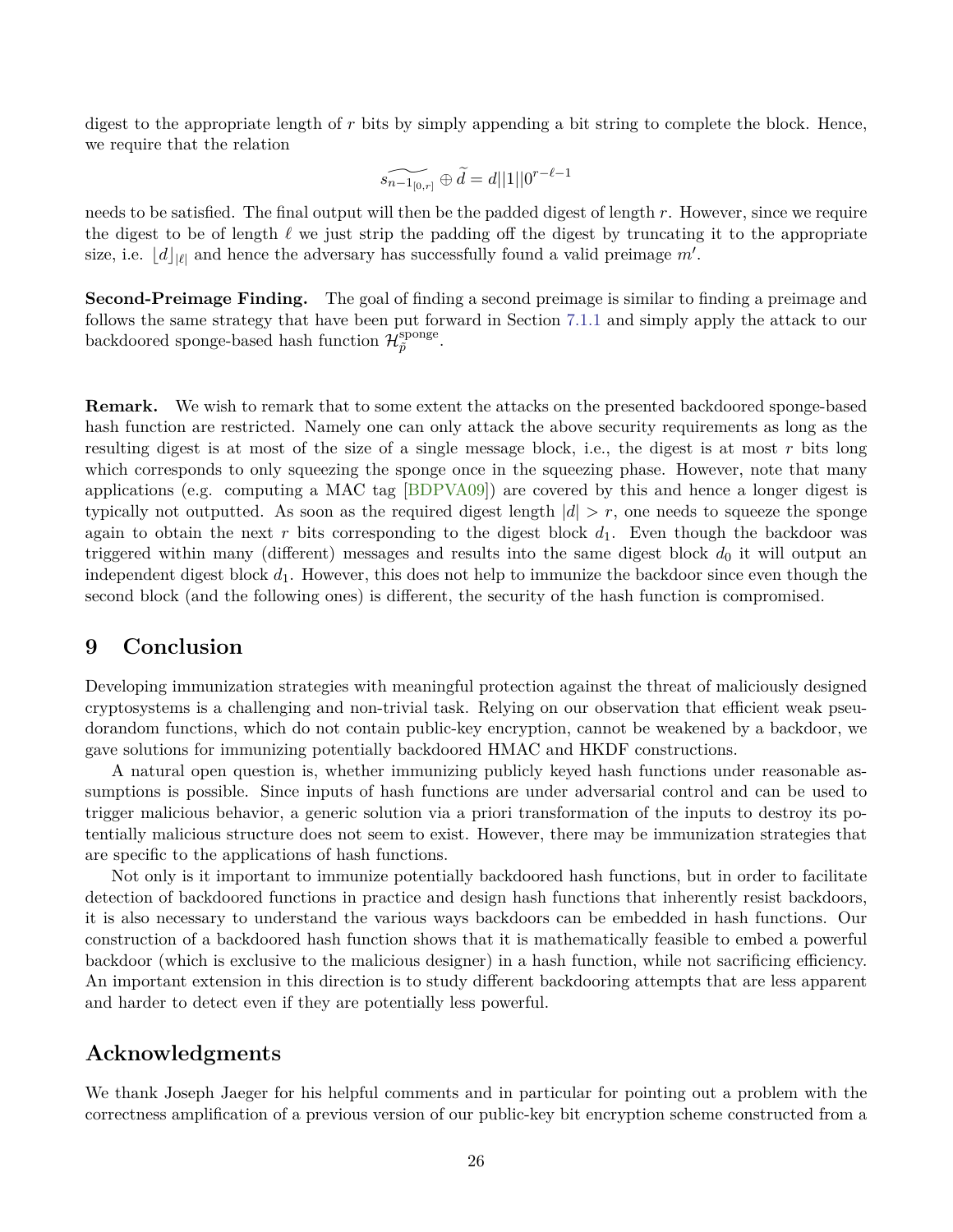backdoored weak PRF. This work has been supported by the German Federal Ministry of Education and Research (BMBF) as well as by the Hessian State Ministry for Higher Education, Research and the Arts, within CRISP.

# **References**

- <span id="page-26-1"></span>[AAE+14] Ange Albertini, Jean-Philippe Aumasson, Maria Eichlseder, Florian Mendel, and Martin Schläffer. Malicious hashing: Eve's variant of SHA-1. In Antoine Joux and Amr M. Youssef, editors, *SAC 2014: 21st Annual International Workshop on Selected Areas in Cryptography*, volume 8781 of *Lecture Notes in Computer Science*, pages 1–19, Montreal, QC, Canada, August 14–15, 2014. Springer, Heidelberg, Germany. (Cited on page [3.](#page-2-1))
- <span id="page-26-5"></span>[AMV15] Giuseppe Ateniese, Bernardo Magri, and Daniele Venturi. Subversion-resilient signature schemes. In Indrajit Ray, Ninghui Li, and Christopher Kruegel:, editors, *ACM CCS 15: 22nd Conference on Computer and Communications Security*, pages 364–375, Denver, CO, USA, October 12–16, 2015. ACM Press. (Cited on page [4.](#page-3-1))
- <span id="page-26-2"></span>[Aum] Jean-Philippe Aumasson. Eve's sha3 candidate: malicious hashing. (Cited on page [3.](#page-2-1))
- <span id="page-26-3"></span>[AY15] Riham AlTawy and Amr M. Youssef. Watch your constants: malicious streebog. *IET Information Security*, 9(6):328–333, 2015. (Cited on page [3.](#page-2-1))
- <span id="page-26-0"></span>[BBG13] James Ball, Julian Borger, and Glenn Greenwald. Revealed: how US and UK spy agencies defeat internet privacy and security. [http://www.theguardian.com/world/2013/sep/05/](http://www.theguardian.com/world/2013/sep/05/nsa-gchq-encryption-codes-security) [nsa-gchq-encryption-codes-security](http://www.theguardian.com/world/2013/sep/05/nsa-gchq-encryption-codes-security), September 2013. (Cited on page [1.](#page-0-0))
- <span id="page-26-4"></span>[BCC+15] Daniel J. Bernstein, Tung Chou, Chitchanok Chuengsatiansup, Andreas Hülsing, Eran Lambooij, Tanja Lange, Ruben Niederhagen, and Christine van Vredendaal. How to manipulate curve standards: A white paper for the black hat http: //bada55.cr.yp.to. In Liqun Chen and Shin'ichiro Matsuo, editors, *Security Standardisation Research - Second International Conference, SSR 2015, Tokyo, Japan, December 15-16, 2015, Proceedings*, volume 9497 of *Lecture Notes in Computer Science*, pages 109–139. Springer, 2015. (Cited on page [4.](#page-3-1))
- <span id="page-26-6"></span>[BCK96a] Mihir Bellare, Ran Canetti, and Hugo Krawczyk. Keying hash functions for message authentication. In Neal Koblitz, editor, *Advances in Cryptology – CRYPTO'96*, volume 1109 of *Lecture Notes in Computer Science*, pages 1–15, Santa Barbara, CA, USA, August 18–22, 1996. Springer, Heidelberg, Germany. (Cited on page [6.](#page-5-1))
- <span id="page-26-7"></span>[BCK96b] Mihir Bellare, Ran Canetti, and Hugo Krawczyk. Pseudorandom functions revisited: The cascade construction and its concrete security. In *37th Annual Symposium on Foundations of Computer Science*, pages 514–523, Burlington, Vermont, October 14–16, 1996. IEEE Computer Society Press. (Cited on page [11.](#page-10-2))
- <span id="page-26-10"></span>[BDPVA09] Guido Bertoni, Joan Daemen, Michaël Peeters, and Gilles Van Assche. Keccak sponge function family main document. *Submission to NIST (Round 2)*, 3:30, 2009. (Cited on pages [23](#page-22-1) and [26.](#page-25-1))
- <span id="page-26-9"></span>[BDPVA11] Guido Bertoni, Joan Daemen, Michael Peeters, and Gilles Van Assche. Cryptographic sponge functions. *Submission to NIST (Round 3)*, 2011. (Cited on page [23.](#page-22-1))
- <span id="page-26-8"></span>[Bel06] Mihir Bellare. New proofs for NMAC and HMAC: Security without collision-resistance. In Cynthia Dwork, editor, *Advances in Cryptology – CRYPTO 2006*, volume 4117 of *Lecture*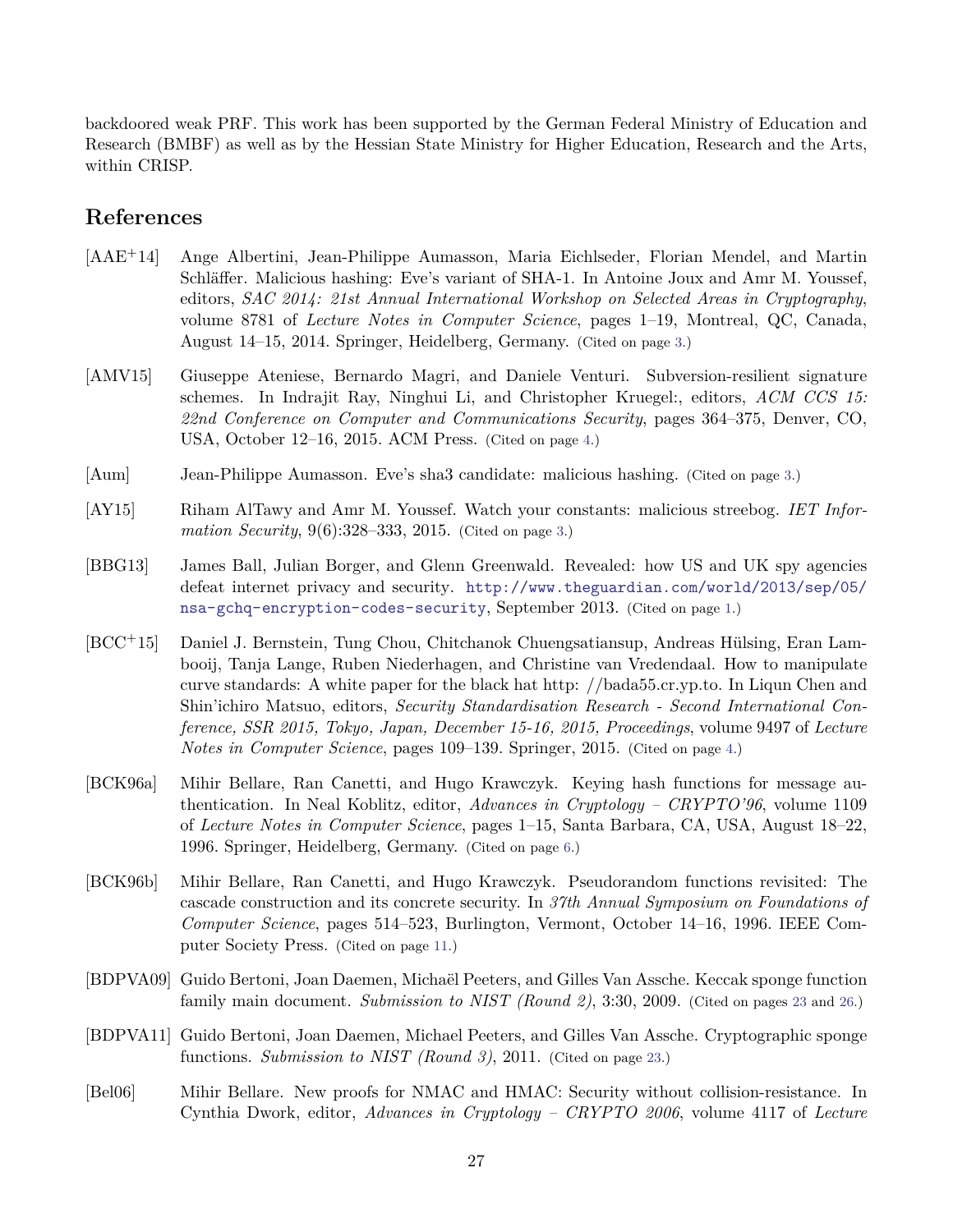*Notes in Computer Science*, pages 602–619, Santa Barbara, CA, USA, August 20–24, 2006. Springer, Heidelberg, Germany. (Cited on pages [12](#page-11-1) and [15.](#page-14-0))

- <span id="page-27-8"></span>[Bel15] Mihir Bellare. New proofs for NMAC and HMAC: Security without collision resistance. *Journal of Cryptology*, 28(4):844–878, October 2015. (Cited on page [6.](#page-5-1))
- <span id="page-27-2"></span>[BHSV98] Mihir Bellare, Shai Halevi, Amit Sahai, and Salil P. Vadhan. Many-to-one trapdoor functions and their relation to public-key cryptosystems. In Hugo Krawczyk, editor, *Advances in Cryptology – CRYPTO'98*, volume 1462 of *Lecture Notes in Computer Science*, pages 283– 298, Santa Barbara, CA, USA, August 23–27, 1998. Springer, Heidelberg, Germany. (Cited on pages [3](#page-2-1) and [18.](#page-17-3))
- <span id="page-27-4"></span>[BJK15] Mihir Bellare, Joseph Jaeger, and Daniel Kane. Mass-surveillance without the state: Strongly undetectable algorithm-substitution attacks. In Indrajit Ray, Ninghui Li, and Christopher Kruegel:, editors, *ACM CCS 15: 22nd Conference on Computer and Communications Security*, pages 1431–1440, Denver, CO, USA, October 12–16, 2015. ACM Press. (Cited on page [4.](#page-3-1))
- <span id="page-27-0"></span>[BK12] Elaine B. Barker and John M. Kelsey. Sp 800-90a. recommendation for random number generation using deterministic random bit generators. Technical report, Gaithersburg, MD, United States, 2012. (Cited on page [1.](#page-0-0))
- <span id="page-27-1"></span>[BLN16] Daniel J. Bernstein, Tanja Lange, and Ruben Niederhagen. Dual EC: A standardized back door. In Peter Y. A. Ryan, David Naccache, and Jean-Jacques Quisquater, editors, *The New Codebreakers - Essays Dedicated to David Kahn on the Occasion of His 85th Birthday*, volume 9100 of *Lecture Notes in Computer Science*, pages 256–281. Springer, 2016. (Cited on page [1.](#page-0-0))
- <span id="page-27-3"></span>[BPR14] Mihir Bellare, Kenneth G. Paterson, and Phillip Rogaway. Security of symmetric encryption against mass surveillance. In Juan A. Garay and Rosario Gennaro, editors, *Advances in Cryptology – CRYPTO 2014, Part I*, volume 8616 of *Lecture Notes in Computer Science*, pages 1–19, Santa Barbara, CA, USA, August 17–21, 2014. Springer, Heidelberg, Germany. (Cited on page [4.](#page-3-1))
- <span id="page-27-5"></span>[CMG+16] Stephen Checkoway, Jacob Maskiewicz, Christina Garman, Joshua Fried, Shaanan Cohney, Matthew Green, Nadia Heninger, Ralf-Philipp Weinmann, Eric Rescorla, and Hovav Shacham. A systematic analysis of the juniper dual EC incident. In Edgar R. Weippl, Stefan Katzenbeisser, Christopher Kruegel, Andrew C. Myers, and Shai Halevi, editors, *ACM CCS 16: 23rd Conference on Computer and Communications Security*, pages 468–479, Vienna, Austria, October 24–28, 2016. ACM Press. (Cited on page [4.](#page-3-1))
- <span id="page-27-6"></span>[CNE+14] Stephen Checkoway, Ruben Niederhagen, Adam Everspaugh, Matthew Green, Tanja Lange, Thomas Ristenpart, Daniel J. Bernstein, Jake Maskiewicz, Hovav Shacham, and Matthew Fredrikson. On the practical exploitability of dual EC in TLS implementations. In Kevin Fu and Jaeyeon Jung, editors, *Proceedings of the 23rd USENIX Security Symposium, San Diego, CA, USA, August 20-22, 2014.*, pages 319–335. USENIX Association, 2014. (Cited on page [4.](#page-3-1))
- <span id="page-27-7"></span>[Dam90] Ivan Damgård. A design principle for hash functions. In Gilles Brassard, editor, *Advances in Cryptology – CRYPTO'89*, volume 435 of *Lecture Notes in Computer Science*, pages 416– 427, Santa Barbara, CA, USA, August 20–24, 1990. Springer, Heidelberg, Germany. (Cited on page [5.](#page-4-1))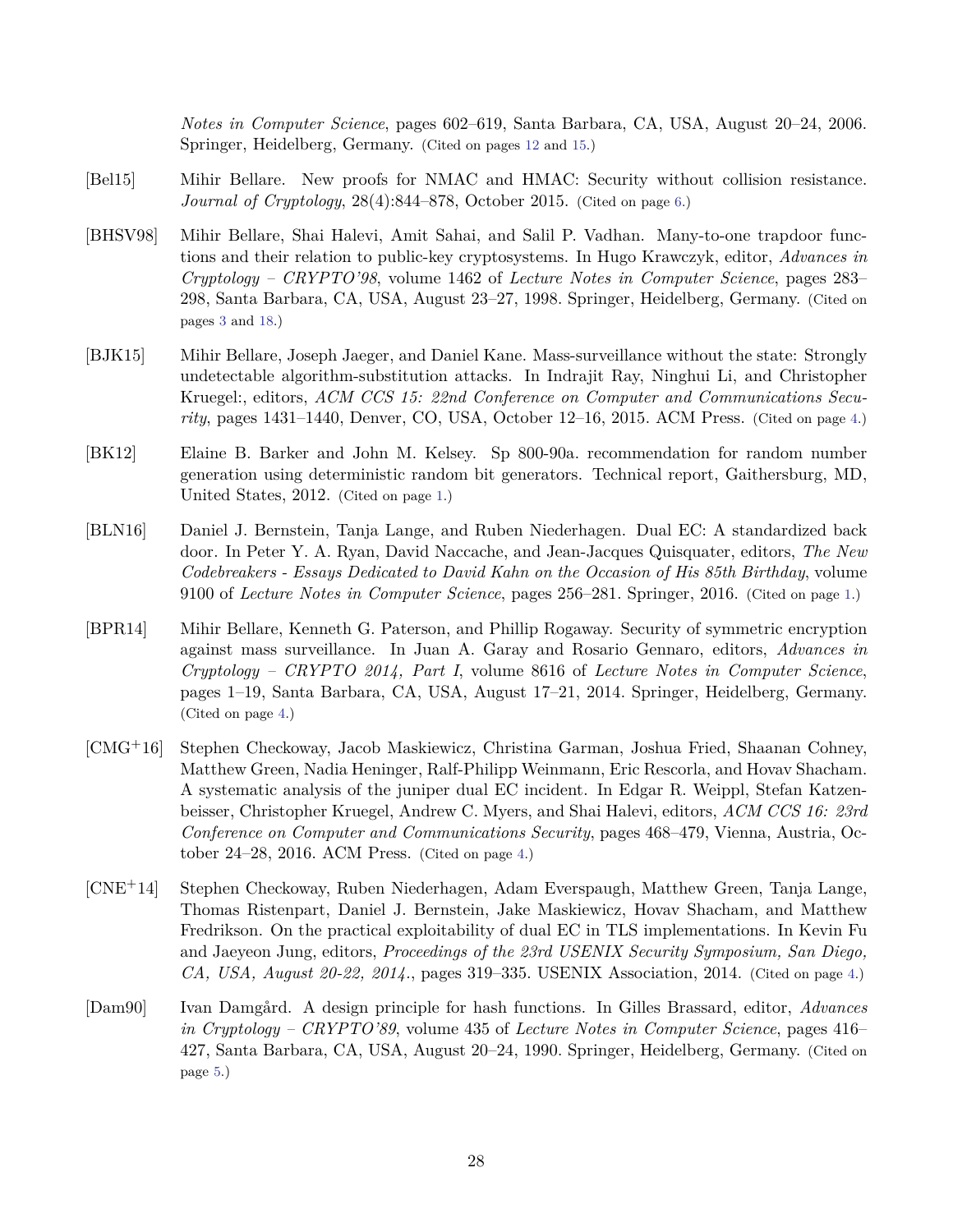- <span id="page-28-9"></span>[DFGS15] Benjamin Dowling, Marc Fischlin, Felix Günther, and Douglas Stebila. A cryptographic analysis of the TLS 1.3 handshake protocol candidates. In Indrajit Ray, Ninghui Li, and Christopher Kruegel:, editors, *ACM CCS 15: 22nd Conference on Computer and Communications Security*, pages 1197–1210, Denver, CO, USA, October 12–16, 2015. ACM Press. (Cited on page [16.](#page-15-1))
- <span id="page-28-10"></span>[DFGS16] Benjamin Dowling, Marc Fischlin, Felix Günther, and Douglas Stebila. A cryptographic analysis of the TLS 1.3 draft-10 full and pre-shared key handshake protocol. Cryptology ePrint Archive, Report 2016/081, 2016. <http://eprint.iacr.org/2016/081>. (Cited on page [16.](#page-15-1))
- <span id="page-28-4"></span>[DFP15] Jean Paul Degabriele, Pooya Farshim, and Bertram Poettering. A more cautious approach to security against mass surveillance. In Gregor Leander, editor, *Fast Software Encryption – FSE 2015*, volume 9054 of *Lecture Notes in Computer Science*, pages 579–598, Istanbul, Turkey, March 8–11, 2015. Springer, Heidelberg, Germany. (Cited on page [4.](#page-3-1))
- <span id="page-28-2"></span>[DGG+15] Yevgeniy Dodis, Chaya Ganesh, Alexander Golovnev, Ari Juels, and Thomas Ristenpart. A formal treatment of backdoored pseudorandom generators. In Elisabeth Oswald and Marc Fischlin, editors, *Advances in Cryptology – EUROCRYPT 2015, Part I*, volume 9056 of *Lecture Notes in Computer Science*, pages 101–126, Sofia, Bulgaria, April 26–30, 2015. Springer, Heidelberg, Germany. (Cited on page [3.](#page-2-1))
- <span id="page-28-3"></span>[DPSW16] Jean Paul Degabriele, Kenneth G. Paterson, Jacob C. N. Schuldt, and Joanne Woodage. Backdoors in pseudorandom number generators: Possibility and impossibility results. In Matthew Robshaw and Jonathan Katz, editors, *Advances in Cryptology – CRYPTO 2016, Part I*, volume 9814 of *Lecture Notes in Computer Science*, pages 403–432, Santa Barbara, CA, USA, August 14–18, 2016. Springer, Heidelberg, Germany. (Cited on page [4.](#page-3-1))
- <span id="page-28-7"></span>[FIP02] NIST FIPS. 198: The keyed-hash message authentication code (hmac). *National Institute of Standards and Technology, Federal Information Processing Standards*, page 29, 2002. (Cited on page [6.](#page-5-1))
- <span id="page-28-5"></span>[FM17] Marc Fischlin and Sogol Mazaheri. Self-guarding cryptographic protocols against algorithm substitution attacks. Cryptology ePrint Archive, Report 2017/984, 2017. [http://eprint.](http://eprint.iacr.org/2017/984) [iacr.org/2017/984](http://eprint.iacr.org/2017/984). (Cited on page [4.](#page-3-1))
- <span id="page-28-0"></span>[Gre14] Glenn Greenwald. *No Place to Hide: Edward Snowden, the NSA, and the U.S. Surveillance State*. Metropolitan Books, USA, 2014. (Cited on page [1.](#page-0-0))
- <span id="page-28-1"></span>[HK06] Shai Halevi and Hugo Krawczyk. Strengthening digital signatures via randomized hashing. In Cynthia Dwork, editor, *Advances in Cryptology – CRYPTO 2006*, volume 4117 of *Lecture Notes in Computer Science*, pages 41–59, Santa Barbara, CA, USA, August 20–24, 2006. Springer, Heidelberg, Germany. (Cited on pages [3,](#page-2-1) [12,](#page-11-1) and [13.](#page-12-1))
- <span id="page-28-11"></span>[Jea16] Jérémy Jean. TikZ for Cryptographers. <http://www.iacr.org/authors/tikz/>, 2016. (Cited on page [23.](#page-22-1))
- <span id="page-28-6"></span>[KBC97] Hugo Krawczyk, Mihir Bellare, and Ran Canetti. Hmac: Keyed-hashing for message authentication. *RFC 2104*, 1997. (Cited on page [6.](#page-5-1))
- <span id="page-28-8"></span>[KE10] Hugo Krawczyk and P. Eronen. Hmac-based extract-and-expand key derivation function (hkdf). *RFC 5869*, 2010. (Cited on page [12.](#page-11-1))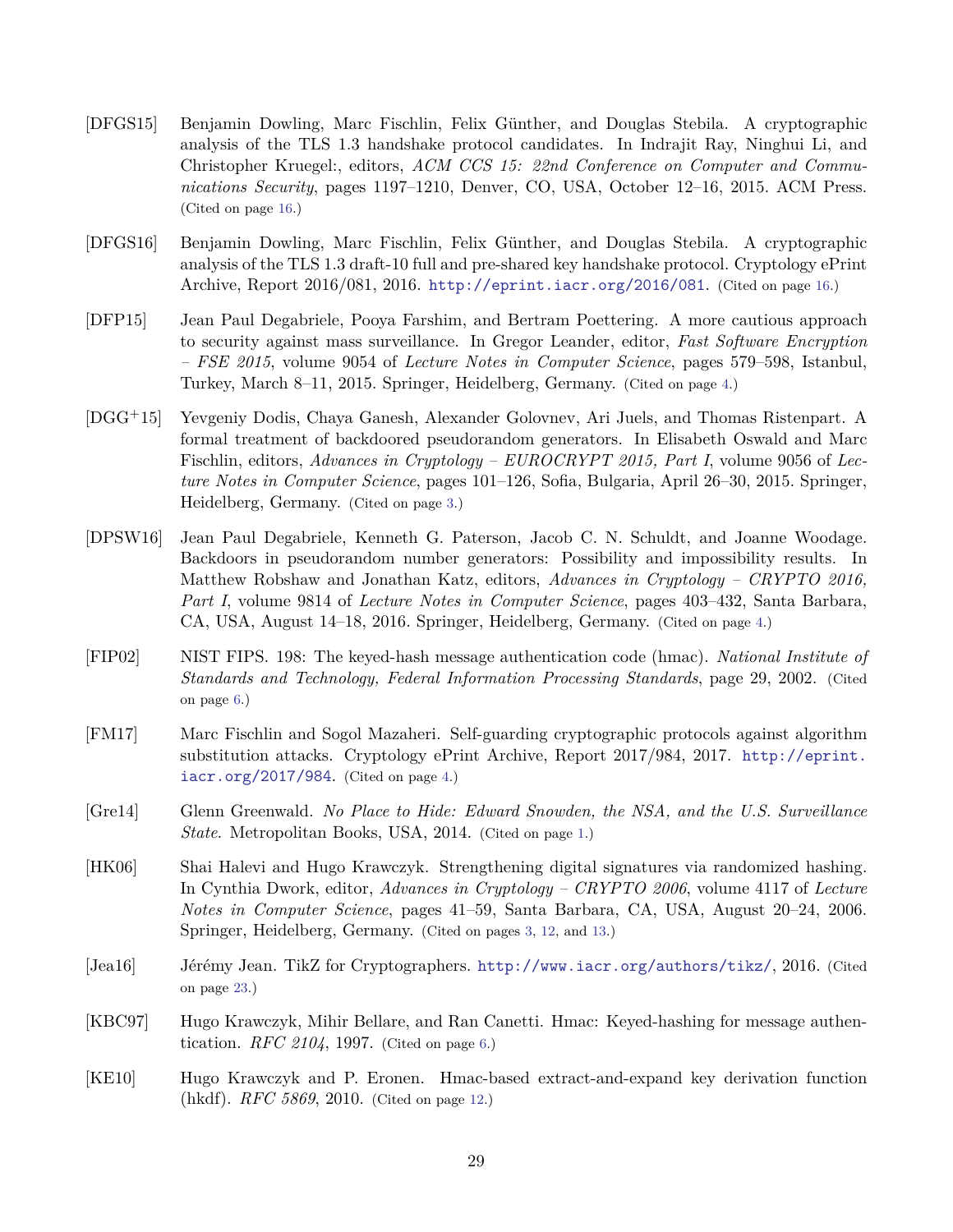- <span id="page-29-9"></span>[Kra10] Hugo Krawczyk. Cryptographic extraction and key derivation: The HKDF scheme. In Tal Rabin, editor, *Advances in Cryptology – CRYPTO 2010*, volume 6223 of *Lecture Notes in Computer Science*, pages 631–648, Santa Barbara, CA, USA, August 15–19, 2010. Springer, Heidelberg, Germany. (Cited on pages [12](#page-11-1) and [13.](#page-12-1))
- <span id="page-29-6"></span>[Mer90] Ralph C. Merkle. One way hash functions and DES. In Gilles Brassard, editor, *Advances in Cryptology – CRYPTO'89*, volume 435 of *Lecture Notes in Computer Science*, pages 428– 446, Santa Barbara, CA, USA, August 20–24, 1990. Springer, Heidelberg, Germany. (Cited on page [5.](#page-4-1))
- <span id="page-29-2"></span>[Mor15] Pawel Morawiecki. Malicious Keccak. Cryptology ePrint Archive, Report 2015/1085, 2015. <http://eprint.iacr.org/2015/1085>. (Cited on page [3.](#page-2-1))
- <span id="page-29-8"></span>[MS07] Ueli M. Maurer and Johan Sjödin. A fast and key-efficient reduction of chosen-ciphertext to known-plaintext security. In Moni Naor, editor, *Advances in Cryptology – EURO-CRYPT 2007*, volume 4515 of *Lecture Notes in Computer Science*, pages 498–516, Barcelona, Spain, May 20–24, 2007. Springer, Heidelberg, Germany. (Cited on page [11.](#page-10-2))
- <span id="page-29-3"></span>[MS15] Ilya Mironov and Noah Stephens-Davidowitz. Cryptographic reverse firewalls. In Elisabeth Oswald and Marc Fischlin, editors, *Advances in Cryptology – EUROCRYPT 2015, Part II*, volume 9057 of *Lecture Notes in Computer Science*, pages 657–686, Sofia, Bulgaria, April 26– 30, 2015. Springer, Heidelberg, Germany. (Cited on page [4.](#page-3-1))
- <span id="page-29-1"></span>[MT08] Ueli M. Maurer and Stefano Tessaro. Basing PRFs on constant-query weak PRFs: Minimizing assumptions for efficient symmetric cryptography. In Josef Pieprzyk, editor, *Advances in Cryptology – ASIACRYPT 2008*, volume 5350 of *Lecture Notes in Computer Science*, pages 161–178, Melbourne, Australia, December 7–11, 2008. Springer, Heidelberg, Germany. (Cited on pages [2](#page-1-0) and [11.](#page-10-2))
- <span id="page-29-7"></span>[NR99] Moni Naor and Omer Reingold. Synthesizers and their application to the parallel construction of pseudo-random functions. *J. Comput. Syst. Sci.*, 58(2):336–375, 1999. (Cited on page [11.](#page-10-2))
- <span id="page-29-0"></span>[PS08] Krzysztof Pietrzak and Johan Sjödin. Weak pseudorandom functions in minicrypt. In Luca Aceto, Ivan Damgård, Leslie Ann Goldberg, Magnús M. Halldórsson, Anna Ingólfsdóttir, and Igor Walukiewicz, editors, *ICALP 2008: 35th International Colloquium on Automata, Languages and Programming, Part II*, volume 5126 of *Lecture Notes in Computer Science*, pages 423–436, Reykjavik, Iceland, July 7–11, 2008. Springer, Heidelberg, Germany. (Cited on pages [2](#page-1-0) and [9.](#page-8-0))
- <span id="page-29-10"></span>[Res18] E. Rescorla. The Transport Layer Security (TLS) Protocol Version 1.3 – draft-ietf-tls-tls13-28. <https://tools.ietf.org/html/draft-ietf-tls-tls13-28>, March 2018. (Cited on pages [16](#page-15-1) and [17.](#page-16-1))
- <span id="page-29-4"></span>[RTYZ16] Alexander Russell, Qiang Tang, Moti Yung, and Hong-Sheng Zhou. Cliptography: Clipping the power of kleptographic attacks. In Jung Hee Cheon and Tsuyoshi Takagi, editors, *Advances in Cryptology – ASIACRYPT 2016, Part II*, volume 10032 of *Lecture Notes in Computer Science*, pages 34–64, Hanoi, Vietnam, December 4–8, 2016. Springer, Heidelberg, Germany. (Cited on page [4.](#page-3-1))
- <span id="page-29-5"></span>[RTYZ17] Alexander Russell, Qiang Tang, Moti Yung, and Hong-Sheng Zhou. Generic semantic security against a kleptographic adversary. In Bhavani M. Thuraisingham, David Evans, Tal Malkin,